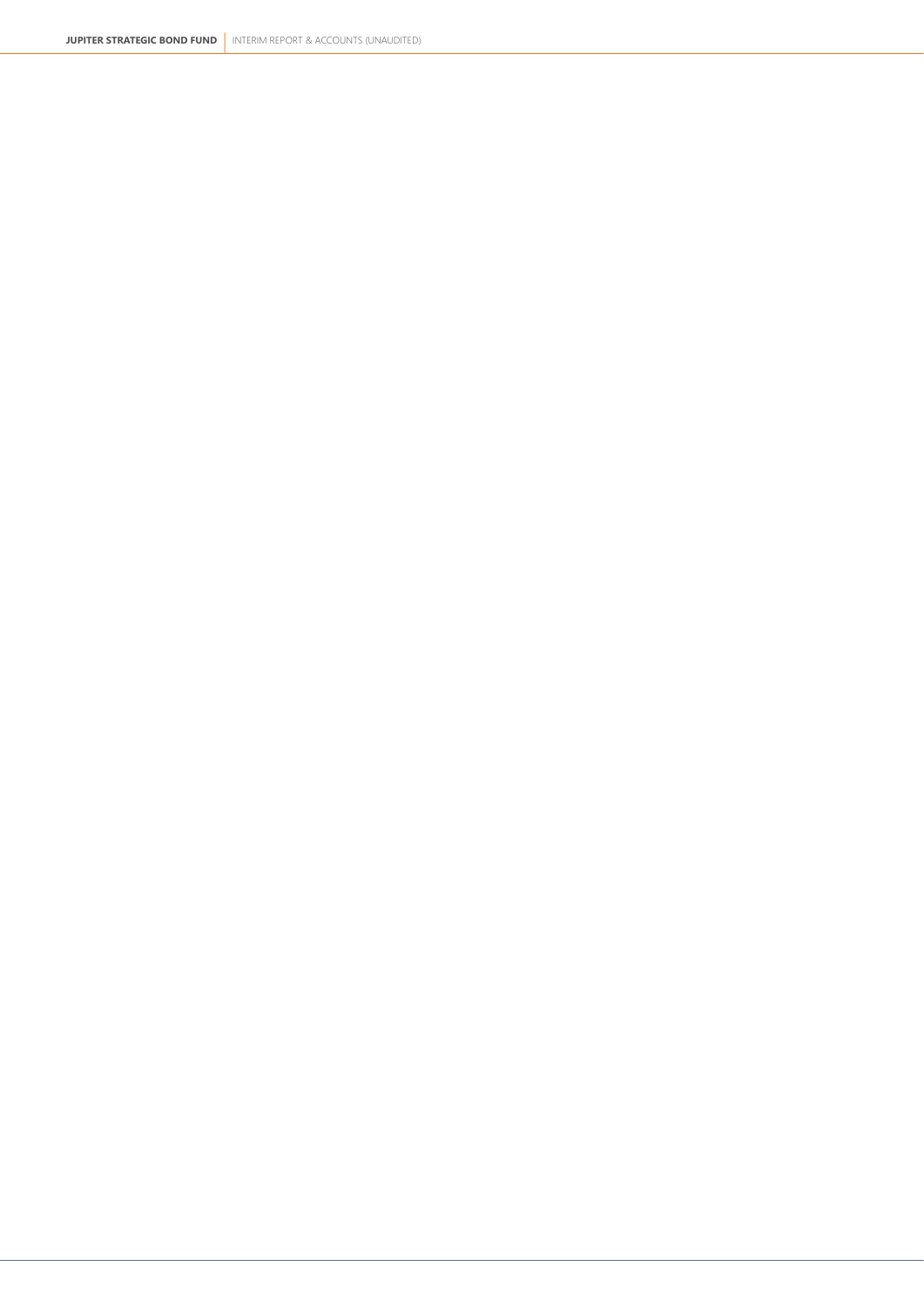| <b>Contents</b>                                               |    |
|---------------------------------------------------------------|----|
| Fund Information*                                             |    |
| Investment Report*                                            | 4  |
| Comparative Tables                                            | 6  |
| Risk and Reward Indicator*                                    | 11 |
| Portfolio Statement*                                          | 12 |
| Statement of Total Return                                     | 31 |
| Statement of Change in Net Assets Attributable to Unitholders | 31 |
| <b>Balance Sheet</b>                                          | 32 |
| Directors' Statement                                          | 32 |
| Notes to the Interim Financial Statements                     | 33 |
| Distribution Tables                                           | 35 |
| General Information*                                          | 39 |

*[\\*These collectively comprise the Authorised Fund Manager's Report.](#page-41-0)*

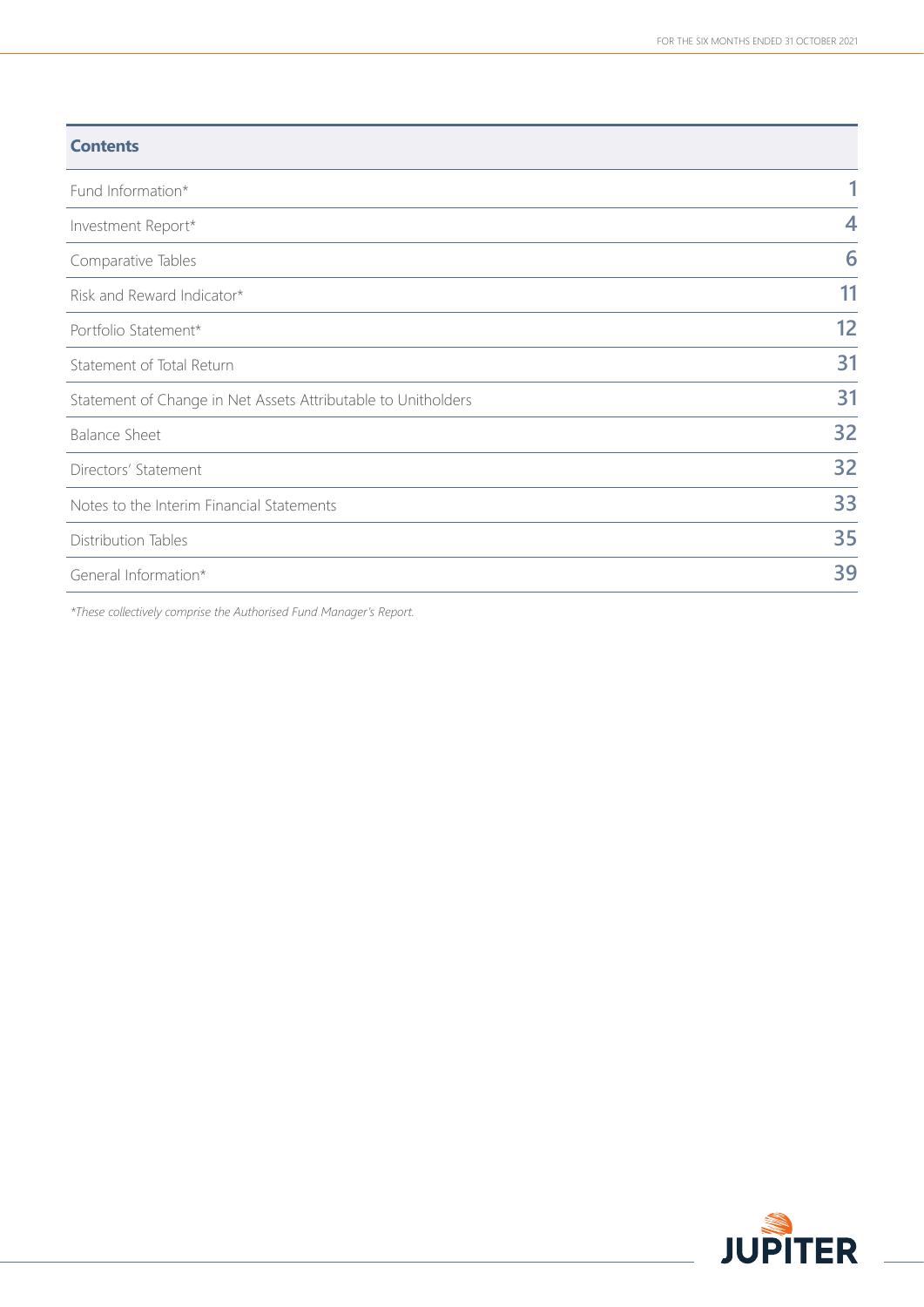### <span id="page-3-0"></span>**Fund Information**

#### **Manager, Registrar and Administrator**

Jupiter Unit Trust Managers Limited PO Box 10666 Chelmsford CM99 2BG

#### **Tel: 0800 561 4000 Fax: 0800 561 4001 www.jupiteram.com**

Registered Address: The Zig Zag Building 70 Victoria Street London SW1E 6SQ *Authorised and regulated by the Financial Conduct Authority.* 

#### **Trustee**

Northern Trust Investor Services Limited Trustee and Depositary Services 50 Bank Street Canary Wharf London E14 5NT

*Authorised by the Prudential Regulation Authority and regulated by the Financial Conduct Authority and by the Prudential Regulation Authority.*

#### **Investment Adviser**

Jupiter Asset Management Limited The Zig Zag Building 70 Victoria Street London SW1E 6SQ *Authorised and regulated by the Financial Conduct Authority.* 

#### **Independent Auditors**

PricewaterhouseCoopers LLP Atria One 144 Morrison Street **Edinburgh** EH3 8EX

#### **Directors**

The Directors of Jupiter Unit Trust Managers Limited are:

- **P Moore J Singh K Baillie\* T Scholefield P Wagstaff**
- **V Lazenby**
- **D Skinner\*\***

*\*Resigned 29 November 2021 \*\*Appointed 24 September 2021*

It is the intention of Jupiter Unit Trust Managers Limited to make this Report & Accounts available on their website. The maintenance and integrity of the Jupiter Unit Trust Managers Limited website is the responsibility of the Directors; the work carried out by the auditors of the Jupiter Strategic Bond Fund does not involve consideration of these matters and, accordingly, the auditors accept no responsibility for any changes that may have occurred to the financial statements since they were initially presented on the website.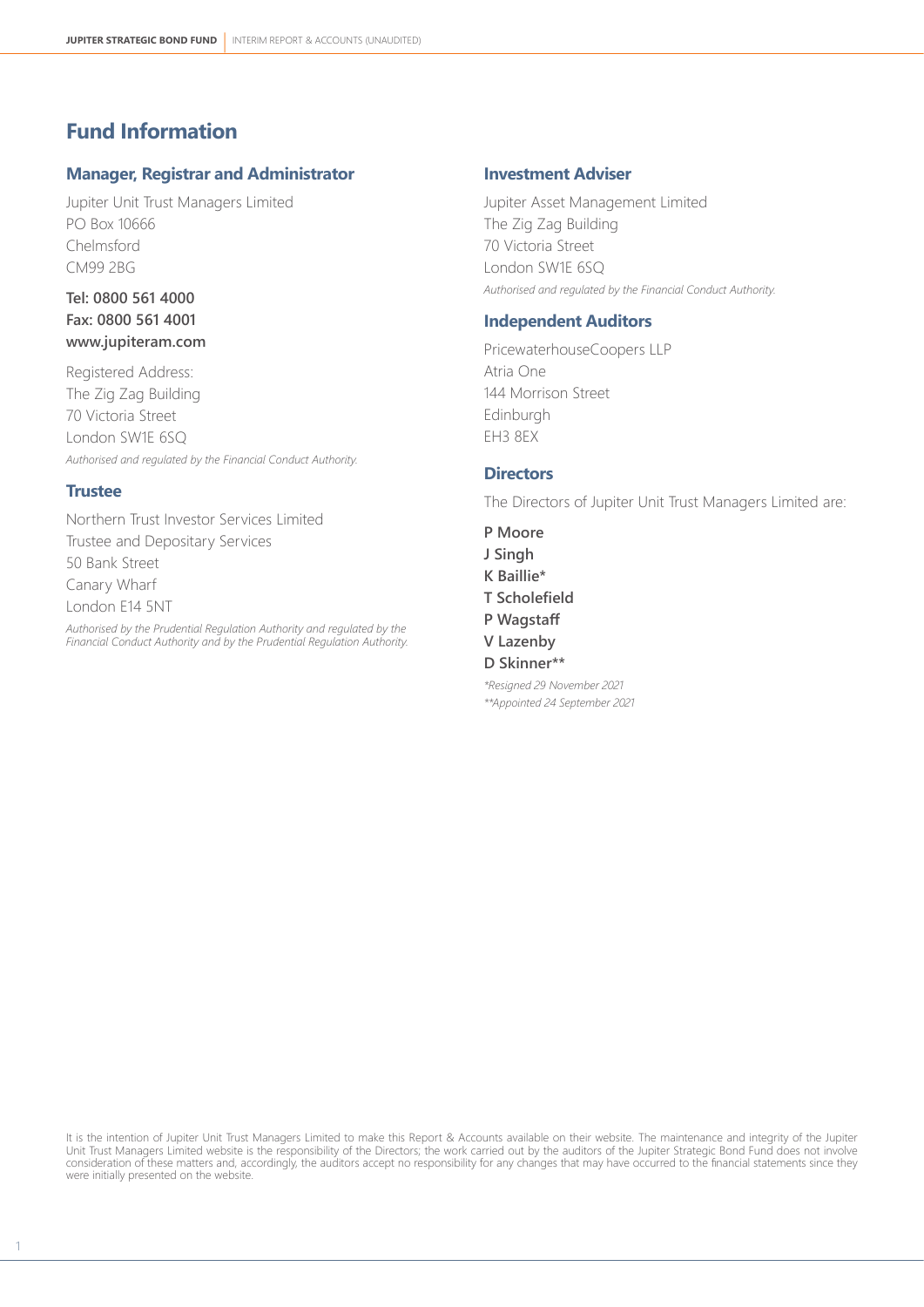### **Fund Information** *(continued)*

#### **Investment Objective**

To provide income with the prospect of capital growth to provide a return, net of fees, higher than the IA  $E$  Strategic Bond Sector average over the long term (at least five years).

#### **Investment Policy**

At least 70% of the Fund is invested in global fixed interest securities denominated in sterling or hedged back to sterling. Up to 30% of the Fund may be invested in other assets, including shares of companies (which may be based anywhere in the world), open-ended funds (including funds managed by Jupiter and its associates), cash and near cash.

The Fund may also enter into derivative transactions for investment purposes, such as creating both long and short positions through derivatives, and efficient portfolio management (including hedging), i.e. to reduce risk, minimise costs or generate additional capital and/or income.

#### **Benchmark**

Many funds sold in the UK are grouped into sectors by the Investment Association (the trade body that represents UK investment managers), to help investors to compare funds with broadly similar characteristics. This Fund is classified in the IA £ Strategic Bond Sector.

#### **Status**

The Fund operates under the Investment Funds Sourcebook (FUND) where applicable and the Collective Investment Schemes Sourcebook (COLL) of the Financial Conduct Authority. The Fund is an authorized unit trust scheme under Section 237 of the Financial Services and Markets Act 2000 and is a UCITS scheme as defined in the COLL rules.

The Fund is a qualifying fund for inclusion within a stocks and shares Individual Savings Account (ISA). It is the Manager's intention to continue to manage the affairs of the Fund in order to meet the qualifying requirements as outlined in current legislation.

#### **Unit Classes**

In addition to the basic class of units which are available to all types of investors, the Fund also offers I-Class Units which are available to investors who invest a minimum of £1,000,000, J-Class Units which are available to investors who invest a minimum of £500 (who buy units directly from the Manager and not through any intermediary or advisor), X-Class Units which are available to investors who invest a minimum of £500,000,000 and Z-Class Units which are available to investors who invest a minimum of £125,000,000. Further details are available from the Manager on request. Please note that in order to distinguish between the unit classes within the Fund they are defined in this report as either Retail Units (non I-Class, non J-Class, non X-Class and non Z-Class) or I-Class Units or J-Class Units or X-Class Units or Z-Class Units. The unit types associated with each unit class are disclosed in the Comparative Tables on pages 6 to 10.

#### **Change of Appointed Trustee to the Fund**

With effect from 27 November 2021, Northern Trust Investor Services Limited has replaced Northern Trust Global Services SE, UK Branch as the Trustee of the Fund.

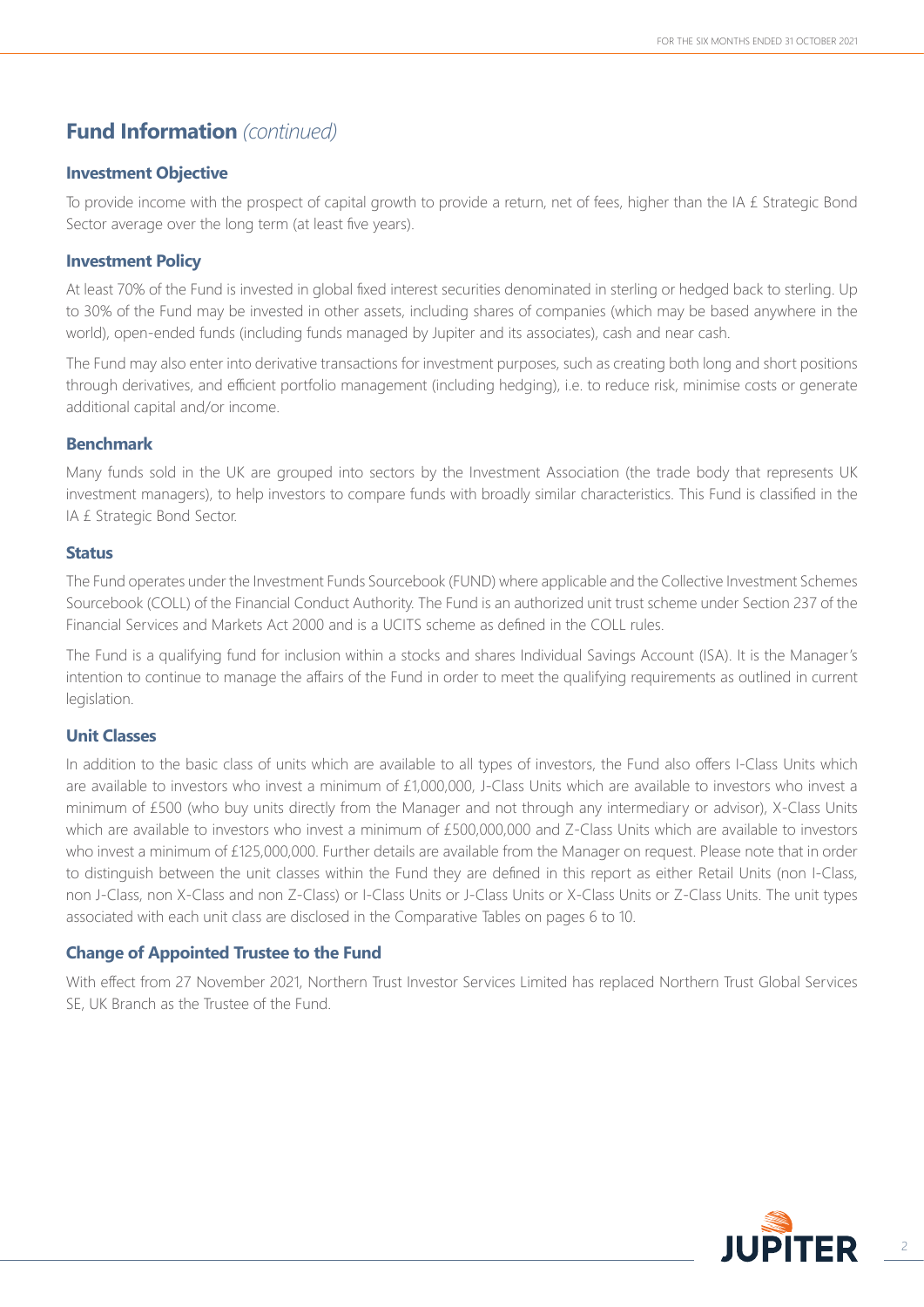### **Fund Information** *(continued)*

#### **Cumulative Performance (% change to 31 October 2021)**

|                             | 6 months | vear  | 3 years | 5 years |
|-----------------------------|----------|-------|---------|---------|
| Percentage Growth           |          |       | 16.7    | 18.4    |
| IA £ Strategic Bond Sector* | 1.0      | 43    | 157     | 20.0    |
| Sector Position             | 27/89    | 68/88 | 33/80   | 46/70   |
| Quartile Ranking            | 2nd      | 4th   | 2nd     | 3rd     |

*Source: Morningstar, gross income reinvested net of fees, in GBP. The statistics disclosed above relate to I-Class Units unless otherwise stated. Past performance is no guide to the future. \*Target benchmark*

This document is for informational purposes only and is not investment advice. Market and exchange rate movements can cause the value of an investment to fall as well as rise, and you may get back less than originally invested. We recommend you discuss any investment decisions with a financial adviser, particularly if you are unsure whether an investment is suitable. Jupiter is unable to provide investment advice. Current tax levels and reliefs will depend on your individual circumstances and are subject to change in the future. The Fund can invest a significant portion of the portfolio in high yield bonds and bonds which are not rated by a **credit rating agency. While such bonds may offer a higher income, the interest paid on them and their capital value is at greater risk of not being repaid, particularly during periods of changing market conditions. The value of quarterly income payments will fluctuate. The Fund manager can use derivatives for investment purposes, to take long and short positions based on their view of the market direction, so the fund's performance is unlikely to track the performance of broader bond and equity markets. Taking short positions creates the opportunity for a fund to deliver positive returns in falling markets, but also means that a fund could deliver negative returns in rising markets. The potential loss on a short position is unlimited, because the price of the underlying investment can carry on rising. There is also a risk that counterparties to derivatives may become insolvent, which may cause losses to the Fund. In difficult market conditions, reduced liquidity in bond markets may make it harder for the manager to sell assets at the quoted price. This could have a negative impact on the value of your investment. In extreme market conditions, certain assets may become hard to sell in a timely manner or at a fair price. This could affect the Fund's ability to meet investors' redemption requests upon demand. This Fund can invest more than 35% of its value<br>in securities issued or guaranteed by an EEA state.** For definitions p Quoted yields are not guaranteed and may change in the future. Jupiter Unit Trust Managers Limited is authorised and regulated by the Financial Conduct Authority and their registered address is The Zig Zag Building, 70 Victoria Street, London, SW1E 6SQ.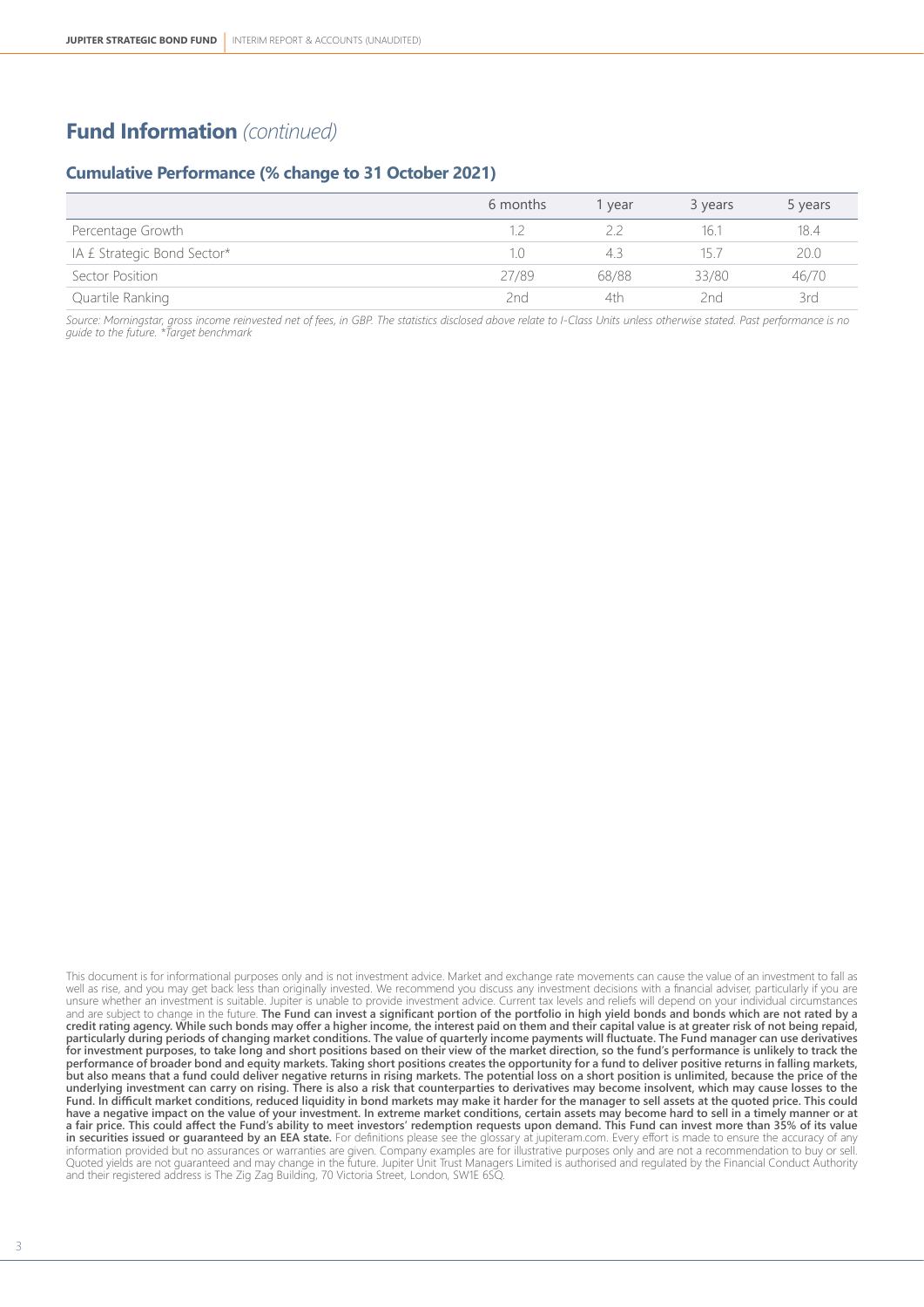### <span id="page-6-0"></span>**Investment Report**

#### **Performance Review**

For the six months ended 31 October 2021, the total return on the Fund was 1.2%\* compared to 1.0%\* returned by the IA  $E$ Strategic Bond sector, its target benchmark. Over five years, the Fund returned 18.4%\* compared to 20.0%\* returned by its target benchmark.

*\*Source: : Morningstar, gross income reinvested net of fees, in GBP. The statistics disclosed above relate to I-Class Units unless otherwise stated.*

#### **Market Review**

The period under review marked one of improving market conditions as global economies began to emerge from lockdown. However fresh strains of the virus, more transmissible than the original, continued to weigh on markets. Adding to this renewed uncertainty, the bullish expectations around growth levels in many countries were not met by the official data releases and many forward-looking indicators (most notably the credit impulse data in China) suggested that the global economic picture was more muted than many had thought and what was priced into financial markets.

This reality check for the economic outlook had two major effects at the start of the period. It saw an end to the rise in US treasury yields and an end to the rally in US inflation levels. With investors increasingly realising that the economic data was more mixed than they had expected US treasury yields began to fall. However, the biggest shock came late in the quarter on 16 June with the US Federal Reserve (Fed) meeting when the narrative from the Fed changed dramatically. Having previously been very sanguine in their commentary around the rise in inflation, the Fed signalled a change in stance and brought forward their expectations of interest rate hikes, signalling a tightening of policy on the horizon. This change in communication has put a bullet in the reflation trade, at least for the time-being. The US treasury curve flattened (the yield for longer-dated bonds decreased in relation to shorter-dated bonds), and future inflation expectations were lower as investors began to price in a future interest rate hike.

As the last of the summer sun began to set, there was a re-emergence of the reflation theme due to supply chain disruption leading to higher prices for many raw materials, acting as a drag on growth. Mixed into this higher inflation mix, the latter part of the quarter saw energy prices start to rise. This was particularly the case with natural gas prices where the biggest effect was seen in Europe, but generally energy prices were strong across the board.

Inflation markets reacted to this move by pricing inflationary expectations higher across the board and this move led the way for nominal rates to also rise into the end of the month. However, despite this rise into the end of the quarter, net on the period US 10yr bond yields were generally flat to where they had started. The major question now is how higher inflation and bond yields can go? The economic outlook continues to look patchy despite economies generally reopening as concerns around higher prices and the potential for new variants inhibits consumer spending.

#### **Policy Review**

Through the review period, the Fund adopted a barbell structure with a significant allocation to high yield credit alongside exposure to government bonds with the aim of maximising returns and minimising the fallout from any tail-risk events.

We continue to believe a flexible approach that allocates carefully selected credit alongside a significant allocation to developed market government bonds remains a prudent way to balance risk and reward. The Fund's exposure to high yield is also very short duration (Duration is a measure of a bond price's sensitivity to changes in interest rates) relative to its peer group, with around 50% of the portfolio set to mature within the next twelve months.

The allocation to high yield bonds has been a constant positive for the Fund during the review period. At the end of the period, just over half of the portfolio was in high yield – offering attractive yields but with a conservative bias in terms of sectors and maturity.

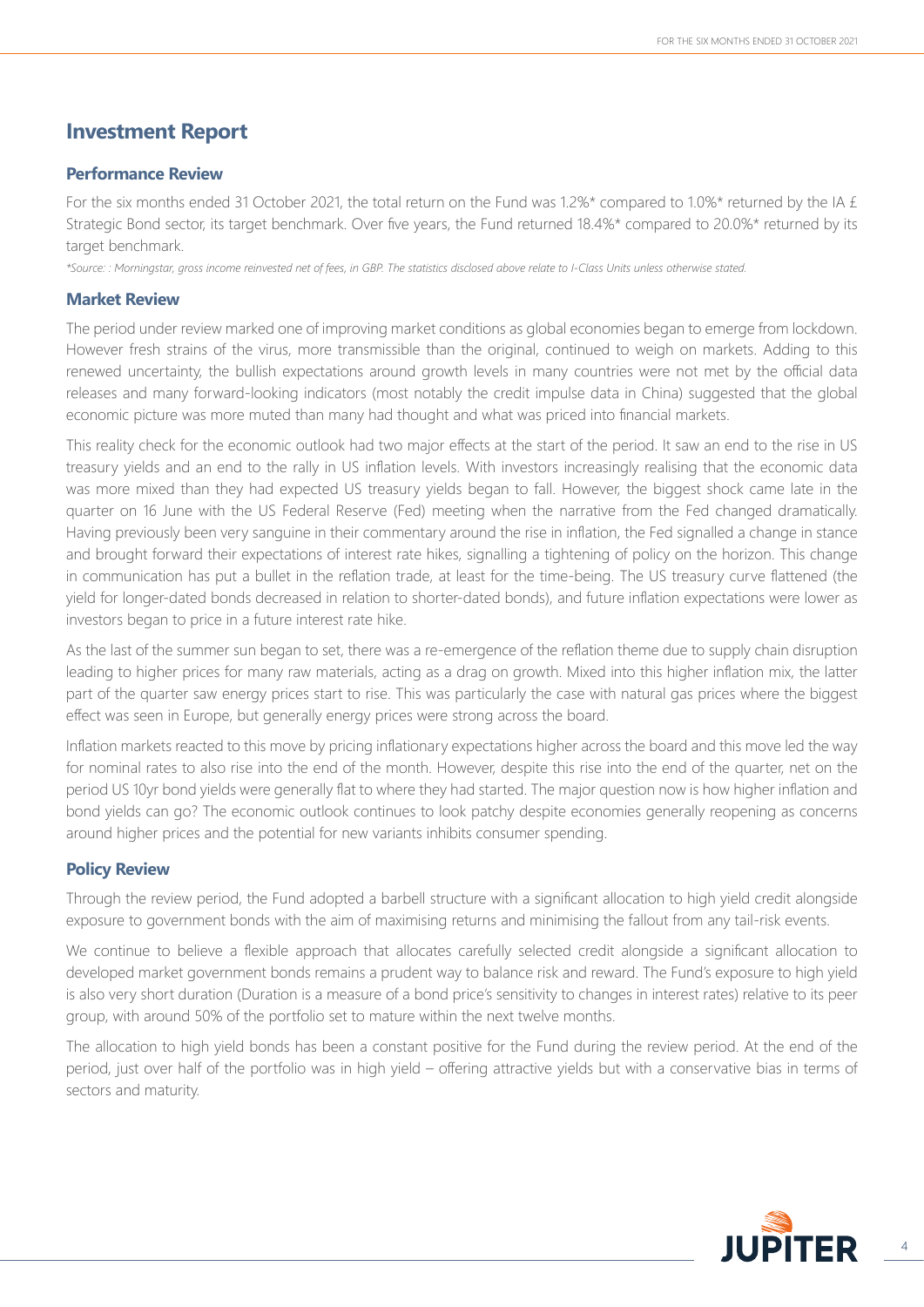### **Investment Report** *(continued)*

We remain relatively cautious on Emerging Market Debt, where our 14% total exposure belies the fact that 6% of that is in Chinese government bonds, and the EM (Emerging Market) credit exposure is in very carefully selected issuers. We continue to believe that demographics, debt, and weaker fundamentals will cause China to reduce rates over time – and have positioned our portfolio to take advantage of this.

#### **Investment Outlook**

Inflation has been stickier than expected for much of this year and we may continue to see high levels in data prints for some time. Our view remains that inflation is almost entirely driven by bottlenecks caused by Covid-19, and we will see inflation subside next year as supply chains resettle and people continue to come back into the labour force. In fact, goods deflation is a real possibility at some point next year. Central banks are under pressure to normalise policy and the Fed is determined to taper at the end of the year. While the ECB (European Central Bank) remains relatively dovish, inflation has caused both the Bank of England and the Reserve Bank of Australia to accelerate tightening. There is a risk that as inflation remains sticky, all central banks feel further pressure to accelerate tightening. Yield curve flattening points to markets' concerns that the pace of tightening can accelerate and there is material risk of a policy error.

While developed market growth appears robust for the time being, the headwinds facing the global economy in the first half of next year are significant. Manufacturing looks to have peaked, money supply is slowing, and transitory inflation is hurting both consumer demand and corporate profit margins. We are already seeing a flattening across yield curves as discussed above. The elephant in the room remains China: the real estate sector is in deep trouble and the government wants to see further deleveraging before easing, and therefore turmoil is likely to continue. Real estate accounts for 80% of China household wealth (compared to 60% in Japan at the height of the 80s boom and 15% in the US today), and for a significant proportion of global commodity demand. Economic data out of China suggests further slowing which looks set to continue into 2022. We expect this to be a significant drag on global growth and inflation within commodities.

We think that we are at or close to peak inflation, and we should start to see inflation decelerate into 2022. We expect the impact of tighter fiscal and monetary conditions and the China slowdown to slow global growth. All this, combined with our long-held views that demographics and excessive levels of debt will continue to act as a cap on growth, inflation, and yields, mean we expect fundamental economic concerns to lead to lower yields and a pivot back towards looser monetary policy in 2022.

#### **Ariel Bezalel**

Fund Manager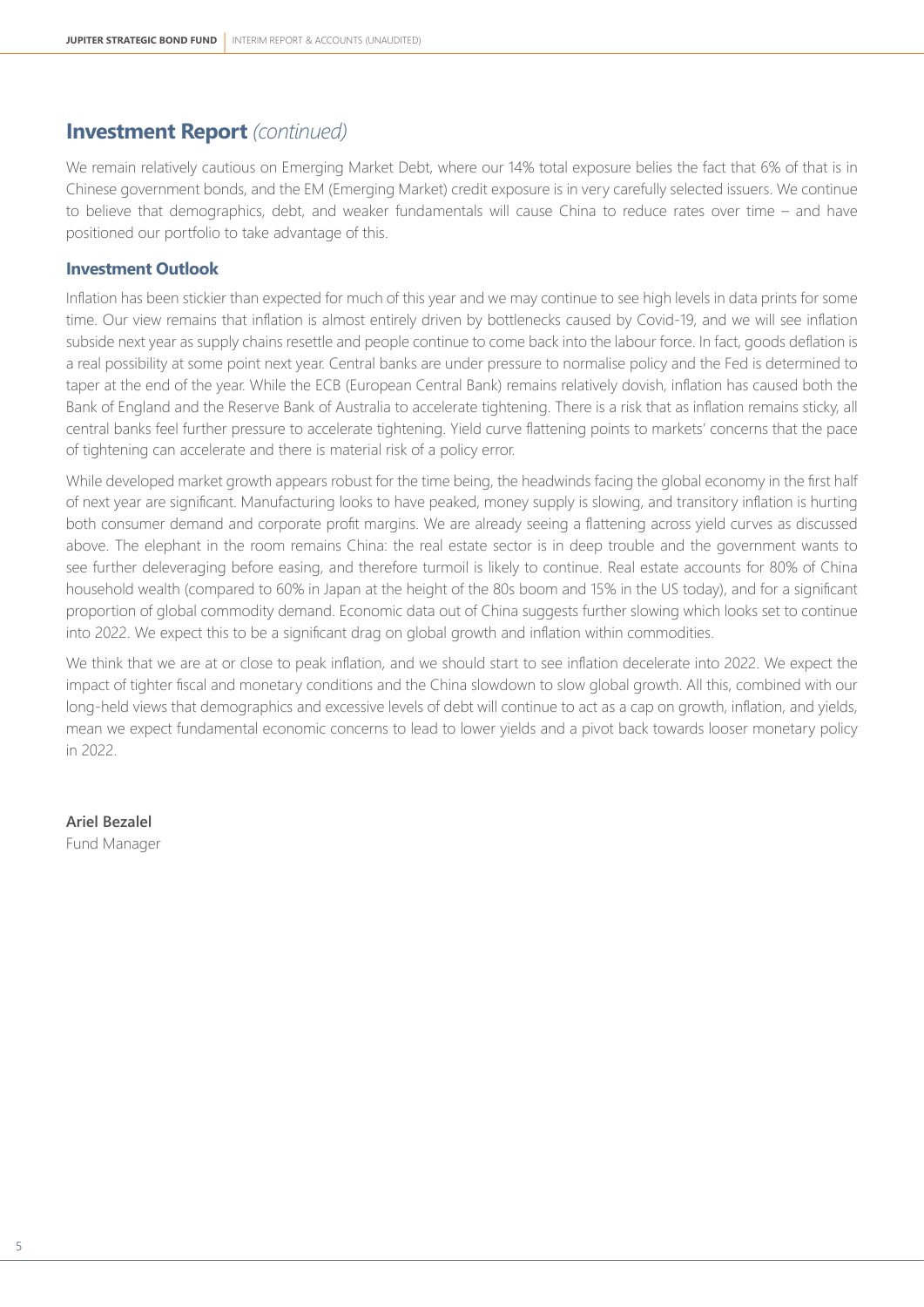# <span id="page-8-0"></span>**Comparative Tables**

| Change in net asset per unit        |             |                   |                          |             |  |
|-------------------------------------|-------------|-------------------|--------------------------|-------------|--|
|                                     |             | L-Class Income**  |                          |             |  |
|                                     | 31.10.21    | 30.04.21          | 30.04.20                 | 30.04.19    |  |
|                                     | (p)         | (p)               | (p)                      | (p)         |  |
| Opening net asset value per unit    | 65.33       | 64.34             | 63.70                    | 63.83       |  |
| Return before operating charges*    | 1.07        | 3.73              | 3.30                     | 2.88        |  |
| Operating charges                   | (0.50)      | (0.98)            | (0.97)                   | (0.94)      |  |
| Return after operating charges*     | 0.57        | 2.75              | 2.33                     | 1.94        |  |
| Distributions on income unit        | (1.09)      | (1.76)            | (1.69)                   | (2.07)      |  |
| Closing net asset value per unit    | 64.81       | 65.33             | 64.34                    | 63.70       |  |
| *after direct transaction costs of: |             | $\qquad \qquad -$ |                          |             |  |
|                                     |             |                   |                          |             |  |
| Performance                         |             |                   |                          |             |  |
| Return after charges (%)            | 0.87        | 4.27              | 3.66                     | 3.04        |  |
| <b>Other Information</b>            |             |                   |                          |             |  |
| Closing net asset value (£'000)     | 195,628     | 201,085           | 254,199                  | 275,817     |  |
| Closing number of units             | 301,854,329 | 307,781,685       | 395,089,761              | 433,016,910 |  |
| Operating charges (%)               | 1.48        | 1.48              | 1.48                     | 1.48        |  |
| Direct transaction costs (%)        | -           | -                 | $\overline{\phantom{a}}$ |             |  |
| <b>Prices</b>                       |             |                   |                          |             |  |
| Highest unit price (p)              | 67.29       | 67.55             | 67.76                    | 64.57       |  |
| Lowest unit price (p)               | 65.23       | 64.57             | 61.37                    | 61.73       |  |
|                                     |             |                   |                          |             |  |

### **Change in net asset per unit**

|                                     | I-Class Income           |                          |                                       |               |
|-------------------------------------|--------------------------|--------------------------|---------------------------------------|---------------|
|                                     | 31.10.21                 | 30.04.21                 | 30.04.20                              | 30.04.19      |
|                                     | (p)                      | (p)                      | (p)                                   | (p)           |
| Opening net asset value per unit    | 65.63                    | 64.64                    | 63.99                                 | 64.12         |
| Return before operating charges*    | 1.08                     | 3.75                     | 3.37                                  | 2.90          |
| Operating charges                   | (0.25)                   | (0.49)                   | (0.52)                                | (0.47)        |
| Return after operating charges*     | 0.83                     | 3.26                     | 2.85                                  | 2.43          |
| Distributions on income unit        | (1.35)                   | (2.27)                   | (2.20)                                | (2.56)        |
| Closing net asset value per unit    | 65.11                    | 65.63                    | 64.64                                 | 63.99         |
| *after direct transaction costs of: | -                        | $\overline{\phantom{m}}$ | $\hspace{1.0cm} \rule{1.5cm}{0.15cm}$ |               |
|                                     |                          |                          |                                       |               |
| Performance                         |                          |                          |                                       |               |
| Return after charges (%)            | 1.26                     | 5.04                     | 4.45                                  | 3.79          |
| <b>Other Information</b>            |                          |                          |                                       |               |
| Closing net asset value $(E'000)$   | 593,200                  | 603,824                  | 752,861                               | 1,113,644     |
| Closing number of units             | 911,126,613              | 919,984,945              | 1,164,773,792                         | 1,740,356,408 |
| Operating charges (%)               | 0.73                     | 0.73                     | 0.73                                  | 0.73          |
| Direct transaction costs (%)        | $\overline{\phantom{a}}$ | $\overline{\phantom{0}}$ | -                                     |               |
|                                     |                          |                          |                                       |               |
| Prices                              |                          |                          |                                       |               |
| Highest unit price (p)              | 67.72                    | 67.95                    | 68.13                                 | 64.94         |
| Lowest unit price (p)               | 65.55                    | 64.88                    | 61.72                                 | 62.05         |

*\*\*With effect from 15 February 2021, Retail Units have been re-named as L-Class Units.* 

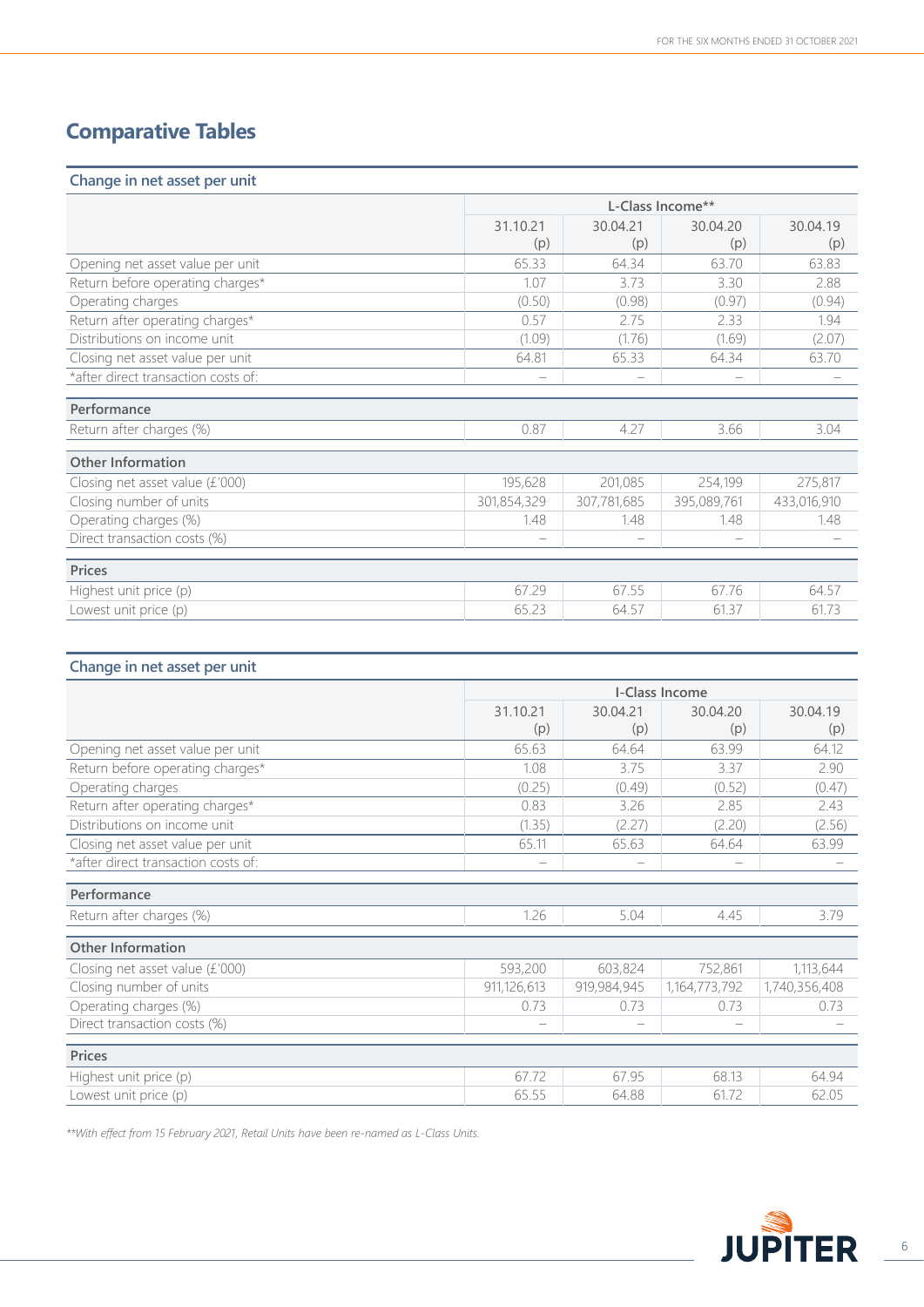| Change in net asset per unit        |                 |                 |
|-------------------------------------|-----------------|-----------------|
|                                     | J-Class Income  |                 |
|                                     | 31.10.21<br>(p) | 30.04.21<br>(p) |
| Opening net asset value per unit    | 65.22           | 65.61           |
| Return before operating charges*    | 1.06            | 2.45            |
| Operating charges                   | (0.39)          | (0.79)          |
| Return after operating charges*     | 0.67            | 1.66            |
| Distributions on income unit        | (1.19)          | (2.05)          |
| Closing net asset value per unit    | 64.70           | 65.22           |
| *after direct transaction costs of: |                 |                 |
| Performance                         |                 |                 |
| Return after charges (%)            | 1.03            | 2.53            |
| <b>Other Information</b>            |                 |                 |
| Closing net asset value (£'000)     | 3,361           | 3,282           |
| Closing number of units             | 5,194,791       | 5,032,002       |
| Operating charges (%)               | 1.18            | 1.18            |
| Direct transaction costs (%)        |                 |                 |
| <b>Prices</b>                       |                 |                 |
| Highest unit price (p)              | 67.22           | 67.47           |
| Lowest unit price (p)               | 65.12           | 65.18           |

### **Change in net asset per unit**

|                                     | X-Class Income           |                 |
|-------------------------------------|--------------------------|-----------------|
|                                     | 31.10.21<br>(p)          | 30.04.21<br>(p) |
| Opening net asset value per unit    | 99.72                    | 100.00          |
| Return before operating charges*    | 1.62                     | 3.78            |
| Operating charges                   | (0.31)                   | (0.61)          |
| Return after operating charges*     | 1.31                     | 3.17            |
| Distributions on income unit        | (2.12)                   | (3.45)          |
| Closing net asset value per unit    | 98.91                    | 99.72           |
| *after direct transaction costs of: | $\overline{\phantom{a}}$ |                 |
| Performance                         |                          |                 |
| Return after charges (%)            | 1.31                     | 3.17            |
| <b>Other Information</b>            |                          |                 |
| Closing net asset value (£'000)     | 607,959                  | 541,070         |
| Closing number of units             | 614,636,171              | 542,610,166     |
| Operating charges (%)               | 0.60                     | 0.60            |
| Direct transaction costs (%)        |                          |                 |
| <b>Prices</b>                       |                          |                 |
| Highest unit price (p)              | 102.91                   | 103.26          |
| Lowest unit price (p)               | 99.59                    | 99.72           |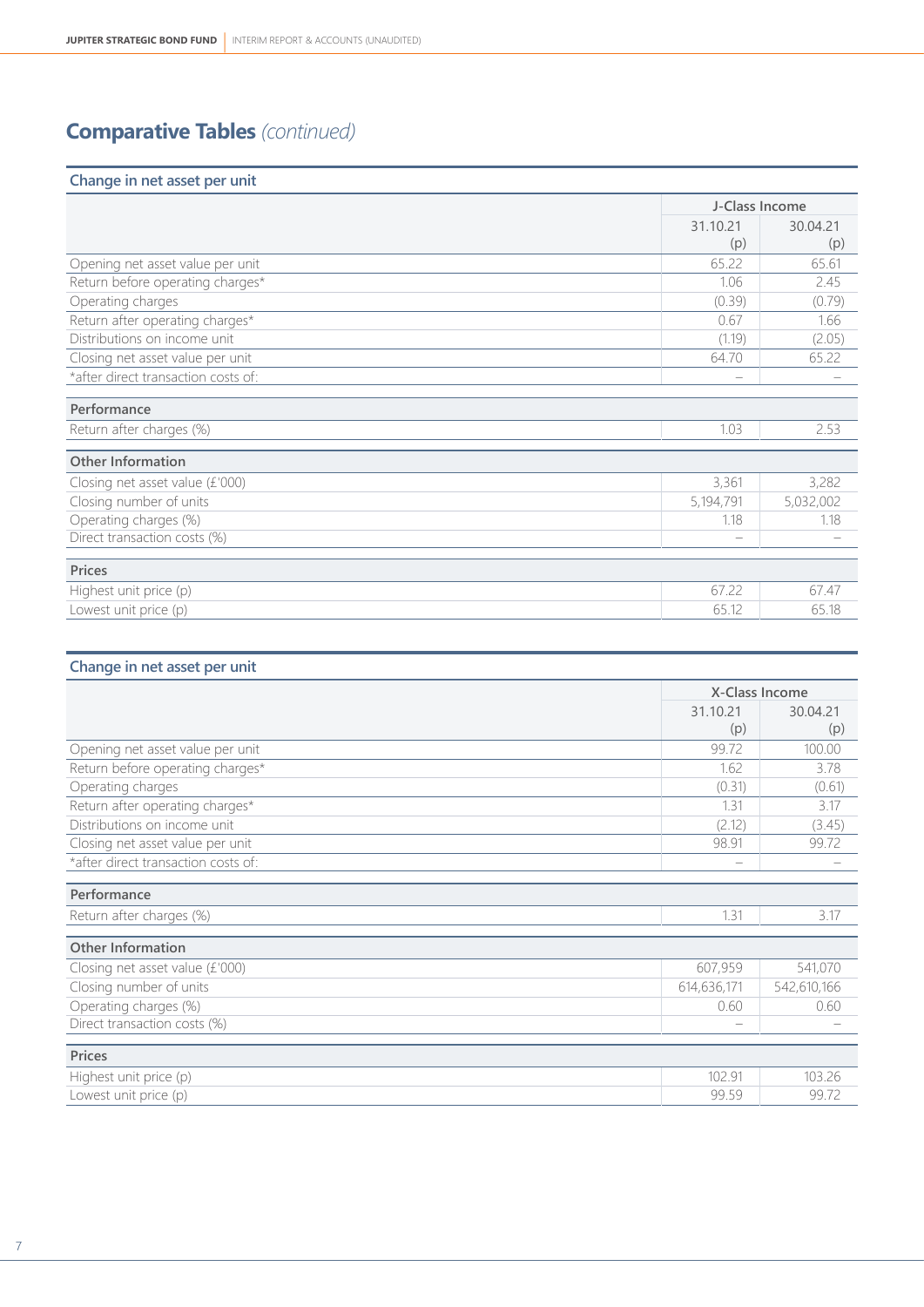| Change in net asset per unit        |                 |                          |                 |                 |  |
|-------------------------------------|-----------------|--------------------------|-----------------|-----------------|--|
|                                     |                 | Z-Class Income           |                 |                 |  |
|                                     | 31.10.21<br>(p) | 30.04.21<br>(p)          | 30.04.20<br>(p) | 30.04.19<br>(p) |  |
| Opening net asset value per unit    | 65.62           | 64.64                    | 64.00           | 64.12           |  |
| Return before operating charges*    | 1.07            | 3.75                     | 3.33            | 2.90            |  |
| Operating charges                   | (0.24)          | (0.47)                   | (0.47)          | (0.45)          |  |
| Return after operating charges*     | 0.83            | 3.28                     | 2.86            | 2.45            |  |
| Distributions on income unit        | (1.36)          | (2.30)                   | (2.22)          | (2.57)          |  |
| Closing net asset value per unit    | 65.09           | 65.62                    | 64.64           | 64.00           |  |
| *after direct transaction costs of: |                 | $\overline{\phantom{0}}$ |                 |                 |  |
| Performance                         |                 |                          |                 |                 |  |
| Return after charges (%)            | 1.26            | 5.07                     | 4.47            | 3.82            |  |
| <b>Other Information</b>            |                 |                          |                 |                 |  |
| Closing net asset value (£'000)     | 787,279         | 765,140                  | 1,061,769       | 632,090         |  |
| Closing number of units             | 1,209,514,356   | 1,166,044,770            | 1,642,515,164   | 987,699,340     |  |
| Operating charges (%)               | 0.71            | 0.71                     | 0.71            | 0.71            |  |
| Direct transaction costs (%)        |                 | -                        |                 |                 |  |
| Prices                              |                 |                          |                 |                 |  |
| Highest unit price (p)              | 67.70           | 67.96                    | 68.14           | 64.95           |  |
| Lowest unit price (p)               | 65.53           | 64.89                    | 61.73           | 62.06           |  |

### **Change in net asset per unit**

|                                             | L-Class Accumulation** |                   |            |            |
|---------------------------------------------|------------------------|-------------------|------------|------------|
|                                             | 31.10.21               | 30.04.21          | 30.04.20   | 30.04.19   |
|                                             | (p)                    | (p)               | (p)        | (p)        |
| Opening net asset value per unit            | 108.27                 | 103.84            | 100.18     | 97.19      |
| Return before operating charges*            | 1.73                   | 6.03              | 5.21       | 4.44       |
| Operating charges                           | (0.82)                 | (1.60)            | (1.55)     | (1.45)     |
| Return after operating charges*             | 0.91                   | 4.43              | 3.66       | 2.99       |
| Distributions on accumulation unit          | (1.81)                 | (2.86)            | (2.69)     | (3.19)     |
| Retained distributions on accumulation unit | 1.81                   | 2.86              | 2.69       | 3.19       |
| Closing net asset value per unit            | 109.18                 | 108.27            | 103.84     | 100.18     |
| *after direct transaction costs of:         |                        | $\qquad \qquad -$ |            |            |
|                                             |                        |                   |            |            |
| Performance                                 |                        |                   |            |            |
| Return after charges (%)                    | 0.84                   | 4.27              | 3.65       | 3.08       |
|                                             |                        |                   |            |            |
| Other Information                           |                        |                   |            |            |
| Closing net asset value (£'000)             | 51,772                 | 55,330            | 63,538     | 68,819     |
| Closing number of units                     | 47,417,732             | 51,103,866        | 61,191,229 | 68,691,644 |
| Operating charges (%)                       | 1.48                   | 1.48              | 1.48       | 1.48       |
| Direct transaction costs (%)                |                        |                   |            |            |
|                                             |                        |                   |            |            |
| <b>Prices</b>                               |                        |                   |            |            |
| Highest unit price (p)                      | 112.03                 | 110.35            | 108.66     | 100.67     |
| Lowest unit price (p)                       | 108.09                 | 104.03            | 98.42      | 95.54      |

*\*\*With effect from 15 February 2021, Retail Units have been re-named as L-Class Units.* 

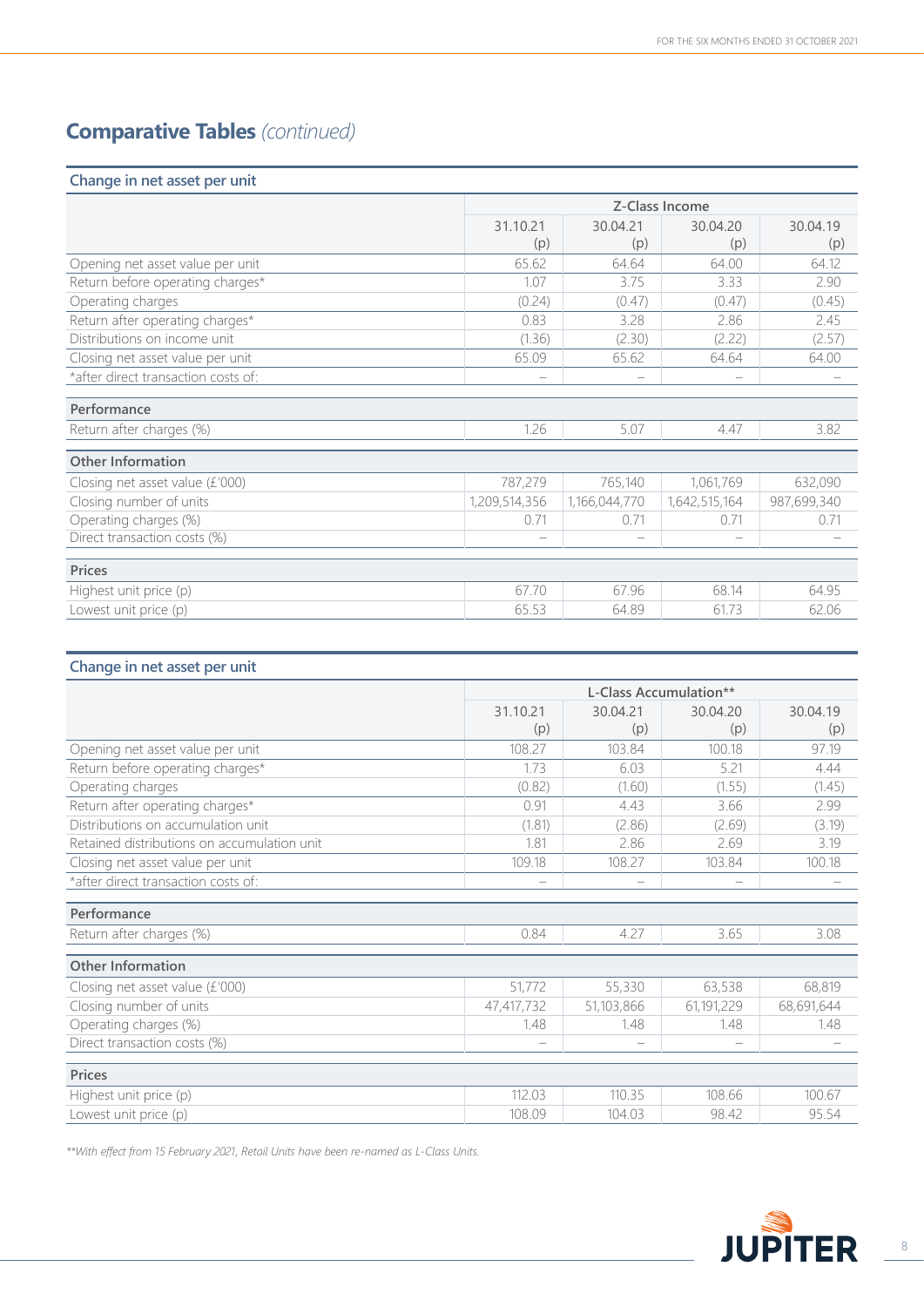| Change in net asset per unit                |                          |                             |                 |                 |  |
|---------------------------------------------|--------------------------|-----------------------------|-----------------|-----------------|--|
|                                             |                          | <b>I-Class Accumulation</b> |                 |                 |  |
|                                             | 31.10.21<br>(p)          | 30.04.21<br>(p)             | 30.04.20<br>(p) | 30.04.19<br>(p) |  |
| Opening net asset value per unit            | 115.17                   | 109.63                      | 104.98          | 101.08          |  |
| Return before operating charges*            | 1.84                     | 6.38                        | 5.45            | 4.65            |  |
| Operating charges                           | (0.43)                   | (0.84)                      | (0.80)          | (0.75)          |  |
| Return after operating charges*             | 1.41                     | 5.54                        | 4.65            | 3.90            |  |
| Distributions on accumulation unit          | (2.38)                   | (3.91)                      | (3.65)          | (4.09)          |  |
| Retained distributions on accumulation unit | 2.38                     | 3.91                        | 3.65            | 4.09            |  |
| Closing net asset value per unit            | 116.58                   | 115.17                      | 109.63          | 104.98          |  |
| *after direct transaction costs of:         | $\overline{\phantom{a}}$ | $\overline{\phantom{0}}$    |                 |                 |  |
|                                             |                          |                             |                 |                 |  |
| Performance                                 |                          |                             |                 |                 |  |
| Return after charges (%)                    | 1.22                     | 5.05                        | 4.43            | 3.86            |  |
| <b>Other Information</b>                    |                          |                             |                 |                 |  |
| Closing net asset value $(E'000)$           | 1,641,644                | 1,657,446                   | 1,636,437       | 1,555,294       |  |
| Closing number of units                     | 1,408,116,834            | 1,439,087,879               | 1,492,679,787   | 1,481,443,991   |  |
| Operating charges (%)                       | 0.73                     | 0.73                        | 0.73            | 0.73            |  |
| Direct transaction costs (%)                |                          |                             |                 |                 |  |
|                                             |                          |                             |                 |                 |  |
| <b>Prices</b>                               |                          |                             |                 |                 |  |
| Highest unit price (p)                      | 119.52                   | 117.11                      | 114.60          | 105.42          |  |
| Lowest unit price (p)                       | 115.01                   | 109.86                      | 103.82          | 99.81           |  |

#### **Change in net asset per unit**

|                                             | J-Class Accumulation            |                                 |
|---------------------------------------------|---------------------------------|---------------------------------|
|                                             | 31.10.21                        | 30.04.21                        |
|                                             | (p)                             | (p)                             |
| Opening net asset value per unit            | 108.57                          | 105.71                          |
| Return before operating charges*            | 1.74                            | 4.14                            |
| Operating charges                           | (0.66)                          | (1.28)                          |
| Return after operating charges*             | 1.08                            | 2.86                            |
| Distributions on accumulation unit          | (1.99)                          | (3.35)                          |
| Retained distributions on accumulation unit | 1.99                            | 3.35                            |
| Closing net asset value per unit            | 109.65                          | 108.57                          |
| *after direct transaction costs of:         | $\hspace{0.1mm}-\hspace{0.1mm}$ | $\hspace{0.1mm}-\hspace{0.1mm}$ |
|                                             |                                 |                                 |
| Performance                                 |                                 |                                 |
| Return after charges (%)                    | 0.99                            | 2.71                            |
| <b>Other Information</b>                    |                                 |                                 |
| Closing net asset value $(E'000)$           | 4,363                           | 4,469                           |
| Closing number of units                     | 3,979,166                       | 4,116,072                       |
| Operating charges (%)                       | 1.18                            | 1.18                            |
| Direct transaction costs (%)                |                                 |                                 |
|                                             |                                 |                                 |
| Prices                                      |                                 |                                 |
| Highest unit price (p)                      | 112.47                          | 110.55                          |
| Lowest unit price (p)                       | 108.40                          | 105.71                          |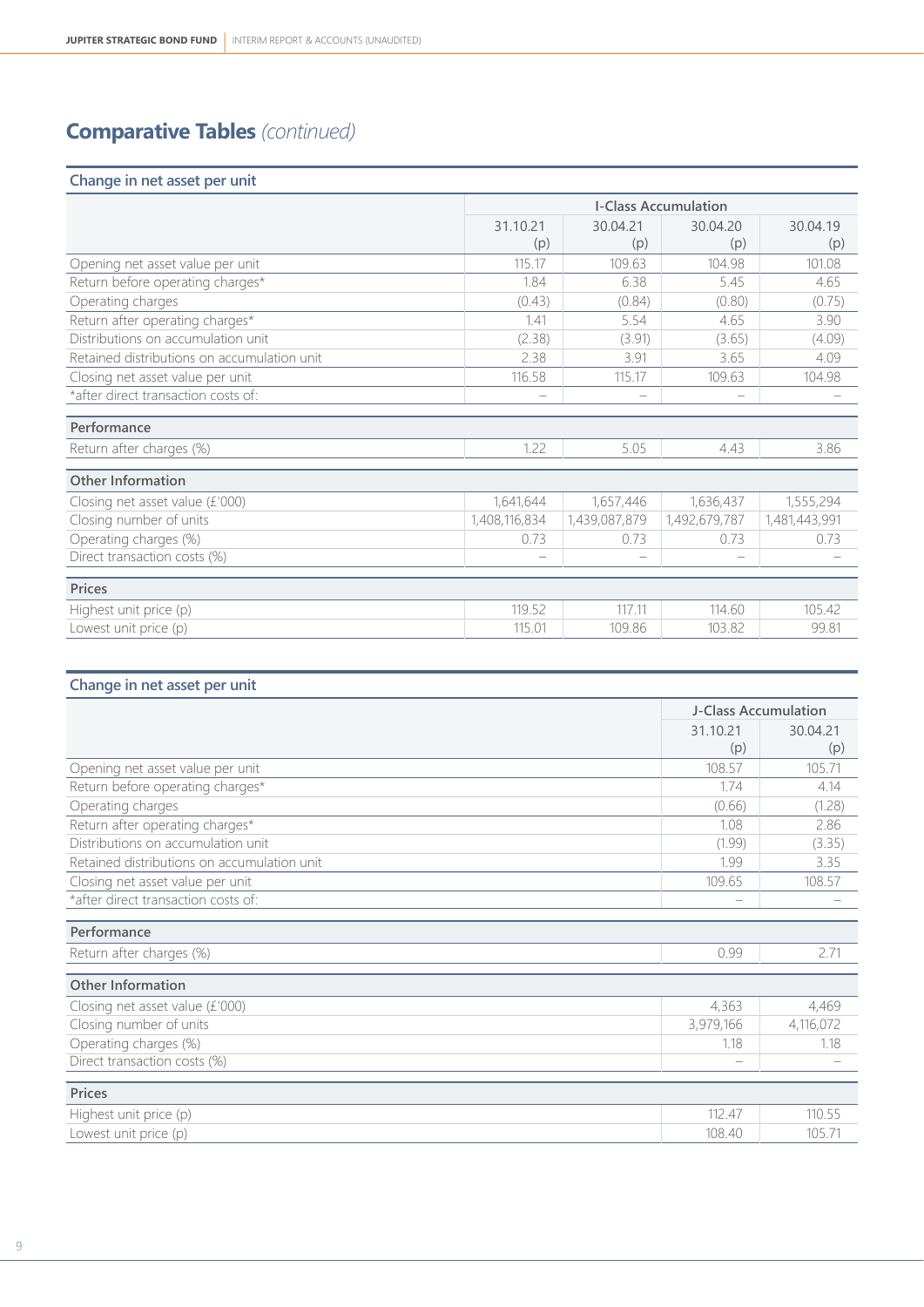| Change in net asset per unit                |                 |                             |
|---------------------------------------------|-----------------|-----------------------------|
|                                             |                 | <b>X-Class Accumulation</b> |
|                                             | 31.10.21<br>(p) | 30.04.21<br>(p)             |
| Opening net asset value per unit            | 103.16          | 100.00                      |
| Return before operating charges*            | 1.65            | 3.78                        |
| Operating charges                           | (0.32)          | (0.62)                      |
| Return after operating charges*             | 1.33            | 3.16                        |
| Distributions on accumulation unit          | (2.20)          | (3.50)                      |
| Retained distributions on accumulation unit | 2.20            | 3.50                        |
| Closing net asset value per unit            | 104.49          | 103.16                      |
| *after direct transaction costs of:         |                 |                             |
| Performance                                 |                 |                             |
| Return after charges (%)                    | 1.29            | 3.16                        |
| <b>Other Information</b>                    |                 |                             |
| Closing net asset value (£'000)             | 256,289         | 237,865                     |
| Closing number of units                     | 245,273,587     | 230,571,620                 |
| Operating charges (%)                       | 0.60            | 0.60                        |
| Direct transaction costs (%)                |                 |                             |
| Prices                                      |                 |                             |
| Highest unit price (p)                      | 107.10          | 104.86                      |
| Lowest unit price (p)                       | 103.02          | 100.00                      |

#### **Change in net asset per unit**

|                                             |             | <b>Z-Class Accumulation</b> |                                 |             |
|---------------------------------------------|-------------|-----------------------------|---------------------------------|-------------|
|                                             | 31.10.21    | 30.04.21                    | 30.04.20                        | 30.04.19    |
|                                             | (p)         | (p)                         | (p)                             | (p)         |
| Opening net asset value per unit            | 115.29      | 109.71                      | 105.04                          | 101.11      |
| Return before operating charges*            | 1.84        | 6.39                        | 5.45                            | 4.66        |
| Operating charges                           | (0.42)      | (0.81)                      | (0.78)                          | (0.73)      |
| Return after operating charges*             | 1.42        | 5.58                        | 4.67                            | 3.93        |
| Distributions on accumulation unit          | (2.40)      | (3.95)                      | (3.68)                          | (4.12)      |
| Retained distributions on accumulation unit | 2.40        | 3.95                        | 3.68                            | 4.12        |
| Closing net asset value per unit            | 116.71      | 115.29                      | 109.71                          | 105.04      |
| *after direct transaction costs of:         | -           | $\overline{\phantom{m}}$    | $\hspace{0.1mm}-\hspace{0.1mm}$ |             |
|                                             |             |                             |                                 |             |
| Performance                                 |             |                             |                                 |             |
| Return after charges (%)                    | 1.23        | 5.09                        | 4.45                            | 3.89        |
|                                             |             |                             |                                 |             |
| <b>Other Information</b>                    |             |                             |                                 |             |
| Closing net asset value $(E'000)$           | 205,732     | 231,258                     | 315,099                         | 114,417     |
| Closing number of units                     | 176,272,412 | 200,596,809                 | 287,198,122                     | 108,929,746 |
| Operating charges (%)                       | 0.71        | 0.71                        | 0.71                            | 0.71        |
| Direct transaction costs (%)                |             | $\qquad \qquad$             |                                 |             |
|                                             |             |                             |                                 |             |
| Prices                                      |             |                             |                                 |             |
| Highest unit price (p)                      | 119.64      | 117.22                      | 114.69                          | 105.47      |
| Lowest unit price (p)                       | 115.12      | 109.94                      | 103.90                          | 99.85       |

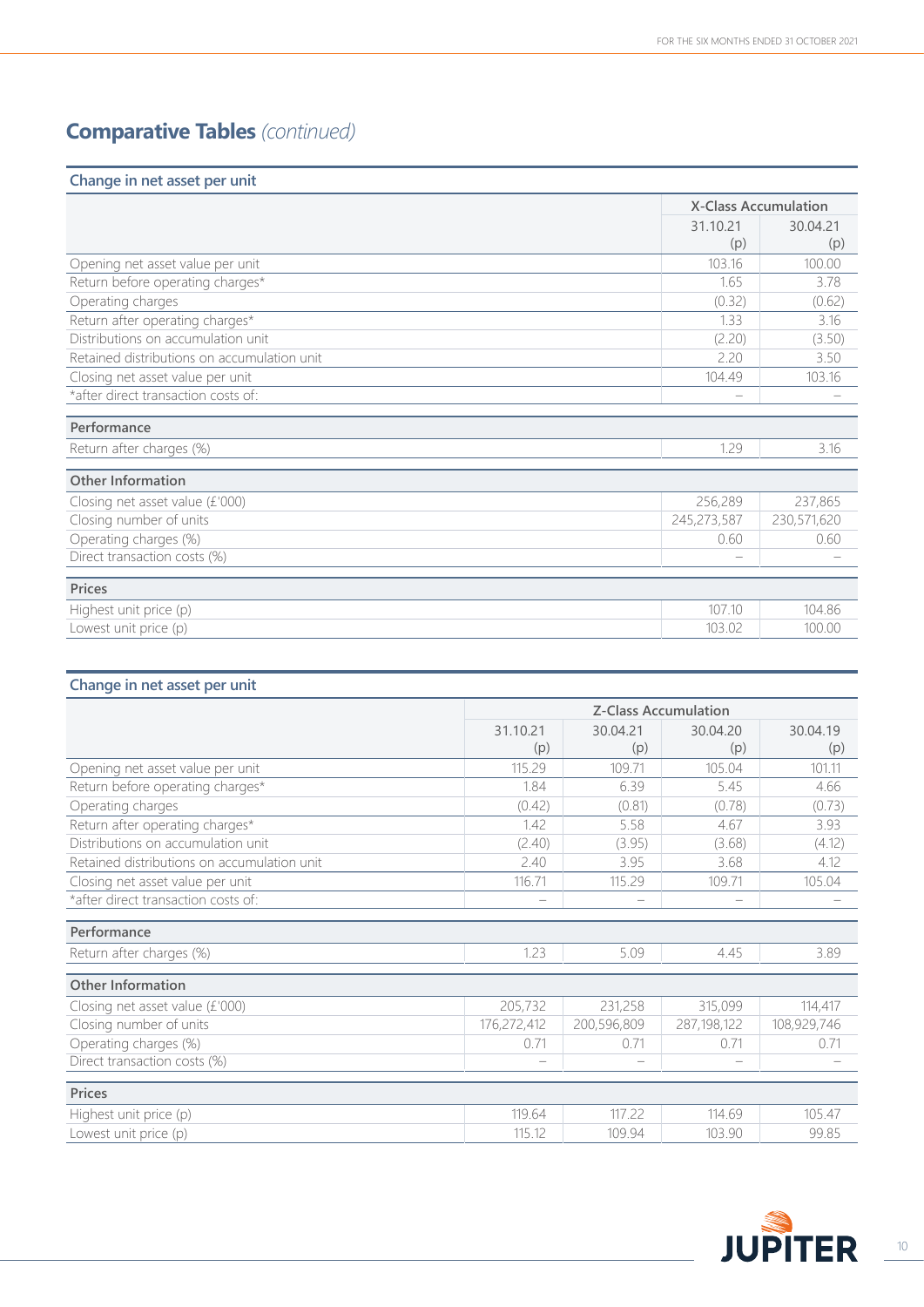#### <span id="page-13-0"></span>**Risk and Reward Indicator**

The Risk and Reward Indicator table demonstrates where the Fund ranks in terms of its potential risk and reward. The higher the rank the greater the potential reward but the greater the risk of losing money. It is based on past data, may change over time and may not be a reliable indication of the future risk profile of the Fund. The shaded area in the table below shows the Fund's ranking on the Risk and Reward Indicator.



- The lowest category does not mean 'no risk'. Some risk will still be present in funds with a risk and reward rating of 1.
- The Fund is in this category due to the nature of its investments and previous levels of volatility (how much the value of the Fund rises and falls).

#### **Charges**

 The charges you pay are used to pay the costs of running the Fund, including the costs of marketing and distributing it. These charges reduce the potential growth of your investment.

| 31.10.21 | $31.10.20**$ |
|----------|--------------|
| 1.48%    | 1.48%        |
| 0.73%    | 0.73%        |
| 1.18%    | 1.18%        |
| $0.60\%$ | 0.60%        |
| 0.71%    | 0.71%        |
|          |              |

*\*With effect from 15 February 2021, Retail Units have been re-named as L-Class Units.*

*\*\*With effect from 29 May 2020, the fees charged to the Fund by the Manager have changed. Under the new simplified fee structure, the Manager will combine the Registration Fee and the Other Operational Charges into a new fixed fee called the Aggregate Operating Fee (AOF). The Manager will pay the Other Operational Charges (including fees charged by Trustee and Auditors) out of the AOF. The Fund will not have to pay any further amounts for its administration and operation. The AOF will not include transaction costs, the costs to trade the underlying stocks and shares, which will continue to be paid by the Fund.*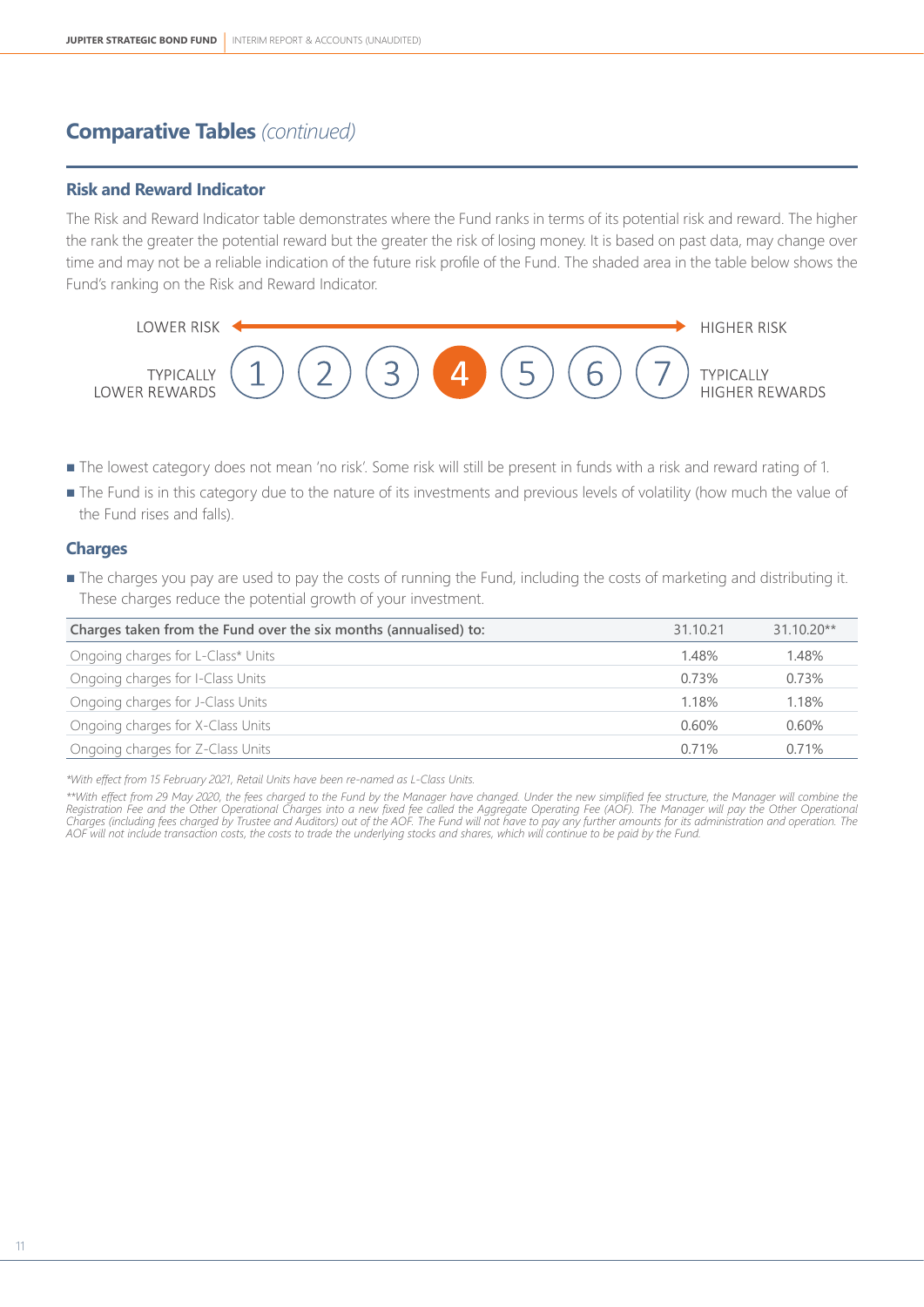### <span id="page-14-0"></span>**Portfolio Statement**

| Holding       | Investment                                                                                    | Market value<br>£ | Total net assets<br>$\%$ |
|---------------|-----------------------------------------------------------------------------------------------|-------------------|--------------------------|
|               | <b>CORPORATE BONDS AND FIXED INTEREST STOCKS - 97.61% (97.24%)</b><br>Albania - 0.00% (0.04%) |                   |                          |
|               | Australia - 10.83% (12.05%)                                                                   |                   |                          |
| \$2,500,000   | Australia & New Zealand Banking 0.36875% Perpetual                                            | 1,688,757         | 0.04                     |
| \$24,720,000  | Australia Government Bond 4.75% 21/04/2027                                                    | 15,798,784        | 0.36                     |
| \$36,250,000  | Australia Government Bond 3.25% 21/04/2029                                                    | 21,819,487        | 0.50                     |
| \$74,326,000  | Australia Government Bond 4.5% 21/04/2033                                                     | 50,579,456        | 1.16                     |
| \$165,126,000 | Australia Government Bond 3.75% 21/04/2037                                                    | 105,946,153       | 2.44                     |
| \$305,500,000 | Australia Government Bond 3.25% 21/06/2039                                                    | 183,382,332       | 4.22                     |
| \$6,379,000   | Australia Government Bond 3% 21/03/2047                                                       | 3,639,683         | 0.08                     |
| \$198,555,000 | Australia Government Bond 1.75% 21/06/2051                                                    | 86,320,895        | 1.99                     |
| \$2,500,000   | Westpac Banking 0.375% Perpetual                                                              | 1,696,179         | 0.04                     |
|               |                                                                                               | 470,871,726       | 10.83                    |
|               | Austria - 0.11% (0.15%)                                                                       |                   |                          |
| \$1,954,000   | JBS Investments II 5.75% 15/01/2028                                                           | 1,487,614         | 0.04                     |
| €3,400,000    | Raiffeisen Bank International 2.875% 18/06/2032                                               | 3,084,836         | 0.07                     |
|               |                                                                                               | 4,572,450         | 0.11                     |
|               | Belgium - 0.10% (0.05%)                                                                       |                   |                          |
| \$2,700,000   | Euronav Luxembourg 6.25% 14/09/2026*                                                          | 1,998,850         | 0.05                     |
| €2,386,000    | House of HR 7.5% 15/01/2027                                                                   | 2,129,634         | 0.05                     |
|               |                                                                                               | 4,128,484         | 0.10                     |
|               | Bermuda - 0.28% (0.28%)                                                                       |                   |                          |
| \$3,700,000   | Gulf Keystone Petroleum 10% 25/07/2023                                                        | 2,796,582         | 0.07                     |
| \$5,175,000   | Lancashire 5.625% 18/09/2041                                                                  | 4,098,504         | 0.09                     |
| \$9,748,363   | Latina Offshore 8.875% 15/10/2022                                                             | 4,440,458         | 0.10                     |
| \$9,914,406   | NT Rig Holdco 7.5% 20/12/2021                                                                 | 760,224           | 0.02                     |
|               |                                                                                               | 12,095,768        | 0.28                     |
|               | Brazil - 0.05% (0.00%)                                                                        |                   |                          |
| \$3,000,000   | CSN Resources 7.625% 17/04/2026*                                                              | 2,305,312         | 0.05                     |
|               | British Virgin Islands - 0.24% (0.36%)                                                        |                   |                          |
| \$14,500,000  | Telegram 7% 22/03/2026                                                                        | 10,484,134        | 0.24                     |
|               | Bulgaria - 0.17% (0.06%)                                                                      |                   |                          |
| €2,988,000    | Bulgarian Energy 3.5% 28/06/2025                                                              | 2,686,277         | 0.06                     |

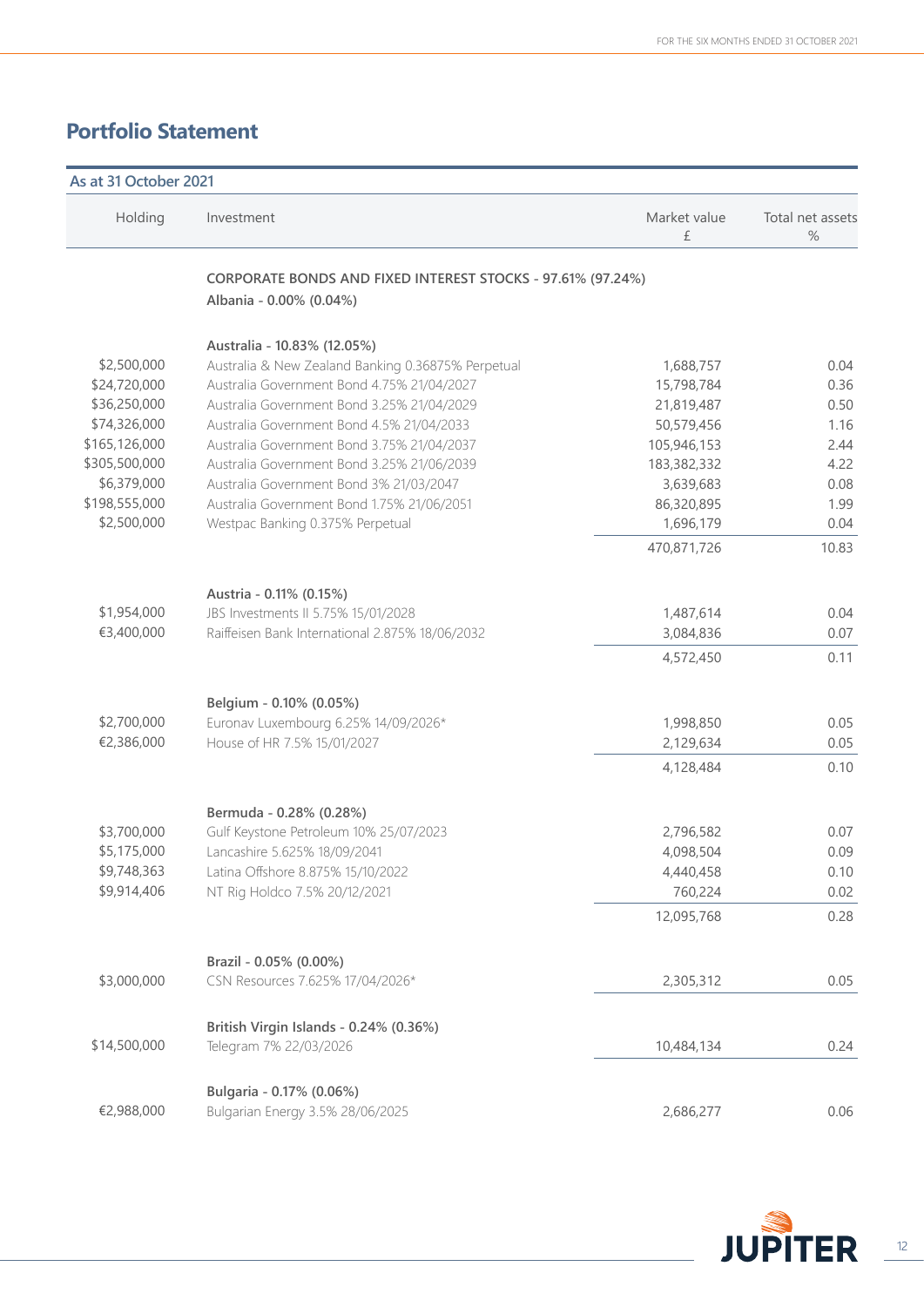#### **As at 31 October 2021**

| Holding      | Investment                                 | Market value<br>£ | Total net assets<br>$\%$ |
|--------------|--------------------------------------------|-------------------|--------------------------|
|              | <b>Bulgaria (continued)</b>                |                   |                          |
| €5,366,000   | Bulgarian Energy EAD 2.45% 22/07/2028*     | 4,492,446         | 0.11                     |
|              |                                            | 7,178,723         | 0.17                     |
|              | Burkina Faso - 0.04% (0.00%)               |                   |                          |
| \$2,418,000  | Endeavour Mining 5% 14/10/2026*            | 1,779,045         | 0.04                     |
|              | Canada - 1.63% (2.12%)                     |                   |                          |
| \$17,208,000 | Bausch Health Cos 6.125% 15/04/2025        | 12,799,277        | 0.29                     |
| \$2,183,000  | Baytex Energy 5.625% 01/06/2024*           | 1,607,339         | 0.04                     |
| \$6,800,000  | Baytex Energy 8.75% 01/04/2027*            | 5,301,054         | 0.12                     |
| €19,800,000  | Clarios Global 4.375% 15/05/2026           | 17,096,938        | 0.39                     |
| \$5,000,000  | Cooke Omega Investments 8.5% 15/12/2022*   | 3,715,266         | 0.09                     |
| \$4,350,000  | Enbridge 5.75% 15/07/2080*                 | 3,570,599         | 0.08                     |
| \$26,780,000 | First Quantum Minerals 7.25% 01/04/2023    | 19,912,654        | 0.46                     |
| \$9,209,000  | First Quantum Minerals 7.5% 01/04/2025     | 6,960,466         | 0.16                     |
|              |                                            | 70,963,593        | 1.63                     |
|              | Cayman Islands - 0.15% (0.22%)             |                   |                          |
| \$7,282,000  | Gems Menasa Cayman 7.125% 31/07/2026       | 5,503,976         | 0.13                     |
| \$12,292,060 | NSA Bondco 12% 31/08/2021                  | 44,883            |                          |
| \$1,499,997  | Transocean Phoenix 7.75% 15/10/2024        | 1,113,953         | 0.02                     |
|              |                                            | 6,662,812         | 0.15                     |
|              | Chile - 0.01% (0.02%)                      |                   |                          |
| \$809,210    | Empresa Electrica Cochrane 5.5% 14/05/2027 | 604,247           | 0.01                     |
|              | Croatia - 0.00% (0.00%)                    |                   |                          |
| €4,000,000   | Agrokor DD 0% 05/06/2017*                  |                   |                          |
|              | Czech Republic - 0.54% (0.48%)             |                   |                          |
| €10,075,000  | CPI Property Group 4.875% Perpetual        | 8,727,327         | 0.20                     |
| €3,583,000   | Energo-Pro 4% 07/12/2022                   | 3,018,925         | 0.07                     |
| €14,148,000  | Energo-Pro 4.5% 04/05/2024                 | 11,901,554        | 0.27                     |
|              |                                            | 23,647,806        | 0.54                     |
|              | Denmark - 0.02% (0.11%)                    |                   |                          |
| \$1,110,000  | Danske Bank 7% Perpetual*                  | 901,796           | 0.02                     |
|              |                                            |                   |                          |

**Ecuador** - **0.00% (0.13%)**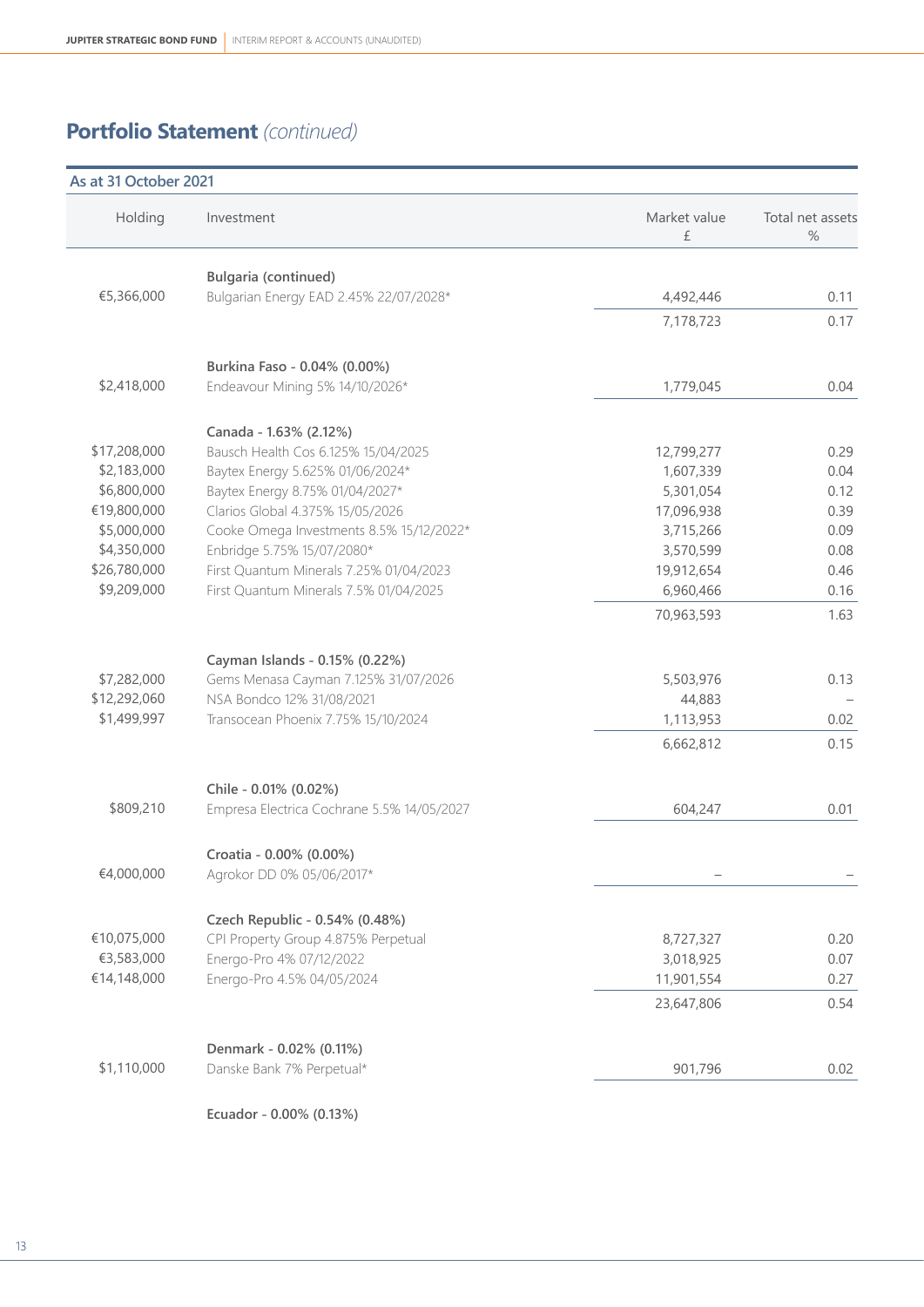| Egypt - 0.49% (0.93%)<br>£90,000,000<br>Egypt Treasury Bills 0% 07/12/2021<br>4,141,943<br>0.09<br>£360,000,000<br>Egypt Treasury Bills 0% 18/01/2022*<br>16,317,281<br>0.38<br>£20,000,000<br>Egypt Treasury Bills 0% 25/01/2022*<br>903,890<br>0.02<br>21,363,114<br>0.49<br>Finland - 0.07% (0.11%)<br>€3,120,000<br>Nokia 3.125% 15/05/2028<br>2,924,379<br>0.07<br>France - 5.66% (7.19%)<br>€8,595,000<br>Afflelou SAS 8% 19/05/2027*<br>7,429,478<br>0.17<br>€7,600,000<br>Altice France 2.5% 15/01/2025<br>6,284,964<br>0.14<br>€21,484,000<br>Altice France 5.875% 01/02/2027<br>18,963,396<br>0.44<br>\$5,707,000<br>Altice France 8.125% 01/02/2027<br>4,480,246<br>0.10<br>€1,200,000<br>Altice France 4.125% 15/01/2029*<br>996,746<br>0.02<br>€2,100,000<br>Altice France 4% 15/07/2029<br>1,728,968<br>0.04<br>\$7,554,000<br>Altice France 5.125% 15/07/2029<br>5,372,670<br>0.12<br>€1,914,000<br>Banijay Entertainment 3.5% 01/03/2025<br>1,613,097<br>0.04<br>\$7,821,000<br>Banijay Entertainment 5.375% 01/03/2025<br>5,875,673<br>0.14<br>€5,876,000<br>Banijay Group 6.5% 01/03/2026<br>5,110,294<br>0.12<br>€700,000<br>BNP Paribas 0.34425% Perpetual<br>568,580<br>0.01<br>€5,900,000<br>Burger King France 6% 01/05/2024<br>5,056,343<br>0.12<br>€7,000,000<br>Burger King France SAS 5.25% 01/05/2023<br>5,910,395<br>0.14<br>€10,525,000<br>CAB SELAS 3.375% 01/02/2028<br>8,831,533<br>0.20<br>€2,500,000<br>Caisse Nationale de Reassurance Mutuelle Agricole Groupama<br>2,396,876<br>0.06<br>6.375% Perpetual<br>€1,800,000<br>Casino Guichard Perrachon 4.561% 25/01/2023*<br>1,512,369<br>0.04<br>€6,100,000<br>Casino Guichard Perrachon 4.498% 07/03/2024<br>5,017,090<br>0.12<br>€6,289,000<br>Casino Guichard Perrachon 6.625% 15/01/2026<br>5,283,518<br>0.12<br>€21,800,000<br>Casino Guichard Perrachon 4.048% 05/08/2026<br>16,980,143<br>0.39<br>€22,903,000<br>18,337,229<br>0.42<br>Casino Guichard Perrachon 5.25% 15/04/2027<br>€2,292,000<br>Casino Guichard Perrachon 1.154% Perpetual<br>750,909<br>0.02<br>€100,000<br>Casino Guichard Perrachon 3.992% Perpetual<br>56,993<br>€6,000,000<br>Casino Guichard Perrachon 3.992% Perpetual<br>3,419,586<br>0.08<br>€3,080,000<br>Chrome Holdco SASU 5% 31/05/2029*<br>2,600,574<br>0.06<br>\$5,400,000<br>CNP Assurances 4.875% Perpetual<br>4,061,781<br>0.09<br>£1,000,000<br>Electricite de France 6% Perpetual<br>1,088,100<br>0.03<br>€1,600,000<br>Electricite de France 2.625% Perpetual*<br>1,352,839<br>0.03<br>€4,000,000<br>Electricite de France 2.875% Perpetual<br>0.08<br>3,455,825<br>€1,200,000<br>Electricite de France 3.375% Perpetual<br>0.02<br>1,053,161<br>£13,900,000<br>Electricite de France 5.875% Perpetual<br>15,396,891<br>0.35<br>€2,648,000<br>0.05<br>Goldstory SASU 5.375% 01/03/2026<br>2,291,714<br>€1,200,000<br>Goldstory SASU 5.5% 01/03/2026<br>0.02<br>1,022,076<br>€7,182,000<br>IM Group 6.625% 01/03/2025<br>6,215,667<br>0.14<br>€1,137,000<br>Laboratoire Eimer Selas 5% 01/02/2029<br>970,817<br>0.02 | Holding | Investment | Market value<br>£ | Total net assets<br>$\%$ |
|--------------------------------------------------------------------------------------------------------------------------------------------------------------------------------------------------------------------------------------------------------------------------------------------------------------------------------------------------------------------------------------------------------------------------------------------------------------------------------------------------------------------------------------------------------------------------------------------------------------------------------------------------------------------------------------------------------------------------------------------------------------------------------------------------------------------------------------------------------------------------------------------------------------------------------------------------------------------------------------------------------------------------------------------------------------------------------------------------------------------------------------------------------------------------------------------------------------------------------------------------------------------------------------------------------------------------------------------------------------------------------------------------------------------------------------------------------------------------------------------------------------------------------------------------------------------------------------------------------------------------------------------------------------------------------------------------------------------------------------------------------------------------------------------------------------------------------------------------------------------------------------------------------------------------------------------------------------------------------------------------------------------------------------------------------------------------------------------------------------------------------------------------------------------------------------------------------------------------------------------------------------------------------------------------------------------------------------------------------------------------------------------------------------------------------------------------------------------------------------------------------------------------------------------------------------------------------------------------------------------------------------------------------------------------------------------------------------------------------------------------------------------------------------------------------------------------------------------------------------------------------------------------------------------------------------------------------------------------------------------------------------------------------------------------------|---------|------------|-------------------|--------------------------|
|                                                                                                                                                                                                                                                                                                                                                                                                                                                                                                                                                                                                                                                                                                                                                                                                                                                                                                                                                                                                                                                                                                                                                                                                                                                                                                                                                                                                                                                                                                                                                                                                                                                                                                                                                                                                                                                                                                                                                                                                                                                                                                                                                                                                                                                                                                                                                                                                                                                                                                                                                                                                                                                                                                                                                                                                                                                                                                                                                                                                                                                        |         |            |                   |                          |
|                                                                                                                                                                                                                                                                                                                                                                                                                                                                                                                                                                                                                                                                                                                                                                                                                                                                                                                                                                                                                                                                                                                                                                                                                                                                                                                                                                                                                                                                                                                                                                                                                                                                                                                                                                                                                                                                                                                                                                                                                                                                                                                                                                                                                                                                                                                                                                                                                                                                                                                                                                                                                                                                                                                                                                                                                                                                                                                                                                                                                                                        |         |            |                   |                          |
|                                                                                                                                                                                                                                                                                                                                                                                                                                                                                                                                                                                                                                                                                                                                                                                                                                                                                                                                                                                                                                                                                                                                                                                                                                                                                                                                                                                                                                                                                                                                                                                                                                                                                                                                                                                                                                                                                                                                                                                                                                                                                                                                                                                                                                                                                                                                                                                                                                                                                                                                                                                                                                                                                                                                                                                                                                                                                                                                                                                                                                                        |         |            |                   |                          |
|                                                                                                                                                                                                                                                                                                                                                                                                                                                                                                                                                                                                                                                                                                                                                                                                                                                                                                                                                                                                                                                                                                                                                                                                                                                                                                                                                                                                                                                                                                                                                                                                                                                                                                                                                                                                                                                                                                                                                                                                                                                                                                                                                                                                                                                                                                                                                                                                                                                                                                                                                                                                                                                                                                                                                                                                                                                                                                                                                                                                                                                        |         |            |                   |                          |
|                                                                                                                                                                                                                                                                                                                                                                                                                                                                                                                                                                                                                                                                                                                                                                                                                                                                                                                                                                                                                                                                                                                                                                                                                                                                                                                                                                                                                                                                                                                                                                                                                                                                                                                                                                                                                                                                                                                                                                                                                                                                                                                                                                                                                                                                                                                                                                                                                                                                                                                                                                                                                                                                                                                                                                                                                                                                                                                                                                                                                                                        |         |            |                   |                          |
|                                                                                                                                                                                                                                                                                                                                                                                                                                                                                                                                                                                                                                                                                                                                                                                                                                                                                                                                                                                                                                                                                                                                                                                                                                                                                                                                                                                                                                                                                                                                                                                                                                                                                                                                                                                                                                                                                                                                                                                                                                                                                                                                                                                                                                                                                                                                                                                                                                                                                                                                                                                                                                                                                                                                                                                                                                                                                                                                                                                                                                                        |         |            |                   |                          |
|                                                                                                                                                                                                                                                                                                                                                                                                                                                                                                                                                                                                                                                                                                                                                                                                                                                                                                                                                                                                                                                                                                                                                                                                                                                                                                                                                                                                                                                                                                                                                                                                                                                                                                                                                                                                                                                                                                                                                                                                                                                                                                                                                                                                                                                                                                                                                                                                                                                                                                                                                                                                                                                                                                                                                                                                                                                                                                                                                                                                                                                        |         |            |                   |                          |
|                                                                                                                                                                                                                                                                                                                                                                                                                                                                                                                                                                                                                                                                                                                                                                                                                                                                                                                                                                                                                                                                                                                                                                                                                                                                                                                                                                                                                                                                                                                                                                                                                                                                                                                                                                                                                                                                                                                                                                                                                                                                                                                                                                                                                                                                                                                                                                                                                                                                                                                                                                                                                                                                                                                                                                                                                                                                                                                                                                                                                                                        |         |            |                   |                          |
|                                                                                                                                                                                                                                                                                                                                                                                                                                                                                                                                                                                                                                                                                                                                                                                                                                                                                                                                                                                                                                                                                                                                                                                                                                                                                                                                                                                                                                                                                                                                                                                                                                                                                                                                                                                                                                                                                                                                                                                                                                                                                                                                                                                                                                                                                                                                                                                                                                                                                                                                                                                                                                                                                                                                                                                                                                                                                                                                                                                                                                                        |         |            |                   |                          |
|                                                                                                                                                                                                                                                                                                                                                                                                                                                                                                                                                                                                                                                                                                                                                                                                                                                                                                                                                                                                                                                                                                                                                                                                                                                                                                                                                                                                                                                                                                                                                                                                                                                                                                                                                                                                                                                                                                                                                                                                                                                                                                                                                                                                                                                                                                                                                                                                                                                                                                                                                                                                                                                                                                                                                                                                                                                                                                                                                                                                                                                        |         |            |                   |                          |
|                                                                                                                                                                                                                                                                                                                                                                                                                                                                                                                                                                                                                                                                                                                                                                                                                                                                                                                                                                                                                                                                                                                                                                                                                                                                                                                                                                                                                                                                                                                                                                                                                                                                                                                                                                                                                                                                                                                                                                                                                                                                                                                                                                                                                                                                                                                                                                                                                                                                                                                                                                                                                                                                                                                                                                                                                                                                                                                                                                                                                                                        |         |            |                   |                          |
|                                                                                                                                                                                                                                                                                                                                                                                                                                                                                                                                                                                                                                                                                                                                                                                                                                                                                                                                                                                                                                                                                                                                                                                                                                                                                                                                                                                                                                                                                                                                                                                                                                                                                                                                                                                                                                                                                                                                                                                                                                                                                                                                                                                                                                                                                                                                                                                                                                                                                                                                                                                                                                                                                                                                                                                                                                                                                                                                                                                                                                                        |         |            |                   |                          |
|                                                                                                                                                                                                                                                                                                                                                                                                                                                                                                                                                                                                                                                                                                                                                                                                                                                                                                                                                                                                                                                                                                                                                                                                                                                                                                                                                                                                                                                                                                                                                                                                                                                                                                                                                                                                                                                                                                                                                                                                                                                                                                                                                                                                                                                                                                                                                                                                                                                                                                                                                                                                                                                                                                                                                                                                                                                                                                                                                                                                                                                        |         |            |                   |                          |
|                                                                                                                                                                                                                                                                                                                                                                                                                                                                                                                                                                                                                                                                                                                                                                                                                                                                                                                                                                                                                                                                                                                                                                                                                                                                                                                                                                                                                                                                                                                                                                                                                                                                                                                                                                                                                                                                                                                                                                                                                                                                                                                                                                                                                                                                                                                                                                                                                                                                                                                                                                                                                                                                                                                                                                                                                                                                                                                                                                                                                                                        |         |            |                   |                          |
|                                                                                                                                                                                                                                                                                                                                                                                                                                                                                                                                                                                                                                                                                                                                                                                                                                                                                                                                                                                                                                                                                                                                                                                                                                                                                                                                                                                                                                                                                                                                                                                                                                                                                                                                                                                                                                                                                                                                                                                                                                                                                                                                                                                                                                                                                                                                                                                                                                                                                                                                                                                                                                                                                                                                                                                                                                                                                                                                                                                                                                                        |         |            |                   |                          |
|                                                                                                                                                                                                                                                                                                                                                                                                                                                                                                                                                                                                                                                                                                                                                                                                                                                                                                                                                                                                                                                                                                                                                                                                                                                                                                                                                                                                                                                                                                                                                                                                                                                                                                                                                                                                                                                                                                                                                                                                                                                                                                                                                                                                                                                                                                                                                                                                                                                                                                                                                                                                                                                                                                                                                                                                                                                                                                                                                                                                                                                        |         |            |                   |                          |
|                                                                                                                                                                                                                                                                                                                                                                                                                                                                                                                                                                                                                                                                                                                                                                                                                                                                                                                                                                                                                                                                                                                                                                                                                                                                                                                                                                                                                                                                                                                                                                                                                                                                                                                                                                                                                                                                                                                                                                                                                                                                                                                                                                                                                                                                                                                                                                                                                                                                                                                                                                                                                                                                                                                                                                                                                                                                                                                                                                                                                                                        |         |            |                   |                          |
|                                                                                                                                                                                                                                                                                                                                                                                                                                                                                                                                                                                                                                                                                                                                                                                                                                                                                                                                                                                                                                                                                                                                                                                                                                                                                                                                                                                                                                                                                                                                                                                                                                                                                                                                                                                                                                                                                                                                                                                                                                                                                                                                                                                                                                                                                                                                                                                                                                                                                                                                                                                                                                                                                                                                                                                                                                                                                                                                                                                                                                                        |         |            |                   |                          |
|                                                                                                                                                                                                                                                                                                                                                                                                                                                                                                                                                                                                                                                                                                                                                                                                                                                                                                                                                                                                                                                                                                                                                                                                                                                                                                                                                                                                                                                                                                                                                                                                                                                                                                                                                                                                                                                                                                                                                                                                                                                                                                                                                                                                                                                                                                                                                                                                                                                                                                                                                                                                                                                                                                                                                                                                                                                                                                                                                                                                                                                        |         |            |                   |                          |
|                                                                                                                                                                                                                                                                                                                                                                                                                                                                                                                                                                                                                                                                                                                                                                                                                                                                                                                                                                                                                                                                                                                                                                                                                                                                                                                                                                                                                                                                                                                                                                                                                                                                                                                                                                                                                                                                                                                                                                                                                                                                                                                                                                                                                                                                                                                                                                                                                                                                                                                                                                                                                                                                                                                                                                                                                                                                                                                                                                                                                                                        |         |            |                   |                          |
|                                                                                                                                                                                                                                                                                                                                                                                                                                                                                                                                                                                                                                                                                                                                                                                                                                                                                                                                                                                                                                                                                                                                                                                                                                                                                                                                                                                                                                                                                                                                                                                                                                                                                                                                                                                                                                                                                                                                                                                                                                                                                                                                                                                                                                                                                                                                                                                                                                                                                                                                                                                                                                                                                                                                                                                                                                                                                                                                                                                                                                                        |         |            |                   |                          |
|                                                                                                                                                                                                                                                                                                                                                                                                                                                                                                                                                                                                                                                                                                                                                                                                                                                                                                                                                                                                                                                                                                                                                                                                                                                                                                                                                                                                                                                                                                                                                                                                                                                                                                                                                                                                                                                                                                                                                                                                                                                                                                                                                                                                                                                                                                                                                                                                                                                                                                                                                                                                                                                                                                                                                                                                                                                                                                                                                                                                                                                        |         |            |                   |                          |
|                                                                                                                                                                                                                                                                                                                                                                                                                                                                                                                                                                                                                                                                                                                                                                                                                                                                                                                                                                                                                                                                                                                                                                                                                                                                                                                                                                                                                                                                                                                                                                                                                                                                                                                                                                                                                                                                                                                                                                                                                                                                                                                                                                                                                                                                                                                                                                                                                                                                                                                                                                                                                                                                                                                                                                                                                                                                                                                                                                                                                                                        |         |            |                   |                          |
|                                                                                                                                                                                                                                                                                                                                                                                                                                                                                                                                                                                                                                                                                                                                                                                                                                                                                                                                                                                                                                                                                                                                                                                                                                                                                                                                                                                                                                                                                                                                                                                                                                                                                                                                                                                                                                                                                                                                                                                                                                                                                                                                                                                                                                                                                                                                                                                                                                                                                                                                                                                                                                                                                                                                                                                                                                                                                                                                                                                                                                                        |         |            |                   |                          |
|                                                                                                                                                                                                                                                                                                                                                                                                                                                                                                                                                                                                                                                                                                                                                                                                                                                                                                                                                                                                                                                                                                                                                                                                                                                                                                                                                                                                                                                                                                                                                                                                                                                                                                                                                                                                                                                                                                                                                                                                                                                                                                                                                                                                                                                                                                                                                                                                                                                                                                                                                                                                                                                                                                                                                                                                                                                                                                                                                                                                                                                        |         |            |                   |                          |
|                                                                                                                                                                                                                                                                                                                                                                                                                                                                                                                                                                                                                                                                                                                                                                                                                                                                                                                                                                                                                                                                                                                                                                                                                                                                                                                                                                                                                                                                                                                                                                                                                                                                                                                                                                                                                                                                                                                                                                                                                                                                                                                                                                                                                                                                                                                                                                                                                                                                                                                                                                                                                                                                                                                                                                                                                                                                                                                                                                                                                                                        |         |            |                   |                          |
|                                                                                                                                                                                                                                                                                                                                                                                                                                                                                                                                                                                                                                                                                                                                                                                                                                                                                                                                                                                                                                                                                                                                                                                                                                                                                                                                                                                                                                                                                                                                                                                                                                                                                                                                                                                                                                                                                                                                                                                                                                                                                                                                                                                                                                                                                                                                                                                                                                                                                                                                                                                                                                                                                                                                                                                                                                                                                                                                                                                                                                                        |         |            |                   |                          |
|                                                                                                                                                                                                                                                                                                                                                                                                                                                                                                                                                                                                                                                                                                                                                                                                                                                                                                                                                                                                                                                                                                                                                                                                                                                                                                                                                                                                                                                                                                                                                                                                                                                                                                                                                                                                                                                                                                                                                                                                                                                                                                                                                                                                                                                                                                                                                                                                                                                                                                                                                                                                                                                                                                                                                                                                                                                                                                                                                                                                                                                        |         |            |                   |                          |
|                                                                                                                                                                                                                                                                                                                                                                                                                                                                                                                                                                                                                                                                                                                                                                                                                                                                                                                                                                                                                                                                                                                                                                                                                                                                                                                                                                                                                                                                                                                                                                                                                                                                                                                                                                                                                                                                                                                                                                                                                                                                                                                                                                                                                                                                                                                                                                                                                                                                                                                                                                                                                                                                                                                                                                                                                                                                                                                                                                                                                                                        |         |            |                   |                          |
|                                                                                                                                                                                                                                                                                                                                                                                                                                                                                                                                                                                                                                                                                                                                                                                                                                                                                                                                                                                                                                                                                                                                                                                                                                                                                                                                                                                                                                                                                                                                                                                                                                                                                                                                                                                                                                                                                                                                                                                                                                                                                                                                                                                                                                                                                                                                                                                                                                                                                                                                                                                                                                                                                                                                                                                                                                                                                                                                                                                                                                                        |         |            |                   |                          |
|                                                                                                                                                                                                                                                                                                                                                                                                                                                                                                                                                                                                                                                                                                                                                                                                                                                                                                                                                                                                                                                                                                                                                                                                                                                                                                                                                                                                                                                                                                                                                                                                                                                                                                                                                                                                                                                                                                                                                                                                                                                                                                                                                                                                                                                                                                                                                                                                                                                                                                                                                                                                                                                                                                                                                                                                                                                                                                                                                                                                                                                        |         |            |                   |                          |
|                                                                                                                                                                                                                                                                                                                                                                                                                                                                                                                                                                                                                                                                                                                                                                                                                                                                                                                                                                                                                                                                                                                                                                                                                                                                                                                                                                                                                                                                                                                                                                                                                                                                                                                                                                                                                                                                                                                                                                                                                                                                                                                                                                                                                                                                                                                                                                                                                                                                                                                                                                                                                                                                                                                                                                                                                                                                                                                                                                                                                                                        |         |            |                   |                          |
|                                                                                                                                                                                                                                                                                                                                                                                                                                                                                                                                                                                                                                                                                                                                                                                                                                                                                                                                                                                                                                                                                                                                                                                                                                                                                                                                                                                                                                                                                                                                                                                                                                                                                                                                                                                                                                                                                                                                                                                                                                                                                                                                                                                                                                                                                                                                                                                                                                                                                                                                                                                                                                                                                                                                                                                                                                                                                                                                                                                                                                                        |         |            |                   |                          |
|                                                                                                                                                                                                                                                                                                                                                                                                                                                                                                                                                                                                                                                                                                                                                                                                                                                                                                                                                                                                                                                                                                                                                                                                                                                                                                                                                                                                                                                                                                                                                                                                                                                                                                                                                                                                                                                                                                                                                                                                                                                                                                                                                                                                                                                                                                                                                                                                                                                                                                                                                                                                                                                                                                                                                                                                                                                                                                                                                                                                                                                        |         |            |                   |                          |
|                                                                                                                                                                                                                                                                                                                                                                                                                                                                                                                                                                                                                                                                                                                                                                                                                                                                                                                                                                                                                                                                                                                                                                                                                                                                                                                                                                                                                                                                                                                                                                                                                                                                                                                                                                                                                                                                                                                                                                                                                                                                                                                                                                                                                                                                                                                                                                                                                                                                                                                                                                                                                                                                                                                                                                                                                                                                                                                                                                                                                                                        |         |            |                   |                          |
|                                                                                                                                                                                                                                                                                                                                                                                                                                                                                                                                                                                                                                                                                                                                                                                                                                                                                                                                                                                                                                                                                                                                                                                                                                                                                                                                                                                                                                                                                                                                                                                                                                                                                                                                                                                                                                                                                                                                                                                                                                                                                                                                                                                                                                                                                                                                                                                                                                                                                                                                                                                                                                                                                                                                                                                                                                                                                                                                                                                                                                                        |         |            |                   |                          |
|                                                                                                                                                                                                                                                                                                                                                                                                                                                                                                                                                                                                                                                                                                                                                                                                                                                                                                                                                                                                                                                                                                                                                                                                                                                                                                                                                                                                                                                                                                                                                                                                                                                                                                                                                                                                                                                                                                                                                                                                                                                                                                                                                                                                                                                                                                                                                                                                                                                                                                                                                                                                                                                                                                                                                                                                                                                                                                                                                                                                                                                        |         |            |                   |                          |
|                                                                                                                                                                                                                                                                                                                                                                                                                                                                                                                                                                                                                                                                                                                                                                                                                                                                                                                                                                                                                                                                                                                                                                                                                                                                                                                                                                                                                                                                                                                                                                                                                                                                                                                                                                                                                                                                                                                                                                                                                                                                                                                                                                                                                                                                                                                                                                                                                                                                                                                                                                                                                                                                                                                                                                                                                                                                                                                                                                                                                                                        |         |            |                   |                          |
|                                                                                                                                                                                                                                                                                                                                                                                                                                                                                                                                                                                                                                                                                                                                                                                                                                                                                                                                                                                                                                                                                                                                                                                                                                                                                                                                                                                                                                                                                                                                                                                                                                                                                                                                                                                                                                                                                                                                                                                                                                                                                                                                                                                                                                                                                                                                                                                                                                                                                                                                                                                                                                                                                                                                                                                                                                                                                                                                                                                                                                                        |         |            |                   |                          |
|                                                                                                                                                                                                                                                                                                                                                                                                                                                                                                                                                                                                                                                                                                                                                                                                                                                                                                                                                                                                                                                                                                                                                                                                                                                                                                                                                                                                                                                                                                                                                                                                                                                                                                                                                                                                                                                                                                                                                                                                                                                                                                                                                                                                                                                                                                                                                                                                                                                                                                                                                                                                                                                                                                                                                                                                                                                                                                                                                                                                                                                        |         |            |                   |                          |
|                                                                                                                                                                                                                                                                                                                                                                                                                                                                                                                                                                                                                                                                                                                                                                                                                                                                                                                                                                                                                                                                                                                                                                                                                                                                                                                                                                                                                                                                                                                                                                                                                                                                                                                                                                                                                                                                                                                                                                                                                                                                                                                                                                                                                                                                                                                                                                                                                                                                                                                                                                                                                                                                                                                                                                                                                                                                                                                                                                                                                                                        |         |            |                   |                          |
|                                                                                                                                                                                                                                                                                                                                                                                                                                                                                                                                                                                                                                                                                                                                                                                                                                                                                                                                                                                                                                                                                                                                                                                                                                                                                                                                                                                                                                                                                                                                                                                                                                                                                                                                                                                                                                                                                                                                                                                                                                                                                                                                                                                                                                                                                                                                                                                                                                                                                                                                                                                                                                                                                                                                                                                                                                                                                                                                                                                                                                                        |         |            |                   |                          |

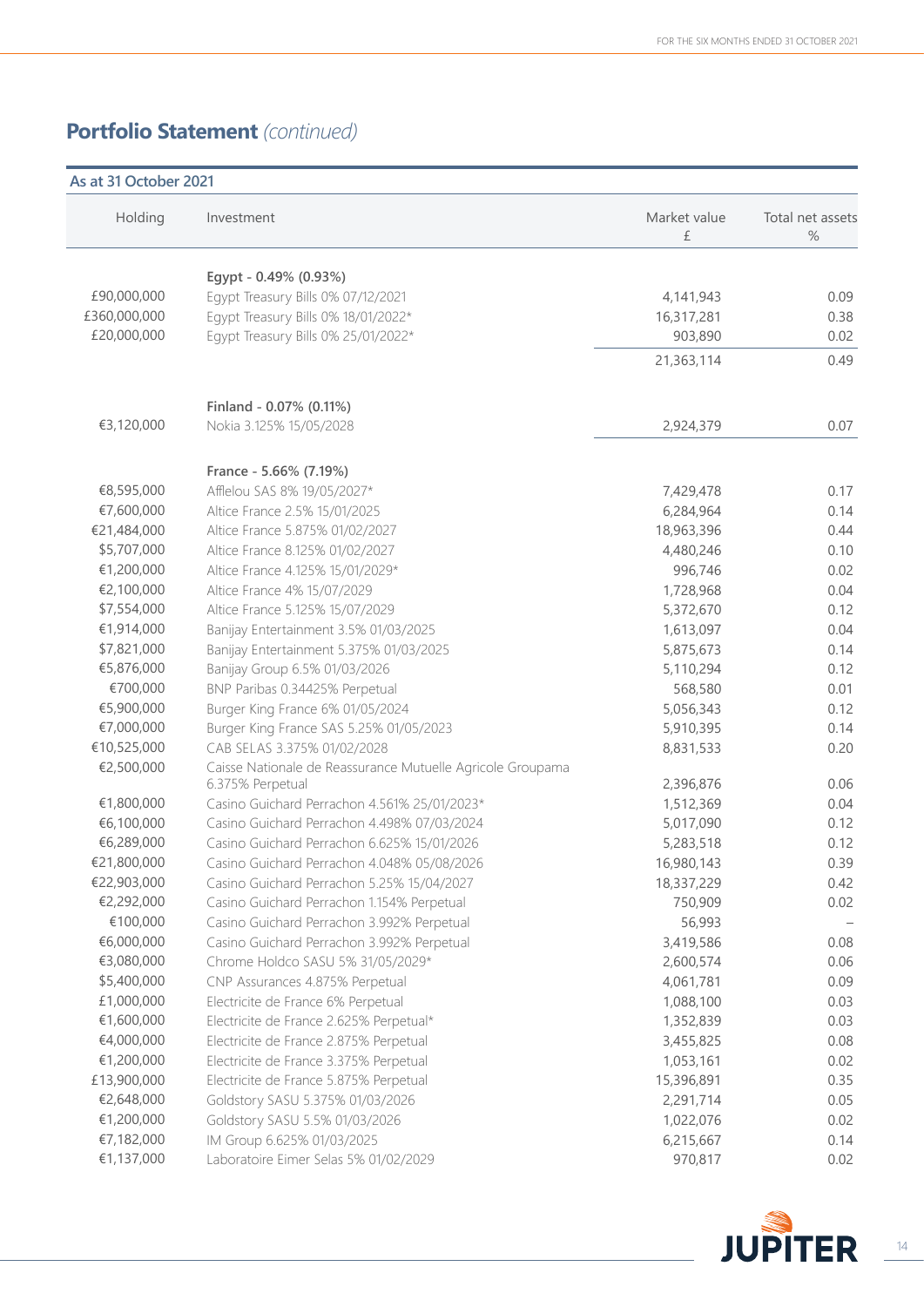| Holding        | Investment                                                     | Market value<br>£ | Total net assets<br>$\%$ |
|----------------|----------------------------------------------------------------|-------------------|--------------------------|
|                | France (continued)                                             |                   |                          |
| €7,459,000     | Louvre Bidco 6.5% 30/09/2024                                   | 6,472,716         | 0.15                     |
| €3,300,000     | Loxam SAS 6% 15/04/2025                                        | 2,814,332         | 0.06                     |
| €5,285,000     | Midco GB SASU 7.75% 01/11/2027*                                | 4,513,219         | 0.10                     |
| €2,381,000     | Mobilux Finance SAS 4.25% 15/07/2028                           | 1,985,703         | 0.05                     |
| €1,500,000     | Mutuelle Assurance Des Commercants et Industriels de France et |                   |                          |
|                | Des Cadres et Sal 3.5% Perpetual                               | 1,258,420         | 0.03                     |
| €11,285,934    | Newco GB 8% 15/12/2022                                         | 9,624,482         | 0.22                     |
| €7,477,000     | Paprec 4% 31/03/2025                                           | 6,389,056         | 0.15                     |
| €15,235,000    | Parts Europe 6.5% 16/07/2025*                                  | 13,365,231        | 0.31                     |
| €5,100,000     | Parts Europe 4% 20/07/2027*                                    | 4,306,145         | 0.10                     |
| €4,375,000     | Picard Groupe SAS 3.875% 01/07/2026*                           | 3,702,360         | 0.09                     |
| €13,488,000    | Quatrim 5.875% 15/01/2024                                      | 11,687,435        | 0.27                     |
| \$4,655,000    | Societe Generale 5.375% Perpetual                              | 3,611,887         | 0.08                     |
| €5,098,000     | Tereos Finance Groupe I 7.5% 30/10/2025                        | 4,621,910         | 0.11                     |
|                |                                                                | 245,839,437       | 5.66                     |
|                | Germany - 2.21% (1.14%)                                        |                   |                          |
| €7,580,000     | ADLER Real Estate 1.5% 06/12/2021*                             | 6,319,728         | 0.14                     |
| €10,000,000    | ADLER Real Estate 1.5% 17/04/2022*                             | 8,209,117         | 0.19                     |
| \$9,500,000    | AT Securities 5.25% Perpetual                                  | 7,209,551         | 0.17                     |
| €12,350,000    | CeramTec BondCo 5.25% 15/12/2025*                              | 10,584,040        | 0.24                     |
| €4,518,000     | CT Investment 5.5% 15/04/2026                                  | 3,871,959         | 0.09                     |
| €800,000       | Deutsche Bank 4.625% Perpetual*                                | 695,873           | 0.02                     |
| €848,000       | HT Troplast 9.25% 15/07/2025*                                  | 771,492           | 0.02                     |
| €2,000,000     | IKB Deutsche Industriebank 4% 31/01/2028                       | 1,722,458         | 0.04                     |
| €2,365,000     | Nidda BondCo 5% 30/09/2025*                                    | 1,969,177         | 0.04                     |
| €630,000       | Nidda BondCo 7.25% 30/09/2025*                                 | 539,250           | 0.01                     |
| €8,206,000     | Nidda Healthcare 3.5% 30/09/2024                               | 6,815,804         | 0.16                     |
| €11,800,000    | Nidda Healthcare 3.5% 30/09/2024                               | 9,803,925         | 0.22                     |
| €11,734,000    | PrestigeBidCo 6.25% 15/12/2023                                 | 9,932,280         | 0.23                     |
| €13,050,000    | Safari Verwaltungs 5.375% 30/11/2022                           | 10,026,985        | 0.23                     |
| €5,319,147     | Techem Verwaltungsgesellschaft 674 mbH 6% 30/07/2026           | 4,603,684         | 0.11                     |
| €1,200,000     | TUI Cruises 6.5% 15/05/2026*                                   | 1,038,541         | 0.02                     |
| €7,323,000     | Vertical Midco 4.375% 15/07/2027                               | 6,357,173         | 0.15                     |
| €6,800,000     | Vertical Midco 4.75% 15/07/2027                                | 5,777,411         | 0.13                     |
|                |                                                                | 96,248,448        | 2.21                     |
|                | Greece - 0.10% (0.12%)                                         |                   |                          |
| €1,916,852,200 | Hellenic Republic Government Bond 0% 15/10/2042                | 4,224,231         | 0.10                     |
|                |                                                                |                   |                          |
|                | Hong Kong - 0.36% (0.18%)                                      |                   |                          |
| \$8,890,000    | Hongkong & Shanghai Banking 2% Perpetual                       | 6,086,838         | 0.14                     |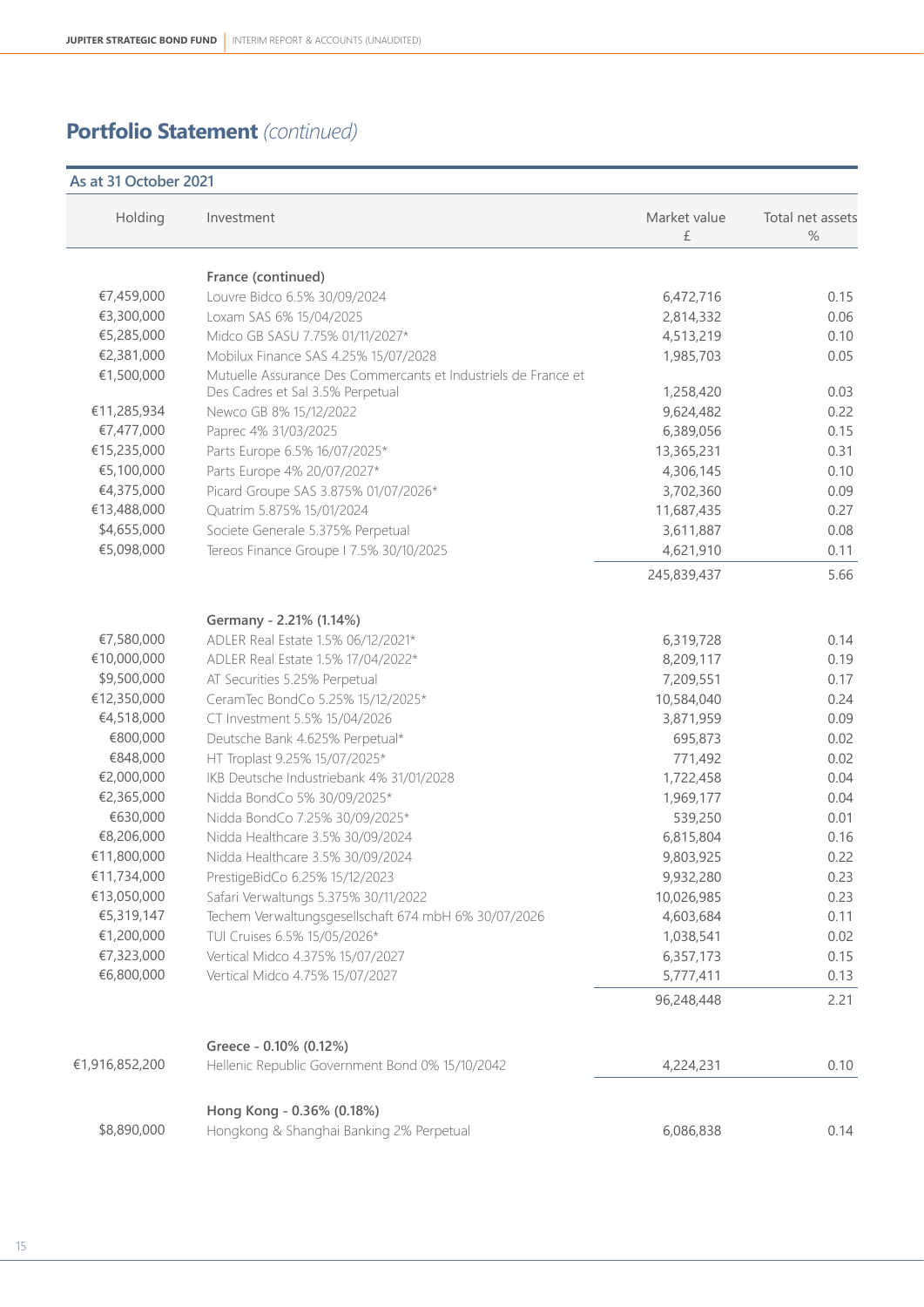| Holding      | Investment                                                    | Market value<br>£ | Total net assets<br>$\%$ |
|--------------|---------------------------------------------------------------|-------------------|--------------------------|
|              | Hong Kong (continued)                                         |                   |                          |
| \$12,400,000 | Seaspan 6.5% 29/04/2026                                       | 9,651,536         | 0.22                     |
|              |                                                               | 15,738,374        | 0.36                     |
|              | India - 0.16% (0.35%)                                         |                   |                          |
| \$2,333,000  | CA Magnum 5.375% 31/10/2026*                                  | 1,747,006         | 0.04                     |
| ₹300,000,000 | Dewan Housing Finance Corporation 8.5% 18/04/2023             | 1,117,054         | 0.03                     |
| ₹385,000,000 | Dewan Housing Finance Corporation 9.25% 09/09/2023            | 1,258,581         | 0.03                     |
| ₹200,000,000 | Reliance Capital 9% 09/09/2026                                | 576,934           | 0.01                     |
| ₹250,000,000 | Vodafone Idea 8.04% 27/01/2022                                | 2,315,688         | 0.05                     |
|              |                                                               | 7,015,263         | 0.16                     |
|              | Ireland - 1.94% (2.08%)                                       |                   |                          |
| CHF6,600,000 | ABH Financial 2.875% 09/11/2022                               | 5,337,613         | 0.12                     |
| €3,651,000   | AIB Group 6.25% Perpetual                                     | 3,437,203         | 0.08                     |
| \$2,000,000  | Alfa Bank 8% Perpetual                                        | 1,466,856         | 0.03                     |
| \$4,360,000  | Beazley Insurance 5.5% 10/09/2029                             | 3,581,991         | 0.08                     |
| \$1,383,000  | Credit Bank of Moscow 5.55% 14/02/2023                        | 1,040,445         | 0.02                     |
| €3,750,000   | Credit Bank of Moscow 5.15% 20/02/2024                        | 3,344,102         | 0.08                     |
| €8,883,000   | Credit Bank of Moscow 3.1% 21/01/2026                         | 7,389,587         | 0.17                     |
| \$2,082,000  | GTLK Europe 5.125% 31/05/2024                                 | 1,603,141         | 0.04                     |
| \$1,500,000  | Gtlk Europe Capital DAC 4.8% 26/02/2028                       | 1,140,541         | 0.03                     |
| €2,400,000   | Russian Railways 2.2% 23/05/2027                              | 1,566,972         | 0.04                     |
| £46,585,000  | Virgin Media Vendor Financing Notes III DAC 4.875% 15/07/2028 | 46,701,462        | 1.07                     |
| \$10,000,000 | VTB Bank 9.5% Perpetual                                       | 7,773,205         | 0.18                     |
|              |                                                               | 84,383,118        | 1.94                     |
|              | Israel - 1.00% (0.47%)                                        |                   |                          |
| €7,900,000   | Teva Pharmaceutical Finance Netherlands II 1.875% 31/03/2027* | 6,152,608         | 0.14                     |
| CHF8,950,000 | Teva Pharmaceutical Finance Netherlands IV 0.5% 28/07/2022    | 7,068,204         | 0.16                     |
| €3,000,000   | Teva Pharmaceutical Finance Netherlands IV 1.25% 31/03/2023   | 2,522,059         | 0.06                     |
| €4,020,000   | Teva Pharmaceutical Finance Netherlands IV 1.125% 15/10/2024  | 3,268,668         | 0.08                     |
| €11,464,000  | Teva Pharmaceutical Finance Netherlands IV 6% 31/01/2025      | 10,385,951        | 0.24                     |
| €5,700,000   | Teva Pharmaceutical Finance Netherlands IV 4.5% 01/03/2025    | 4,940,192         | 0.11                     |
| CHF1,350,000 | Teva Pharmaceutical Finance Netherlands IV 1% 28/07/2025      | 997,769           | 0.02                     |
| €11,026,000  | Teva Pharmaceutical Finance Netherlands IV 1.625% 15/10/2028  | 8,300,171         | 0.19                     |
|              |                                                               | 43,635,622        | 1.00                     |
|              | Italy - 2.87% (2.46%)                                         |                   |                          |
| €17,031,000  | Almaviva The Italian Innovation Co 7.25% 15/10/2022           | 14,387,613        | 0.33                     |
| €6,707,000   | Almaviva-The Italian Innovation Co 4.875% 30/10/2026*         | 5,646,014         | 0.13                     |
| €1,400,000   | Autostrade per l'Italia 2% 04/12/2028                         | 1,239,410         | 0.03                     |
| €15,660,000  | Autostrade per l'Italia 2% 15/01/2030                         | 13,857,602        | 0.32                     |
| €4,500,000   | Banca Monte dei Paschi di Siena 3.625% 24/09/2024             | 3,899,084         | 0.09                     |

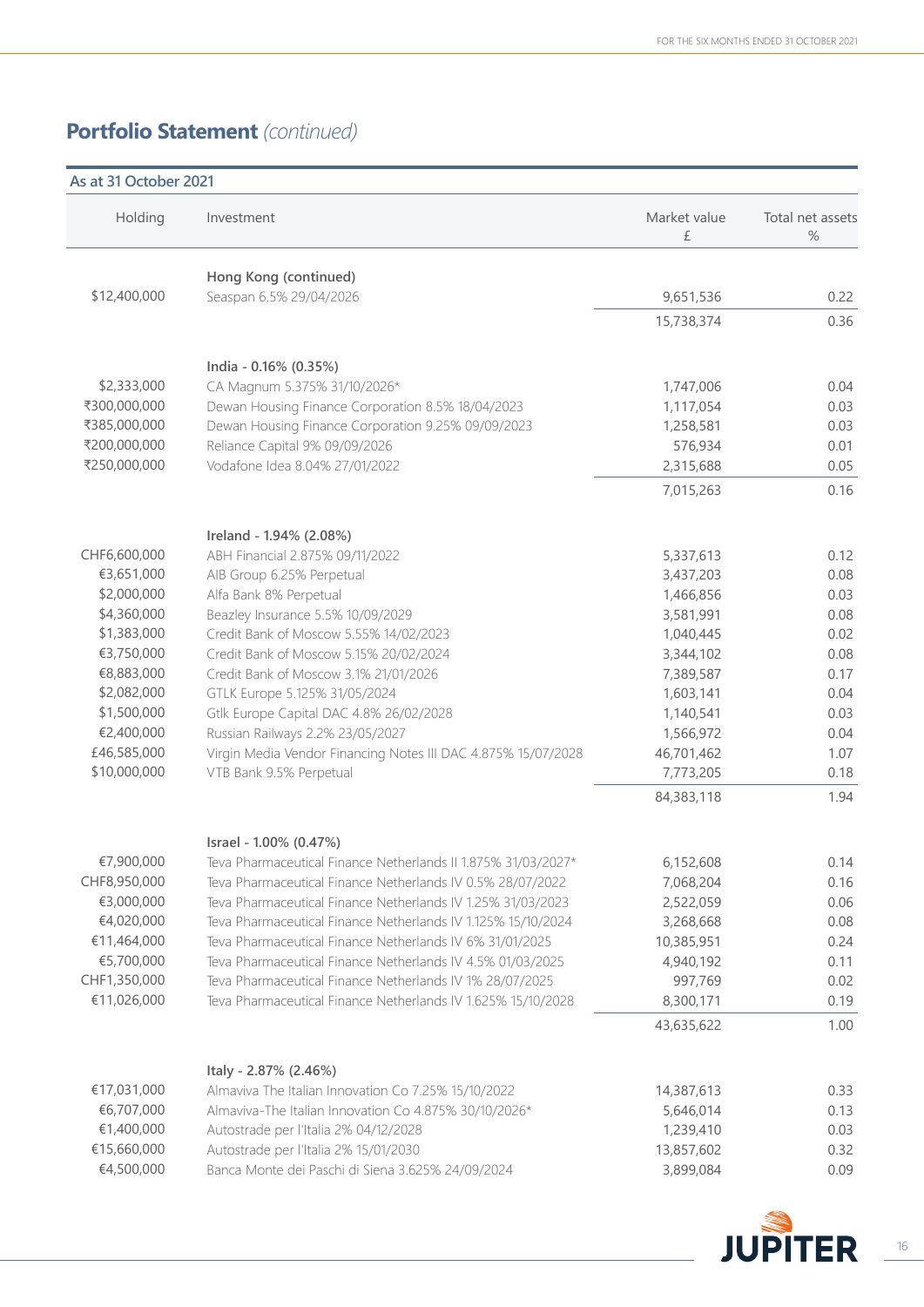| Holding      | Investment                                              | Market value<br>£ | Total net assets<br>$\%$ |
|--------------|---------------------------------------------------------|-------------------|--------------------------|
|              | Italy (continued)                                       |                   |                          |
| €7,000,000   | Banca Monte dei Paschi di Siena 2.625% 28/04/2025       | 5,964,345         | 0.14                     |
| €7,000,000   | Banca Monte dei Paschi di Siena 1.875% 09/01/2026       | 5,834,364         | 0.13                     |
| €2,838,000   | Bormioli Pharma Bidco 3.5% 15/11/2024                   | 2,238,839         | 0.05                     |
| €2,639,000   | doValue 3.375% 31/07/2026                               | 2,239,360         | 0.05                     |
| €9,440,000   | Eni 3.375% Perpetual                                    | 8,398,531         | 0.19                     |
| €11,460,000  | Gamma Bidco 5.125% 15/07/2025                           | 9,748,732         | 0.22                     |
| €4,519,000   | Golden Goose 4.875% 14/05/2027                          | 3,774,252         | 0.09                     |
| £340,000     | Intesa Sanpaolo 5.148% 10/06/2030                       | 379,373           | 0.01                     |
| €7,399,000   | Intesa Sanpaolo 5.875% Perpetual                        | 7,126,706         | 0.16                     |
| €884,000     | Mediobanca Banca di Credito Finanziario 2.3% 23/11/2030 | 757,594           | 0.02                     |
| €433,000     | Mooney Group 3.875% 17/12/2026                          | 365,450           | 0.01                     |
| €19,200,000  | Pro-Gest 3.25% 15/12/2024                               | 15,634,245        | 0.36                     |
| €3,276,000   | Rekeep 7.25% 01/02/2026                                 | 2,949,732         | 0.07                     |
| €5,188,563   | Sisal Group 7% 31/07/2023                               | 4,382,517         | 0.10                     |
| €5,133,000   | Sofima 3.75% 15/01/2028                                 | 4,301,937         | 0.10                     |
| €3,333,000   | Sofima 4% 15/01/2028                                    | 2,810,624         | 0.07                     |
| \$3,000,000  | UniCredit 7.296% 02/04/2034                             | 2,641,725         | 0.06                     |
| \$6,624,000  | UniCredit 5.459% 30/06/2035                             | 5,291,856         | 0.12                     |
| €900,000     | UniCredit 6.625% Perpetual                              | 801,802           | 0.02                     |
|              |                                                         | 124,671,707       | 2.87                     |
|              | Jamaica - 0.12% (0.00%)                                 |                   |                          |
| \$7,000,000  | Digicel 10% 01/04/2024*                                 | 5,156,643         | 0.12                     |
|              | Japan - 0.27% (0.12%)                                   |                   |                          |
| €4,862,000   | Rakuten 4.25% Perpetual                                 | 4,074,362         | 0.09                     |
| €2,223,000   | SoftBank Group 3.375% 06/07/2029                        | 1,800,580         | 0.04                     |
| €7,392,000   | SoftBank Group 3.875% 06/07/2032*                       | 5,965,758         | 0.14                     |
|              |                                                         | 11,840,700        | 0.27                     |
|              | Lebanon - 0.05% (0.04%)                                 |                   |                          |
| \$3,000,000  | Lebanon Government International Bond % 12/04/2021*     | 329,061           | 0.01                     |
| \$3,500,000  | Lebanon Government International Bond 6.85% 25/05/2029  | 376,390           | 0.01                     |
| \$3,000,000  | Lebanon Government International Bond 6.65% 26/02/2030  | 325,337           | 0.01                     |
| \$3,000,000  | Lebanon Government International Bond 8.2% 17/05/2033   | 323,058           |                          |
| \$3,000,000  | Lebanon Government International Bond 8.25% 17/05/2034  | 327,528           | 0.01                     |
| \$3,000,000  | Lebanon Government International Bond 7.25% 23/03/2037  | 346,676           | 0.01                     |
|              |                                                         | 2,028,050         | 0.05                     |
|              | Luxembourg - 7.26% (7.34%)                              |                   |                          |
| €7,582,000   | Altice Financing 3% 15/01/2028                          | 6,065,708         | 0.14                     |
| \$10,000,000 | Altice Financing 5% 15/01/2028                          | 7,037,061         | 0.16                     |
| €8,550,000   | Altice Financing 4.25% 15/08/2029*                      | 7,083,117         | 0.16                     |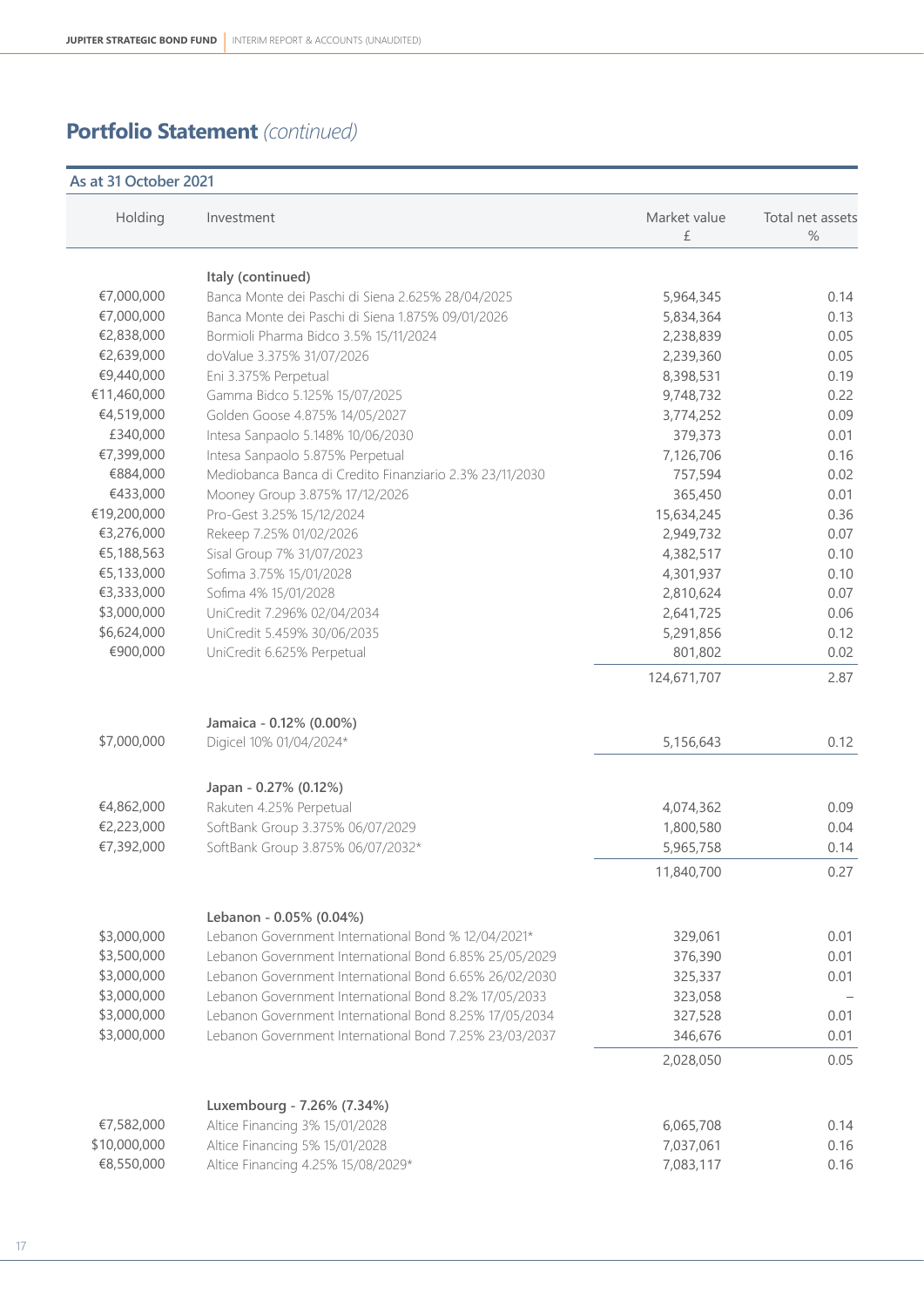| Holding      | Investment                                    | Market value<br>£ | Total net assets<br>$\%$ |
|--------------|-----------------------------------------------|-------------------|--------------------------|
|              | Luxembourg (continued)                        |                   |                          |
| \$9,675,000  | Altice Financing 5.75% 15/08/2029*            | 6,950,582         | 0.16                     |
| €2,000,000   | Altice Finco 4.75% 15/01/2028                 | 1,602,139         | 0.04                     |
| €75,609,000  | Altice France 8% 15/05/2027                   | 67,638,339        | 1.56                     |
| \$1,353,000  | Altice France 10.5% 15/05/2027                | 1,070,810         | 0.02                     |
| \$8,000,000  | Altice France 10.5% 15/05/2027                | 6,331,470         | 0.15                     |
| €4,900,000   | ARD Finance 5% 30/06/2027                     | 4,253,369         | 0.10                     |
| \$2,500,000  | ARD Finance 6.5% 30/06/2027*                  | 1,912,403         | 0.04                     |
| \$3,800,000  | Baghlan Group 14.75% 29/12/2049*              |                   |                          |
| €1,679,000   | BK LC Lux Finco1 Sarl 5.25% 30/04/2029        | 1,461,969         | 0.03                     |
| €4,757,000   | Cidron Aida Finco Sarl 5% 01/04/2028          | 3,941,860         | 0.09                     |
| £3,797,000   | Cidron Aida Finco Sarl 6.25% 01/04/2028       | 3,725,351         | 0.09                     |
| €27,758,156  | Codere Finance 2 Luxembourg 6.75% 01/11/2021  | 13,874,930        | 0.32                     |
| \$8,256,002  | Codere Finance 2 Luxembourg 7.625% 01/11/2021 | 3,617,483         | 0.08                     |
| €5,717,000   | Codere Finance 2 Luxembourg 10.75% 01/11/2023 | 5,116,730         | 0.12                     |
| €3,965,000   | CPI Property Group 1.5% 27/01/2031            | 3,204,115         | 0.07                     |
| €24,600,000  | CPI Property Group 4.875% Perpetual           | 21,445,869        | 0.49                     |
| €6,222,000   | Gazprom Via Gaz Finance 2.95% 15/04/2025      | 5,553,713         | 0.13                     |
| €15,100,000  | Gazprom Via Gaz Finance 3.897% Perpetual      | 13,114,204        | 0.30                     |
| €3,000,000   | Groupe Ecore SAS 6.25% 15/11/2023*            | 2,555,824         | 0.06                     |
| €3,330,000   | HSE Finance Sarl 5.625% 15/10/2026            | 2,876,328         | 0.07                     |
| €6,069,000   | Ikos Financial 1 Sarl 5.625% 15/12/2026       | 5,213,988         | 0.12                     |
| €2,700,000   | INEOS Group 5.375% 01/08/2024*                | 2,279,724         | 0.05                     |
| \$4,530,000  | INEOS Group 5.625% 01/08/2024*                | 3,312,274         | 0.08                     |
| €1,904,000   | Kleopatra 2 6.5% 01/09/2026                   | 1,458,922         | 0.03                     |
| €1,746,000   | Kleopatra Finco Sarl 4.25% 01/03/2026         | 1,412,363         | 0.03                     |
| €9,687,999   | LHMC Finco 2 Sarl 8% 02/10/2025*              | 8,240,338         | 0.19                     |
| €3,000,000   | LSF9 Balta Issuer SARL 8.75% 31/12/2024*      | 2,504,074         | 0.06                     |
| \$10,500,000 | MHP Lux 6.25% 19/09/2029                      | 7,778,288         | 0.18                     |
| \$7,162,000  | Minerva Luxembourg 5.875% 19/01/2028          | 5,576,772         | 0.13                     |
| €17,029,000  | Motion Finco 7% 15/05/2025                    | 15,007,354        | 0.35                     |
| \$20,200,000 | Offshore Drilling 8.375% 20/09/2020           | 1,084,237         | 0.02                     |
| €8,571,000   | Picard Bondco 5.375% 01/07/2027               | 7,121,067         | 0.16                     |
| €2,250,000   | PLT VII Finance Sarl 4.625% 05/01/2026*       | 1,934,441         | 0.04                     |
| €9,900,000   | PLT VII Finance Sarl 4.625% 05/01/2026        | 8,379,885         | 0.19                     |
| €1,300,000   | Rossini Sarl 3.875% 30/10/2025                | 1,097,645         | 0.03                     |
| €9,300,000   | Rossini Sarl 6.75% 30/10/2025                 | 8,121,059         | 0.19                     |
| €5,406,316   | Summer BC Holdco A SARL 9.25% 31/10/2027      | 4,942,744         | 0.11                     |
| €16,671,000  | Summer BC Holdco B SARL 5.75% 31/10/2026      | 14,681,298        | 0.34                     |
| €5,010,000   | Takko Luxembourg 5.375% 15/11/2023            | 4,084,722         | 0.09                     |
| €4,000,000   | Takko Luxembourg 5.375% 15/11/2023            | 3,259,566         | 0.08                     |
| \$15,200,000 | Telenet Finance Luxembourg 5.5% 01/03/2028    | 11,577,462        | 0.27                     |
| €2,600,000   | TLG Financials 3.375% Perpetual               | 2,275,308         | 0.05                     |
|              |                                               |                   |                          |

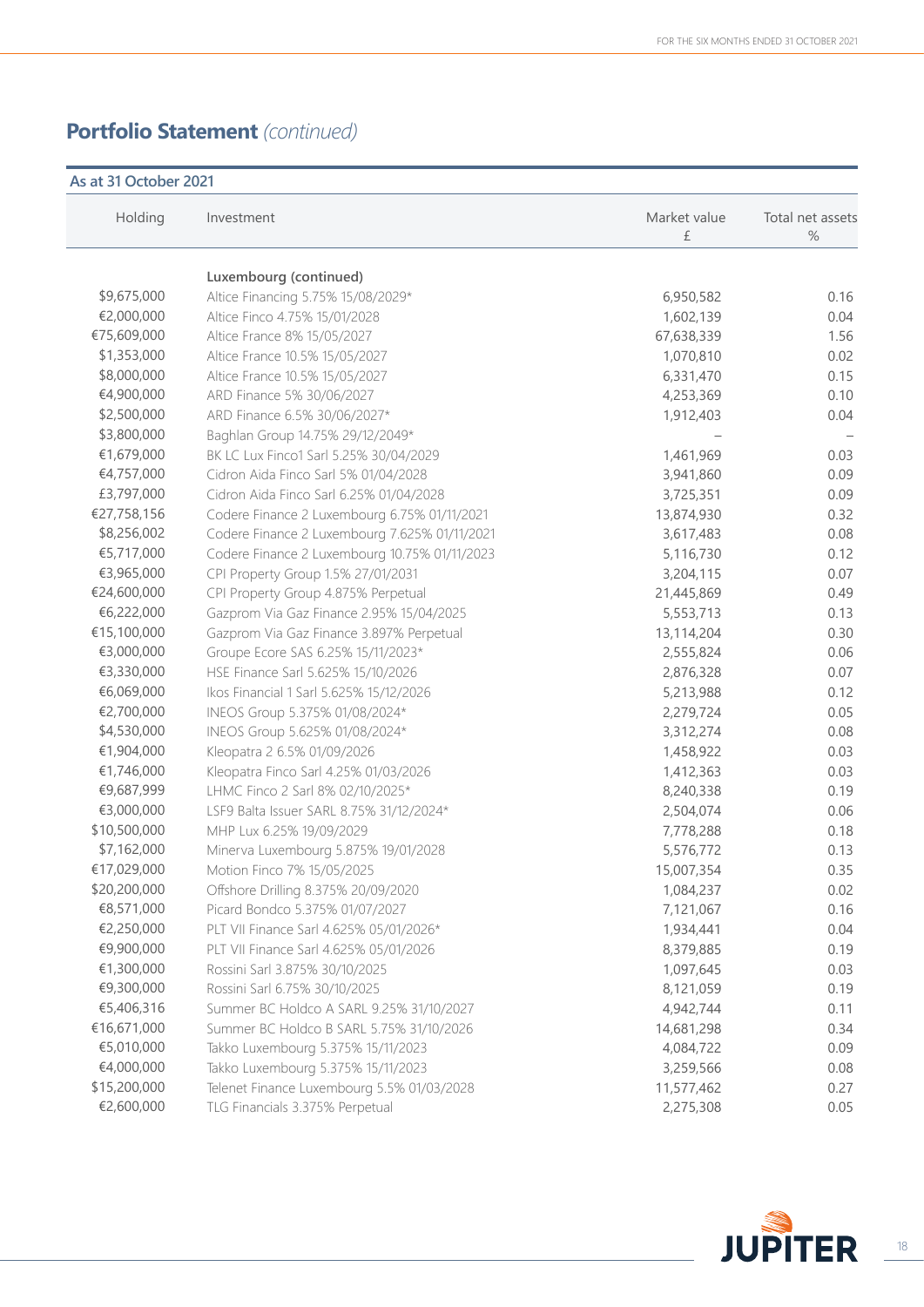| Holding                  | Investment                                                 | Market value<br>£      | Total net assets<br>$\%$ |
|--------------------------|------------------------------------------------------------|------------------------|--------------------------|
|                          | Luxembourg (continued)                                     |                        |                          |
| €4,600,000               | Vivion Investments Sarl 3% 08/08/2024*                     | 3,735,218              | 0.09                     |
|                          |                                                            | 315,512,123            | 7.26                     |
|                          | Malta - 0.10% (0.00%)                                      |                        |                          |
| \$5,300,000              | VistaJet Malta Finance 10.5% 01/06/2024                    | 4,177,763              | 0.10                     |
|                          | Marshall Islands - 0.09% (0.07%)                           |                        |                          |
| \$1,700,000              | Danaos 8.5% 01/03/2028                                     | 1,360,645              | 0.03                     |
| \$3,319,000              | Danaos 8.5% 01/03/2028                                     | 2,656,460              | 0.06                     |
|                          |                                                            | 4,017,105              | 0.09                     |
|                          | Mauritius - 0.06% (0.00%)                                  |                        |                          |
| \$3,480,000              | Greenko Mauritius 6.25% 21/02/2023*                        | 2,604,017              | 0.06                     |
|                          | Montenegro - 0.12% (0.12%)                                 |                        |                          |
| €6,504,000               | Montenegro Government International Bond 2.875% 16/12/2027 | 5,061,060              | 0.12                     |
|                          | Morocco - 0.00% (0.12%)                                    |                        |                          |
|                          | Netherlands - 1.80% (1.77%)                                |                        |                          |
| \$4,000,000              | Argentum Netherlands 5.75% 15/08/2050                      | 3,279,891              | 0.08                     |
| €3,738,000               | Koninklijke FrieslandCampina 2.85% Perpetual               | 3,227,089              | 0.07                     |
| €720,637                 | Lebara Group 10% 17/12/2022                                | 608,464                | 0.01                     |
| €9,338,000               | Maxeda DIY 5.875% 01/10/2026                               | 7,933,745              | 0.18                     |
| \$4,000,000              | NatWest Markets 7.125% 15/10/2093                          | 5,355,704              | 0.12                     |
| €4,942,000               | Schoeller Packaging 6.375% 01/11/2024                      | 4,284,151              | 0.10                     |
| €12,359,275              | Stichting AK Rabobank Certificaten 2.188% Perpetual        | 14,490,049             | 0.33                     |
| €3,146,250<br>€3,876,444 | Summer BidCo 9% 15/11/2025<br>Summer BidCo 9% 15/11/2025*  | 2,702,629<br>3,336,870 | 0.06<br>0.08             |
| \$10,619,000             | Trafigura Funding 5.875% 23/09/2025                        | 8,133,982              | 0.19                     |
| €2,000,000               | Trafigura Group Pte 7.5% Perpetual*                        | 1,821,371              | 0.04                     |
| \$16,388,000             | Trafigura Pte 6.875% Perpetual*                            | 11,950,607             | 0.28                     |
| €4,500,000               | United Group 4.875% 01/07/2024*                            | 3,840,689              | 0.09                     |
| \$10,000,000             | Ziggo 5.5% 15/01/2027                                      | 7,485,302              | 0.17                     |
|                          |                                                            | 78,450,543             | 1.80                     |
|                          | New Zealand - 2.18% (1.44%)                                |                        |                          |
| \$24,231,000             | New Zealand Government Bond 1.5% 15/05/2031*               | 11,527,987             | 0.26                     |
| \$27,000,000             | New Zealand Government Bond 2% 15/05/2032*                 | 13,320,564             | 0.31                     |
| \$50,000,000             | New Zealand Government Bond 2.75% 15/04/2037               | 25,951,868             | 0.60                     |
| \$75,000,000             | New Zealand Government Bond 1.75% 15/05/2041               | 32,496,539             | 0.75                     |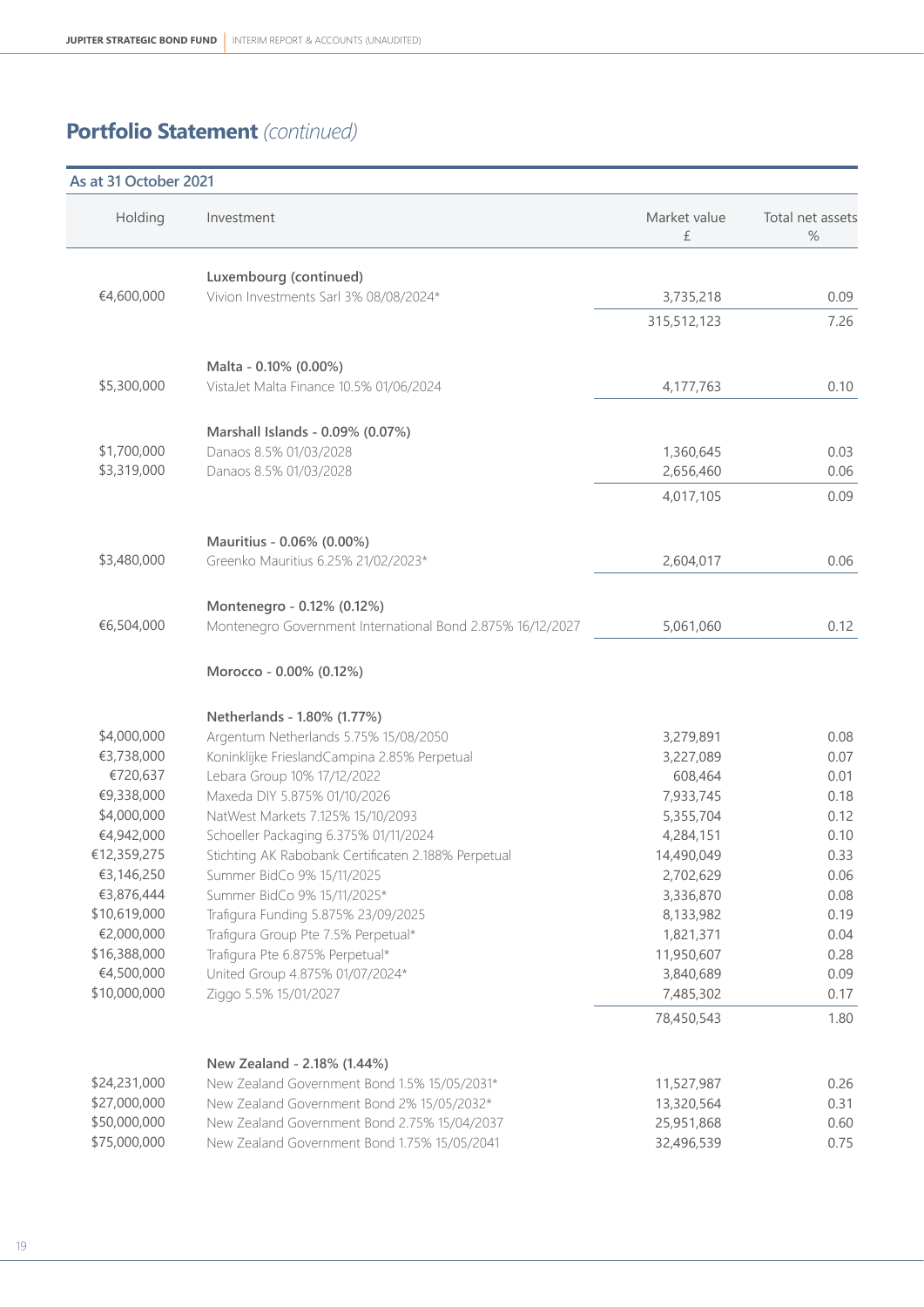| New Zealand (continued)<br>\$23,024,000<br>New Zealand Government Bond 2.75% 15/05/2051*<br>11,451,371<br>0.26<br>94,748,329<br>2.18<br>Norway - 0.28% (0.33%)<br>\$1,000,000<br>DNB Bank 0.43975% Perpetual<br>690,108<br>0.01<br>\$7,450,000<br>DNB Bank 1.74% Perpetual<br>5,141,307<br>0.12<br>\$8,500,000<br>DNB Bank 1.75% Perpetual<br>5,912,356<br>0.14<br>\$9,692,376<br>Nor Offshore SPV 2% 04/02/2022<br>460,076<br>0.01<br>12,203,847<br>0.28<br>Panama - 0.09% (0.09%)<br>€4,422,000<br>Carnival 1.875% 07/11/2022<br>3,712,212<br>0.09<br>Portugal - 0.04% (0.04%)<br>€9,100,000<br>Banco Espirito Santo 2.625% 08/05/2017<br>1,114,110<br>0.03<br>€5,000,000<br>Banco Espirito Santo 4% 21/01/2019<br>612,148<br>0.01<br>1,726,258<br>0.04<br>Singapore - 0.03% (0.15%)<br>\$1,714,236<br>Deep Drilling 15% 21/06/2022<br>1,126,675<br>0.02<br>\$9,036,658<br>Oro Negro Drilling 7.5% 24/01/2019<br>263,969<br>0.01<br>\$351,896<br>Oro Negro Drilling 0% Perpetual 0% 31/12/2049*<br>\$351,896<br>Oro Negro Drilling 0% Perpetual 0% 31/12/2049*<br>\$351,896<br>Oro Negro Drilling 0% Perpetual 0% 31/12/2049*<br>\$351,896<br>Oro Negro Drilling 0% Perpetual 0% 31/12/2049*<br>0.03<br>1,390,644<br>South Africa - 0.00% (0.05%)<br>Spain - 0.84% (0.30%)<br>€2,537,000<br>Aedas Homes Opco SLU 4% 15/08/2026*<br>0.05<br>2,176,370<br>€2,000,000<br>Banco de Sabadell 6.125% Perpetual<br>0.04<br>1,745,796<br>€6,000,000<br>Banco de Sabadell 6.5% Perpetual<br>5,173,757<br>0.12<br>€1,400,000<br>Bankia 6% Perpetual<br>0.03<br>1,217,541<br>€600,000<br>Bankia 6.375% Perpetual<br>544,601<br>0.01<br>€5,400,000<br>CaixaBank 3.625% Perpetual<br>4,335,524<br>0.10<br>€6,793,363<br>Cirsa Finance International Sarl 6.25% 20/12/2023*<br>0.13<br>5,803,320<br>€5,000,000<br>ContourGlobal Power 4.125% 01/08/2025*<br>0.10<br>4,281,406<br>€3,000,000<br>0.06<br>Ibercaja Banco 2.75% 23/07/2030*<br>2,549,157<br>€1,400,000<br>Ibercaja Banco 7% Perpetual*<br>0.03<br>1,239,670<br>€1,500,000<br>NH Hotel Group 4% 02/07/2026*<br>1,268,844<br>0.03<br>€2,000,000<br>Tendam Brands 5% 15/09/2024*<br>1,671,703<br>0.04 | Holding | Investment | Market value<br>£ | Total net assets<br>$\%$ |
|----------------------------------------------------------------------------------------------------------------------------------------------------------------------------------------------------------------------------------------------------------------------------------------------------------------------------------------------------------------------------------------------------------------------------------------------------------------------------------------------------------------------------------------------------------------------------------------------------------------------------------------------------------------------------------------------------------------------------------------------------------------------------------------------------------------------------------------------------------------------------------------------------------------------------------------------------------------------------------------------------------------------------------------------------------------------------------------------------------------------------------------------------------------------------------------------------------------------------------------------------------------------------------------------------------------------------------------------------------------------------------------------------------------------------------------------------------------------------------------------------------------------------------------------------------------------------------------------------------------------------------------------------------------------------------------------------------------------------------------------------------------------------------------------------------------------------------------------------------------------------------------------------------------------------------------------------------------------------------------------------------------------------------------------------------------------------------------------------------------------------------------------------|---------|------------|-------------------|--------------------------|
|                                                                                                                                                                                                                                                                                                                                                                                                                                                                                                                                                                                                                                                                                                                                                                                                                                                                                                                                                                                                                                                                                                                                                                                                                                                                                                                                                                                                                                                                                                                                                                                                                                                                                                                                                                                                                                                                                                                                                                                                                                                                                                                                                    |         |            |                   |                          |
|                                                                                                                                                                                                                                                                                                                                                                                                                                                                                                                                                                                                                                                                                                                                                                                                                                                                                                                                                                                                                                                                                                                                                                                                                                                                                                                                                                                                                                                                                                                                                                                                                                                                                                                                                                                                                                                                                                                                                                                                                                                                                                                                                    |         |            |                   |                          |
|                                                                                                                                                                                                                                                                                                                                                                                                                                                                                                                                                                                                                                                                                                                                                                                                                                                                                                                                                                                                                                                                                                                                                                                                                                                                                                                                                                                                                                                                                                                                                                                                                                                                                                                                                                                                                                                                                                                                                                                                                                                                                                                                                    |         |            |                   |                          |
|                                                                                                                                                                                                                                                                                                                                                                                                                                                                                                                                                                                                                                                                                                                                                                                                                                                                                                                                                                                                                                                                                                                                                                                                                                                                                                                                                                                                                                                                                                                                                                                                                                                                                                                                                                                                                                                                                                                                                                                                                                                                                                                                                    |         |            |                   |                          |
|                                                                                                                                                                                                                                                                                                                                                                                                                                                                                                                                                                                                                                                                                                                                                                                                                                                                                                                                                                                                                                                                                                                                                                                                                                                                                                                                                                                                                                                                                                                                                                                                                                                                                                                                                                                                                                                                                                                                                                                                                                                                                                                                                    |         |            |                   |                          |
|                                                                                                                                                                                                                                                                                                                                                                                                                                                                                                                                                                                                                                                                                                                                                                                                                                                                                                                                                                                                                                                                                                                                                                                                                                                                                                                                                                                                                                                                                                                                                                                                                                                                                                                                                                                                                                                                                                                                                                                                                                                                                                                                                    |         |            |                   |                          |
|                                                                                                                                                                                                                                                                                                                                                                                                                                                                                                                                                                                                                                                                                                                                                                                                                                                                                                                                                                                                                                                                                                                                                                                                                                                                                                                                                                                                                                                                                                                                                                                                                                                                                                                                                                                                                                                                                                                                                                                                                                                                                                                                                    |         |            |                   |                          |
|                                                                                                                                                                                                                                                                                                                                                                                                                                                                                                                                                                                                                                                                                                                                                                                                                                                                                                                                                                                                                                                                                                                                                                                                                                                                                                                                                                                                                                                                                                                                                                                                                                                                                                                                                                                                                                                                                                                                                                                                                                                                                                                                                    |         |            |                   |                          |
|                                                                                                                                                                                                                                                                                                                                                                                                                                                                                                                                                                                                                                                                                                                                                                                                                                                                                                                                                                                                                                                                                                                                                                                                                                                                                                                                                                                                                                                                                                                                                                                                                                                                                                                                                                                                                                                                                                                                                                                                                                                                                                                                                    |         |            |                   |                          |
|                                                                                                                                                                                                                                                                                                                                                                                                                                                                                                                                                                                                                                                                                                                                                                                                                                                                                                                                                                                                                                                                                                                                                                                                                                                                                                                                                                                                                                                                                                                                                                                                                                                                                                                                                                                                                                                                                                                                                                                                                                                                                                                                                    |         |            |                   |                          |
|                                                                                                                                                                                                                                                                                                                                                                                                                                                                                                                                                                                                                                                                                                                                                                                                                                                                                                                                                                                                                                                                                                                                                                                                                                                                                                                                                                                                                                                                                                                                                                                                                                                                                                                                                                                                                                                                                                                                                                                                                                                                                                                                                    |         |            |                   |                          |
|                                                                                                                                                                                                                                                                                                                                                                                                                                                                                                                                                                                                                                                                                                                                                                                                                                                                                                                                                                                                                                                                                                                                                                                                                                                                                                                                                                                                                                                                                                                                                                                                                                                                                                                                                                                                                                                                                                                                                                                                                                                                                                                                                    |         |            |                   |                          |
|                                                                                                                                                                                                                                                                                                                                                                                                                                                                                                                                                                                                                                                                                                                                                                                                                                                                                                                                                                                                                                                                                                                                                                                                                                                                                                                                                                                                                                                                                                                                                                                                                                                                                                                                                                                                                                                                                                                                                                                                                                                                                                                                                    |         |            |                   |                          |
|                                                                                                                                                                                                                                                                                                                                                                                                                                                                                                                                                                                                                                                                                                                                                                                                                                                                                                                                                                                                                                                                                                                                                                                                                                                                                                                                                                                                                                                                                                                                                                                                                                                                                                                                                                                                                                                                                                                                                                                                                                                                                                                                                    |         |            |                   |                          |
|                                                                                                                                                                                                                                                                                                                                                                                                                                                                                                                                                                                                                                                                                                                                                                                                                                                                                                                                                                                                                                                                                                                                                                                                                                                                                                                                                                                                                                                                                                                                                                                                                                                                                                                                                                                                                                                                                                                                                                                                                                                                                                                                                    |         |            |                   |                          |
|                                                                                                                                                                                                                                                                                                                                                                                                                                                                                                                                                                                                                                                                                                                                                                                                                                                                                                                                                                                                                                                                                                                                                                                                                                                                                                                                                                                                                                                                                                                                                                                                                                                                                                                                                                                                                                                                                                                                                                                                                                                                                                                                                    |         |            |                   |                          |
|                                                                                                                                                                                                                                                                                                                                                                                                                                                                                                                                                                                                                                                                                                                                                                                                                                                                                                                                                                                                                                                                                                                                                                                                                                                                                                                                                                                                                                                                                                                                                                                                                                                                                                                                                                                                                                                                                                                                                                                                                                                                                                                                                    |         |            |                   |                          |
|                                                                                                                                                                                                                                                                                                                                                                                                                                                                                                                                                                                                                                                                                                                                                                                                                                                                                                                                                                                                                                                                                                                                                                                                                                                                                                                                                                                                                                                                                                                                                                                                                                                                                                                                                                                                                                                                                                                                                                                                                                                                                                                                                    |         |            |                   |                          |
|                                                                                                                                                                                                                                                                                                                                                                                                                                                                                                                                                                                                                                                                                                                                                                                                                                                                                                                                                                                                                                                                                                                                                                                                                                                                                                                                                                                                                                                                                                                                                                                                                                                                                                                                                                                                                                                                                                                                                                                                                                                                                                                                                    |         |            |                   |                          |
|                                                                                                                                                                                                                                                                                                                                                                                                                                                                                                                                                                                                                                                                                                                                                                                                                                                                                                                                                                                                                                                                                                                                                                                                                                                                                                                                                                                                                                                                                                                                                                                                                                                                                                                                                                                                                                                                                                                                                                                                                                                                                                                                                    |         |            |                   |                          |
|                                                                                                                                                                                                                                                                                                                                                                                                                                                                                                                                                                                                                                                                                                                                                                                                                                                                                                                                                                                                                                                                                                                                                                                                                                                                                                                                                                                                                                                                                                                                                                                                                                                                                                                                                                                                                                                                                                                                                                                                                                                                                                                                                    |         |            |                   |                          |
|                                                                                                                                                                                                                                                                                                                                                                                                                                                                                                                                                                                                                                                                                                                                                                                                                                                                                                                                                                                                                                                                                                                                                                                                                                                                                                                                                                                                                                                                                                                                                                                                                                                                                                                                                                                                                                                                                                                                                                                                                                                                                                                                                    |         |            |                   |                          |
|                                                                                                                                                                                                                                                                                                                                                                                                                                                                                                                                                                                                                                                                                                                                                                                                                                                                                                                                                                                                                                                                                                                                                                                                                                                                                                                                                                                                                                                                                                                                                                                                                                                                                                                                                                                                                                                                                                                                                                                                                                                                                                                                                    |         |            |                   |                          |
|                                                                                                                                                                                                                                                                                                                                                                                                                                                                                                                                                                                                                                                                                                                                                                                                                                                                                                                                                                                                                                                                                                                                                                                                                                                                                                                                                                                                                                                                                                                                                                                                                                                                                                                                                                                                                                                                                                                                                                                                                                                                                                                                                    |         |            |                   |                          |
|                                                                                                                                                                                                                                                                                                                                                                                                                                                                                                                                                                                                                                                                                                                                                                                                                                                                                                                                                                                                                                                                                                                                                                                                                                                                                                                                                                                                                                                                                                                                                                                                                                                                                                                                                                                                                                                                                                                                                                                                                                                                                                                                                    |         |            |                   |                          |
|                                                                                                                                                                                                                                                                                                                                                                                                                                                                                                                                                                                                                                                                                                                                                                                                                                                                                                                                                                                                                                                                                                                                                                                                                                                                                                                                                                                                                                                                                                                                                                                                                                                                                                                                                                                                                                                                                                                                                                                                                                                                                                                                                    |         |            |                   |                          |
|                                                                                                                                                                                                                                                                                                                                                                                                                                                                                                                                                                                                                                                                                                                                                                                                                                                                                                                                                                                                                                                                                                                                                                                                                                                                                                                                                                                                                                                                                                                                                                                                                                                                                                                                                                                                                                                                                                                                                                                                                                                                                                                                                    |         |            |                   |                          |
|                                                                                                                                                                                                                                                                                                                                                                                                                                                                                                                                                                                                                                                                                                                                                                                                                                                                                                                                                                                                                                                                                                                                                                                                                                                                                                                                                                                                                                                                                                                                                                                                                                                                                                                                                                                                                                                                                                                                                                                                                                                                                                                                                    |         |            |                   |                          |
|                                                                                                                                                                                                                                                                                                                                                                                                                                                                                                                                                                                                                                                                                                                                                                                                                                                                                                                                                                                                                                                                                                                                                                                                                                                                                                                                                                                                                                                                                                                                                                                                                                                                                                                                                                                                                                                                                                                                                                                                                                                                                                                                                    |         |            |                   |                          |
|                                                                                                                                                                                                                                                                                                                                                                                                                                                                                                                                                                                                                                                                                                                                                                                                                                                                                                                                                                                                                                                                                                                                                                                                                                                                                                                                                                                                                                                                                                                                                                                                                                                                                                                                                                                                                                                                                                                                                                                                                                                                                                                                                    |         |            |                   |                          |
|                                                                                                                                                                                                                                                                                                                                                                                                                                                                                                                                                                                                                                                                                                                                                                                                                                                                                                                                                                                                                                                                                                                                                                                                                                                                                                                                                                                                                                                                                                                                                                                                                                                                                                                                                                                                                                                                                                                                                                                                                                                                                                                                                    |         |            |                   |                          |
|                                                                                                                                                                                                                                                                                                                                                                                                                                                                                                                                                                                                                                                                                                                                                                                                                                                                                                                                                                                                                                                                                                                                                                                                                                                                                                                                                                                                                                                                                                                                                                                                                                                                                                                                                                                                                                                                                                                                                                                                                                                                                                                                                    |         |            |                   |                          |
|                                                                                                                                                                                                                                                                                                                                                                                                                                                                                                                                                                                                                                                                                                                                                                                                                                                                                                                                                                                                                                                                                                                                                                                                                                                                                                                                                                                                                                                                                                                                                                                                                                                                                                                                                                                                                                                                                                                                                                                                                                                                                                                                                    |         |            |                   |                          |
|                                                                                                                                                                                                                                                                                                                                                                                                                                                                                                                                                                                                                                                                                                                                                                                                                                                                                                                                                                                                                                                                                                                                                                                                                                                                                                                                                                                                                                                                                                                                                                                                                                                                                                                                                                                                                                                                                                                                                                                                                                                                                                                                                    |         |            |                   |                          |
|                                                                                                                                                                                                                                                                                                                                                                                                                                                                                                                                                                                                                                                                                                                                                                                                                                                                                                                                                                                                                                                                                                                                                                                                                                                                                                                                                                                                                                                                                                                                                                                                                                                                                                                                                                                                                                                                                                                                                                                                                                                                                                                                                    |         |            |                   |                          |
|                                                                                                                                                                                                                                                                                                                                                                                                                                                                                                                                                                                                                                                                                                                                                                                                                                                                                                                                                                                                                                                                                                                                                                                                                                                                                                                                                                                                                                                                                                                                                                                                                                                                                                                                                                                                                                                                                                                                                                                                                                                                                                                                                    |         |            |                   |                          |

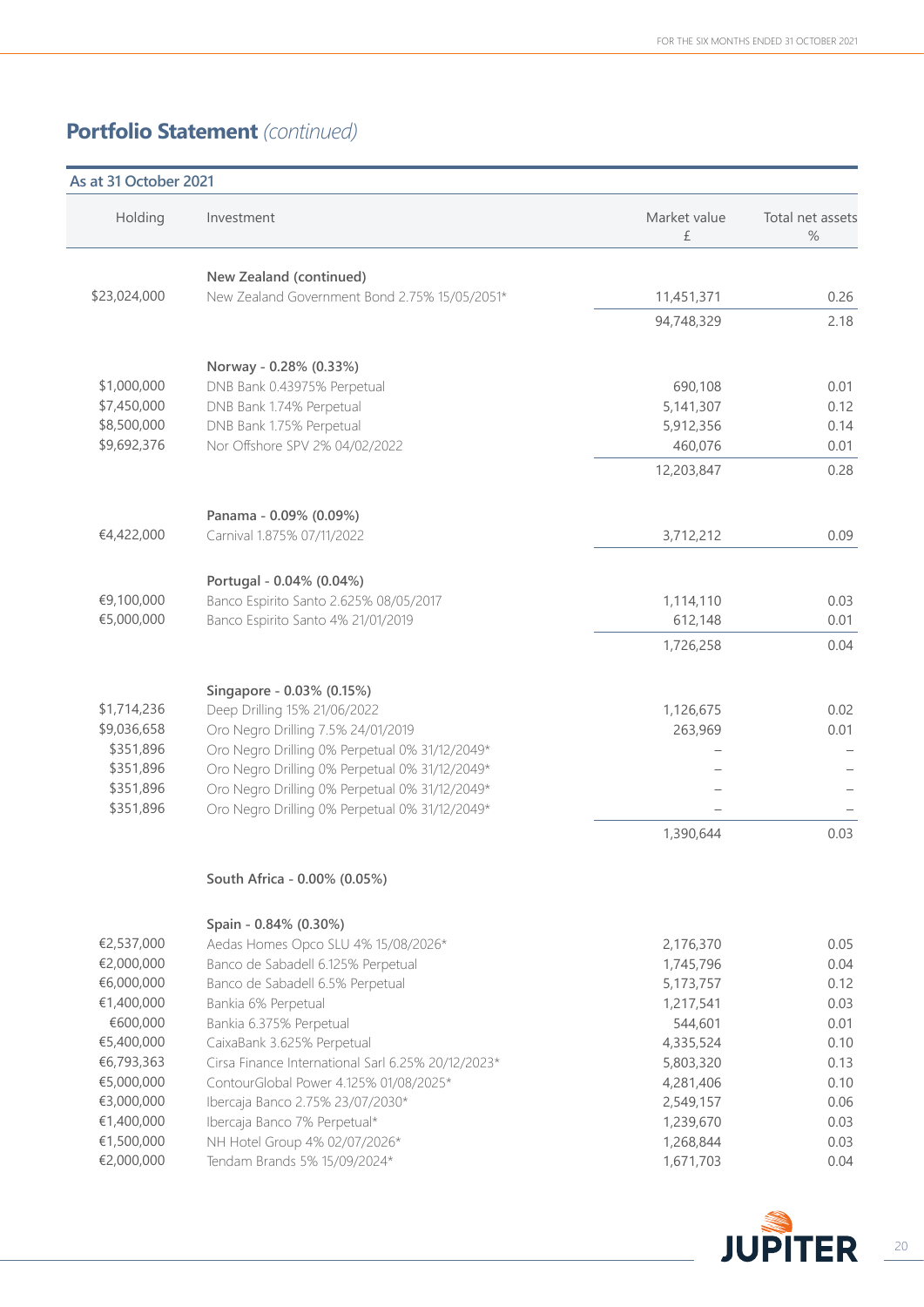#### **As at 31 October 2021**

| Holding                  | Investment                                            | Market value<br>£      | Total net assets<br>$\%$ |
|--------------------------|-------------------------------------------------------|------------------------|--------------------------|
|                          |                                                       |                        |                          |
| €4,000,000               | Spain (continued)<br>Tendam Brands 5.25% 15/09/2024   |                        |                          |
| €1,148,000               | Via Celere Desarrollos Inmobiliarios 5.25% 01/04/2026 | 3,361,326<br>1,003,230 | 0.08<br>0.02             |
|                          |                                                       | 36,372,245             | 0.84                     |
|                          |                                                       |                        |                          |
|                          | Sweden - 0.32% (0.30%)                                |                        |                          |
| €8,186,000               | Heimstaden Bostad 2.625% Perpetual                    | 6,532,397              | 0.15                     |
| €3,500,000               | Heimstaden Bostad 3.248% Perpetual                    | 2,981,056              | 0.07                     |
| \$3,600,000              | Svenska Handelsbanken 4.375% Perpetual                | 2,745,122              | 0.06                     |
| €2,000,000               | Unilabs Subholding 5.75% 15/05/2025*                  | 1,711,904              | 0.04                     |
|                          |                                                       | 13,970,479             | 0.32                     |
|                          | Switzerland - 0.76% (0.62%)                           |                        |                          |
| £5,250,000               | Credit Suisse Group 2.25% 09/06/2028                  | 5,261,449              | 0.12                     |
| \$2,531,000              | Credit Suisse Group 5.25% Perpetual                   | 1,919,944              | 0.04                     |
| \$5,500,000              | Credit Suisse Group 7.125% Perpetual*                 | 4,152,061              | 0.10                     |
| \$2,500,000              | Credit Suisse Group 7.25% Perpetual                   | 2,026,216              | 0.05                     |
| \$12,000,000             | Credit Suisse Group 7.5% Perpetual                    | 9,551,976              | 0.22                     |
| CHF4,200,000             | Dufry One 3.625% 15/04/2026*                          | 3,353,610              | 0.08                     |
| €1,606,000               | UBS Group 5.75% Perpetual                             | 1,374,274              | 0.03                     |
| \$2,450,000              | UBS Group 6.875% Perpetual                            | 2,017,289              | 0.05                     |
| \$4,000,000              | UBS Group 7% Perpetual                                | 3,282,579              | 0.07                     |
|                          |                                                       | 32,939,398             | 0.76                     |
|                          |                                                       |                        |                          |
|                          | Tanzania - 0.00% (0.04%)                              |                        |                          |
|                          | Turkey - 0.00% (0.60%)                                |                        |                          |
|                          | Ukraine - 0.00% (0.12%)                               |                        |                          |
|                          | United Arab Emirates - 0.03% (0.05%)                  |                        |                          |
| \$2,000,000              | Gems Menasa Cayman 7.125% 31/07/2026*                 | 1,511,666              | 0.03                     |
|                          |                                                       |                        |                          |
|                          | United Kingdom - 25.51% (26.36%)                      |                        |                          |
| £3,500,000<br>£3,040,000 | AA Bond 2.75% 31/07/2023                              | 3,529,470              | 0.08                     |
|                          | AA Bond 6.5% 31/01/2026                               | 3,139,378              | 0.07                     |
| £19,459,000              | AA Bond 6.269% 02/07/2043                             | 22,000,112             | 0.51                     |

£7,513,000 AA Bond 4.875% 31/07/2043 7,958,025 0.18 £5,441,000 AA Bond 5.5% 31/07/2050 6,136,904 0.14 CHF1,350,000 Air Berlin 5.625% 09/05/2019 4,157 4,157 4,157 €866,000 Air Berlin 6.75% 09/05/2019 3,656 – £15,099,000 Arrow Global Finance 5.125% 15/09/2024 15,099,000 0.35 €1,600,000 Arrow Global Finance 2.875% 01/04/2025\* 1,349,205 0.03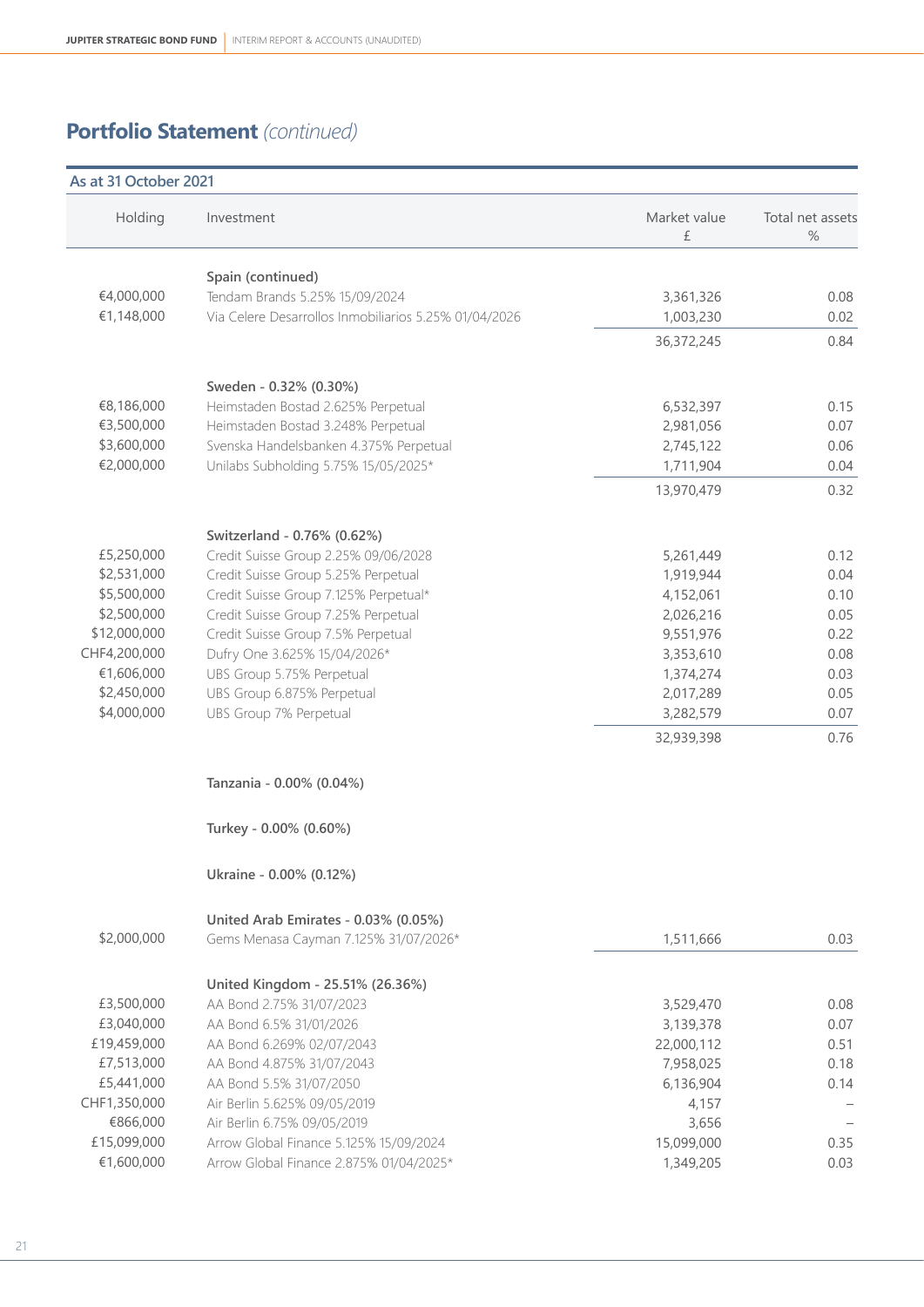| Holding      | Investment                                           | Market value<br>£ | Total net assets<br>$\%$ |
|--------------|------------------------------------------------------|-------------------|--------------------------|
|              | United Kingdom (continued)                           |                   |                          |
| €7,000,000   | Arrow Global Finance 3.75% 01/03/2026                | 5,907,239         | 0.14                     |
| £3,358,000   | Aviva 4% 03/06/2055                                  | 3,652,180         | 0.08                     |
| £3,000,000   | B&M European Value Retail 3.625% 15/07/2025          | 3,063,684         | 0.07                     |
| \$1,500,000  | Barclays Bank 6.86% Perpetual*                       | 1,478,804         | 0.03                     |
| \$1,200,000  | Barclays Bank 0.5% Perpetual                         | 841,275           | 0.02                     |
| \$5,650,000  | Barclays Bank 0.4375% Perpetual                      | 3,959,864         | 0.09                     |
| €660,000     | Barclays Bank 0.168% Perpetual                       | 540,365           | 0.01                     |
| \$2,500,000  | Barclays Bank 0.5625% Perpetual                      | 1,751,743         | 0.04                     |
| \$1,416,000  | Barclays Bank 4.375% Perpetual                       | 1,017,315         | 0.02                     |
| £2,388,000   | Barclays Bank 5.875% Perpetual*                      | 2,489,156         | 0.06                     |
| \$8,220,000  | Barclays Bank 6.278% Perpetual                       | 8,196,768         | 0.19                     |
| £5,255,000   | Barclays Bank 6.375% Perpetual                       | 5,688,538         | 0.13                     |
| £11,500,000  | Barclays Bank 7.25% Perpetual                        | 12,103,750        | 0.28                     |
| £2,833,000   | Barclays Bank 7.875% Perpetual                       | 2,974,650         | 0.07                     |
| €9,778,000   | BCP V Modular Services Finance 6.75% 30/11/2029*     | 8,078,474         | 0.19                     |
| €3,000,000   | BCP V Modular Services Finance II 4.75% 30/11/2028*  | 2,527,201         | 0.06                     |
| £4,538,000   | BCP V Modular Services Finance II 6.125% 30/11/2028* | 4,538,000         | 0.10                     |
| £9,579,000   | Bellis Acquisition 3.25% 16/02/2026                  | 9,159,421         | 0.21                     |
| £1,667,000   | Bellis Finco 4% 16/02/2027                           | 1,571,481         | 0.04                     |
| £20,289,000  | Boparan Finance 7.625% 30/11/2025                    | 16,941,315        | 0.39                     |
| €7,000,000   | BP Capital Markets 3.25% Perpetual                   | 6,288,672         | 0.14                     |
| €4,950,000   | BP Capital Markets 3.625% Perpetual                  | 4,498,180         | 0.10                     |
| £7,390,000   | BP Capital Markets 4.25% Perpetual                   | 7,764,304         | 0.18                     |
| \$6,731,000  | BP Capital Markets 4.375% Perpetual                  | 5,211,382         | 0.12                     |
| £20,309,850  | Bracken MidCo1 8.875% 15/10/2023*                    | 20,716,047        | 0.48                     |
| £1,724,000   | BUPA Finance 4% Perpetual*                           | 1,642,110         | 0.04                     |
| £4,000,000   | Cheltenham & Gloucester 11.75% Perpetual             | 8,026,960         | 0.18                     |
| £2,565,000   | Co-operative Group 2011 7.5% 08/07/2026              | 3,001,236         | 0.07                     |
| £3,200,000   | Cornwall Jersey 0.75% 16/04/2026*                    | 2,804,800         | 0.06                     |
| £3,225,000   | Coventry Building Society 6.875% Perpetual           | 3,511,219         | 0.08                     |
| £2,535,000   | CPUK Finance 6.5% 28/08/2026                         | 2,641,977         | 0.06                     |
| £2,000,000   | CPUK Finance 6.5% 28/08/2026*                        | 2,084,400         | 0.05                     |
| £2,500,000   | CPUK Finance 4.5% 28/08/2027                         | 2,520,527         | 0.06                     |
| £9,750,000   | CPUK Finance 4.875% 28/02/2047                       | 9,754,875         | 0.22                     |
| £9,476,000   | Deuce Finco 5.5% 15/06/2027                          | 9,415,335         | 0.22                     |
| \$6,000,000  | Drax Finco 6.625% 01/11/2025*                        | 4,502,136         | 0.10                     |
| \$12,636,113 | Enquest 7% 15/10/2023                                | 8,881,774         | 0.20                     |
| £5,600,000   | EnQuest 7% 15/10/2023*                               | 5,502,000         | 0.13                     |
| \$8,590,000  | Genel Energy Finance 4 9.25% 14/10/2025              | 6,497,833         | 0.15                     |
| £2,770,965   | Greene King Finance 5.318% 15/09/2031                | 3,137,518         | 0.07                     |
| £2,074,356   | Greene King Finance 5.106% 15/03/2034                | 2,355,719         | 0.05                     |
| £1,000,000   | Greene King Finance 1.86963% 15/12/2034*             | 819,821           | 0.02                     |
| £700,000     | Greene King Finance 2.14963% 15/03/2036*             | 574,448           | 0.01                     |
| \$5,000,000  | HBOS 6% 01/11/2033                                   | 4,743,177         | 0.11                     |
| £5,000,000   | Heathrow Finance 4.75% 01/03/2024*                   | 5,200,000         | 0.12                     |

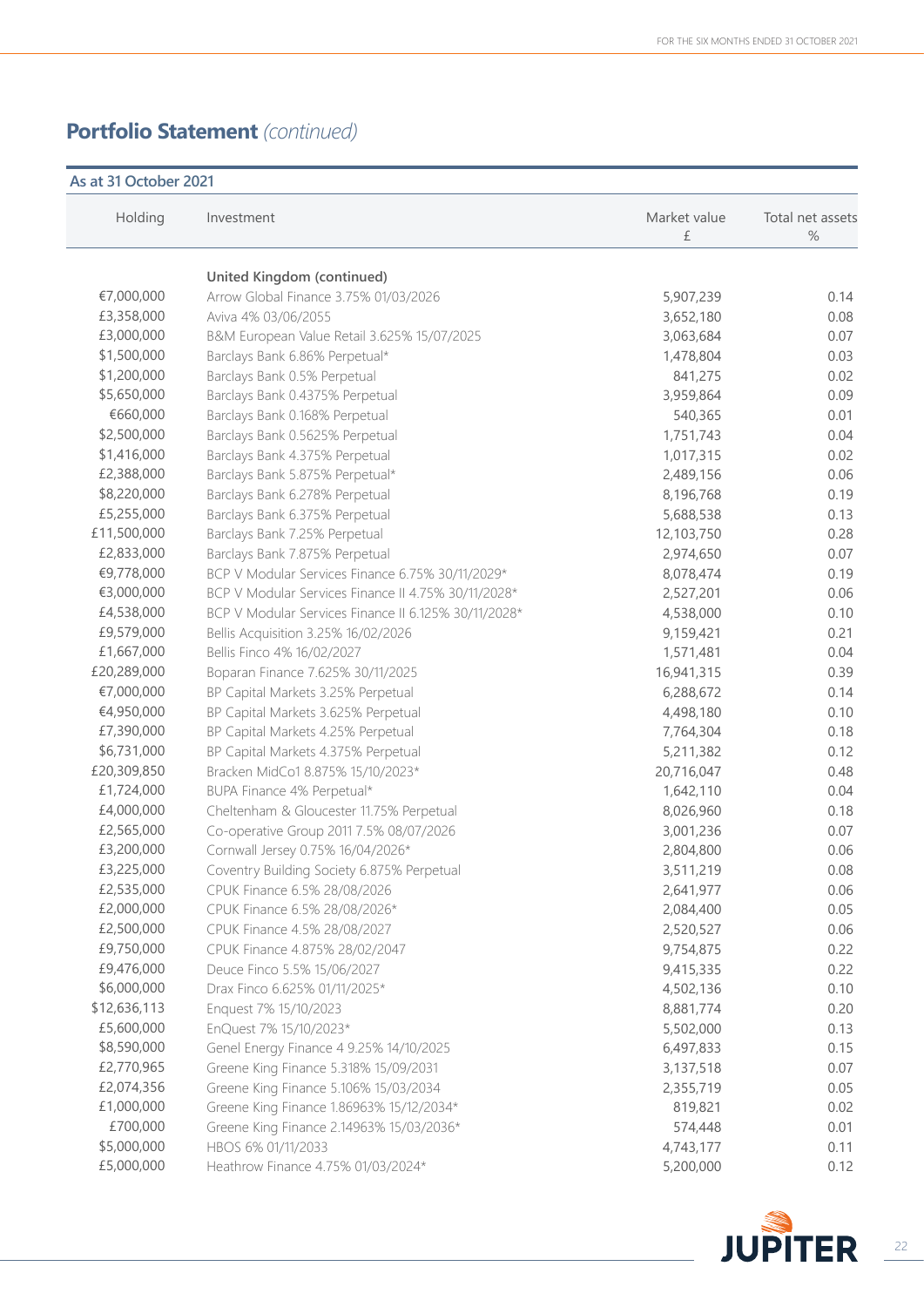| Holding      | Investment                                          | Market value<br>£ | Total net assets<br>$\%$ |
|--------------|-----------------------------------------------------|-------------------|--------------------------|
|              | United Kingdom (continued)                          |                   |                          |
| \$3,000,000  | HSBC 6.375% Perpetual*                              | 2,383,218         | 0.05                     |
| €6,000,000   | HSBC 5.25% Perpetual                                | 5,237,032         | 0.12                     |
| \$8,626,000  | HSBC 6.375% Perpetual                               | 6,787,537         | 0.16                     |
| \$7,540,000  | HSBC Bank 1.425% Perpetual                          | 5,158,156         | 0.12                     |
| \$11,760,000 | HSBC Bank 2.038% Perpetual                          | 8,008,324         | 0.18                     |
| \$14,870,000 | HSBC Bank 2.188% Perpetual                          | 10,158,749        | 0.23                     |
| £7,361,000   | HSBC Bank Capital Funding Sterling 5.844% Perpetual | 10,146,844        | 0.23                     |
| \$4,184,000  | HSBC Capital Funding Dollar 10.176% Perpetual       | 4,972,768         | 0.11                     |
| ¥200,000,000 | ICBC Standard Bank 3.13% 23/11/2029*                | 22,936,562        | 0.53                     |
| ¥478,000,000 | ICBC Standard Bank 2.68% 23/05/2030*                | 52,857,810        | 1.22                     |
| £9,400,000   | Iceland Bondco 4.625% 15/03/2025                    | 8,624,500         | 0.20                     |
| £5,250,000   | Inspired Entertainment Financing 7.875% 01/06/2026* | 5,355,000         | 0.12                     |
| £2,700,000   | Investec Bank 4.25% 24/07/2028                      | 2,796,017         | 0.06                     |
| £10,579,000  | Jaguar Land Rover Automotive 5% 15/02/2022          | 10,645,119        | 0.25                     |
| \$3,500,000  | Jaguar Land Rover Automotive 5.625% 01/02/2023      | 2,571,037         | 0.06                     |
| \$8,000,000  | Jaguar Land Rover Automotive 7.75% 15/10/2025*      | 6,294,957         | 0.14                     |
| €2,100,000   | Jaguar Land Rover Automotive 6.875% 15/11/2026*     | 1,974,882         | 0.05                     |
| \$9,500,000  | Jaguar Land Rover Automotive 4.5% 01/10/2027*       | 6,660,093         | 0.15                     |
| \$12,468,000 | Jaguar Land Rover Automotive 5.875% 15/01/2028      | 9,082,286         | 0.21                     |
| €5,516,000   | Jaguar Land Rover Automotive 4.5% 15/07/2028        | 4,631,282         | 0.11                     |
| \$13,599,985 | KCA Deutag UK Finance 9.875% 01/12/2025             | 10,810,663        | 0.25                     |
| £1,970,000   | Legal & General 4.5% 01/11/2050                     | 2,172,961         | 0.05                     |
| €4,068,821   | Lithium Midco II 6.75% 09/07/2025                   | 3,238,796         | 0.07                     |
| €6,283,369   | Lithium Midco II 7.75% 09/01/2026                   | 2,122,125         | 0.05                     |
| \$4,000,000  | Lloyds Bank 2.125% Perpetual                        | 2,906,488         | 0.07                     |
| £8,995,000   | Lloyds Banking Group 2.707% 03/12/2035              | 8,968,285         | 0.21                     |
| £2,702,000   | Lloyds Banking Group 5.125% Perpetual               | 2,802,920         | 0.06                     |
| \$6,707,000  | Lloyds Banking Group 6.413% Perpetual               | 6,844,876         | 0.16                     |
| \$9,976,000  | Lloyds Banking Group 6.413% Perpetual               | 10,181,077        | 0.23                     |
| \$6,300,000  | Lloyds Banking Group 6.657% Perpetual               | 6,590,535         | 0.15                     |
| \$9,450,000  | Lloyds Banking Group 6.657% Perpetual               | 9,885,802         | 0.23                     |
| £5,810,000   | Maison Finco 6% 31/10/2027*                         | 5,903,541         | 0.14                     |
| \$2,876,000  | Marfrig Global Foods 3.95% 29/01/2031               | 1,997,689         | 0.05                     |
| £6,565,301   | Marston's Issuer 1.988% 15/10/2027                  | 6,086,022         | 0.14                     |
| £5,759,000   | Marston's Issuer 5.177% 15/07/2032                  | 5,893,127         | 0.14                     |
| £11,933,000  | Marston's Issuer 3.218% 15/07/2035                  | 9,619,723         | 0.22                     |
| £9,417,000   | Matalan Finance 6.75% 31/01/2023                    | 8,685,864         | 0.20                     |
| £6,571,713   | Miller Homes Group 5.918% 15/10/2023                | 6,561,959         | 0.15                     |
| £19,439,000  | Miller Homes Group 5.5% 15/10/2024                  | 19,704,848        | 0.45                     |
| €19,163,000  | Modulaire Global Finance 6.5% 15/02/2023            | 16,427,038        | 0.38                     |
| €12,871,000  | Modulaire Global Finance 6.5% 15/02/2023            | 11,033,367        | 0.25                     |
| \$2,086,000  | Modulaire Global Finance 8% 15/02/2023              | 1,552,324         | 0.04                     |
| \$14,956,000 | Modulaire Global Finance 8% 15/02/2023              | 11,129,705        | 0.26                     |
| £1,156,000   | National Express Group 4.25% Perpetual              | 1,182,250         | 0.03                     |
| £2,483,000   | Nationwide Building Society 5.75% Perpetual         | 2,704,086         | 0.06                     |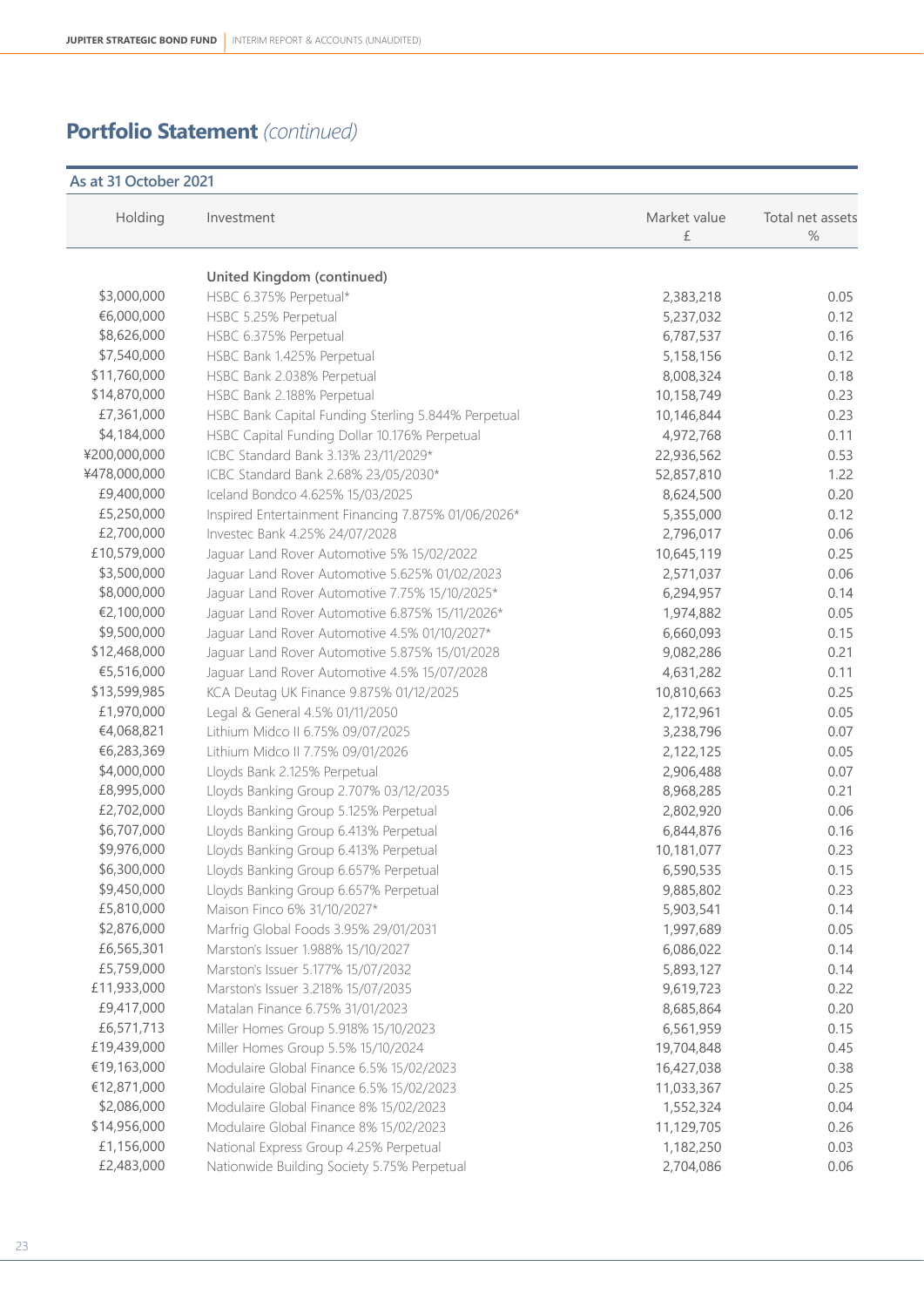| Holding      | Investment                                     | Market value<br>£ | Total net assets<br>$\%$ |  |
|--------------|------------------------------------------------|-------------------|--------------------------|--|
|              | United Kingdom (continued)                     |                   |                          |  |
| £5,917,000   | Nationwide Building Society 5.875% Perpetual   | 6,390,360         | 0.15                     |  |
| £30,000      | Nationwide Building Society 10.25% Perpetual   | 5,778,802         | 0.13                     |  |
| £4,912,000   | NatWest Group 3.622% 14/08/2030                | 5,134,759         | 0.12                     |  |
| \$32,246,000 | Natwest Group 2.54038% Perpetual               | 23,430,654        | 0.54                     |  |
| £4,818,000   | Natwest Group 4.5% Perpetual                   | 4,823,608         | 0.11                     |  |
| £2,431,000   | Natwest Group 5.125% Perpetual                 | 2,570,783         | 0.06                     |  |
| \$5,839,000  | Natwest Group 6% Perpetual                     | 4,713,627         | 0.11                     |  |
| \$1,261,000  | NatWest Group 3.754% 01/11/2029                | 973,393           | 0.02                     |  |
| \$7,025,000  | NatWest Group 7.648% Perpetual                 | 7,438,747         | 0.17                     |  |
| \$2,460,000  | NatWest Group 8% Perpetual                     | 2,106,364         | 0.05                     |  |
| \$10,500,000 | Neptune Energy Bondco 6.625% 15/05/2025        | 7,840,398         | 0.18                     |  |
| £10,529,000  | Newday Bondco 7.375% 01/02/2024                | 10,594,806        | 0.24                     |  |
| £5,370,000   | Ocado Group 3.875% 08/10/2026                  | 5,242,546         | 0.12                     |  |
| £5,446,000   | Pension Insurance 3.625% 21/10/2032            | 5,560,366         | 0.13                     |  |
| £1,500,000   | Pension Insurance 7.375% Perpetual*            | 1,800,525         | 0.04                     |  |
| €4,830,000   | PeopleCert Wisdom 5.75% 15/09/2026             | 4,195,379         | 0.10                     |  |
| \$25,384,000 | Petropavlovsk 8.125% 14/11/2022                | 18,992,164        | 0.44                     |  |
| £18,107,000  | Pinewood Finance 3.25% 30/09/2025              | 18,113,700        | 0.42                     |  |
| €11,870,000  | Pinnacle Bidco 5.5% 15/02/2025                 | 10,197,733        | 0.23                     |  |
| £13,943,000  | Pinnacle Bidco 6.375% 15/02/2025               | 14,047,573        | 0.32                     |  |
| £4,898,000   | Premier Foods Finance 3.5% 15/10/2026          | 4,804,154         | 0.11                     |  |
| £6,466,000   | Punch Finance 6.125% 30/06/2026                | 6,475,259         | 0.15                     |  |
| £4,760,000   | RAC Bond 4.565% 06/05/2046                     | 4,934,581         | 0.11                     |  |
| £13,763,000  | RAC Bond 4.87% 06/05/2046                      | 15,056,646        | 0.35                     |  |
| £5,917,000   | RL Finance Bonds No. 4 4.875% 07/10/2049       | 6,723,643         | 0.15                     |  |
| £1,800,000   | Shawbrook Group 7.875% Perpetual               | 1,780,200         | 0.04                     |  |
| £20,804,000  | Spirit Issuer 5.472% 28/12/2034                | 23,097,465        | 0.53                     |  |
| \$2,764,000  | Standard Chartered 3.516% 12/02/2030           | 2,083,488         | 0.05                     |  |
| \$5,000,000  | Standard Chartered 7.014% Perpetual*           | 5,057,143         | 0.12                     |  |
| \$1,300,000  | Standard Chartered 1.63863% Perpetual*         | 916,128           | 0.02                     |  |
| \$2,700,000  | Standard Chartered 1.63863% Perpetual*         | 1,902,727         | 0.04                     |  |
| \$2,850,000  | Standard Chartered 2.213% Perpetual            | 1,923,241         | 0.04                     |  |
| \$1,687,000  | Standard Chartered 4.75% Perpetual             | 1,210,412         | 0.03                     |  |
| €2,600,000   | Synthomer 3.875% 01/07/2025                    | 2,255,660         | 0.05                     |  |
| \$8,909,000  | Tesco 6.15% 15/11/2037                         | 8,484,377         | 0.20                     |  |
| €1,268,000   | Tesco 5.125% 10/04/2047                        | 1,608,562         | 0.04                     |  |
| £17,566,214  | Tesco Property Finance 5.661% 13/10/2041       | 23,027,543        | 0.53                     |  |
| £3,808,000   | Thames Water Kemble Finance 5.875% 15/07/2022* | 3,925,134         | 0.09                     |  |
| £2,252,000   | Thames Water Kemble Finance 4.625% 19/05/2026  | 2,331,983         | 0.05                     |  |
| £3,000,000   | TVL Finance 9% 15/01/2025                      | 3,037,500         | 0.07                     |  |
| £10,303,000  | TVL Finance 6.043% 15/07/2025                  | 9,787,850         | 0.23                     |  |
| £19,249,600  | Unique Pub Finance 7.395% 28/03/2024           | 20,221,242        | 0.47                     |  |
| £9,215,058   | Unique Pub Finance 5.659% 30/06/2027           | 10,326,269        | 0.24                     |  |
| £11,555,000  | Unique Pub Finance 6.464% 30/03/2032           | 13,869,308        | 0.32                     |  |
| £29,000,000  | United Kingdom Gilt 0.25% 31/07/2031*          | 26,859,545        | 0.62                     |  |

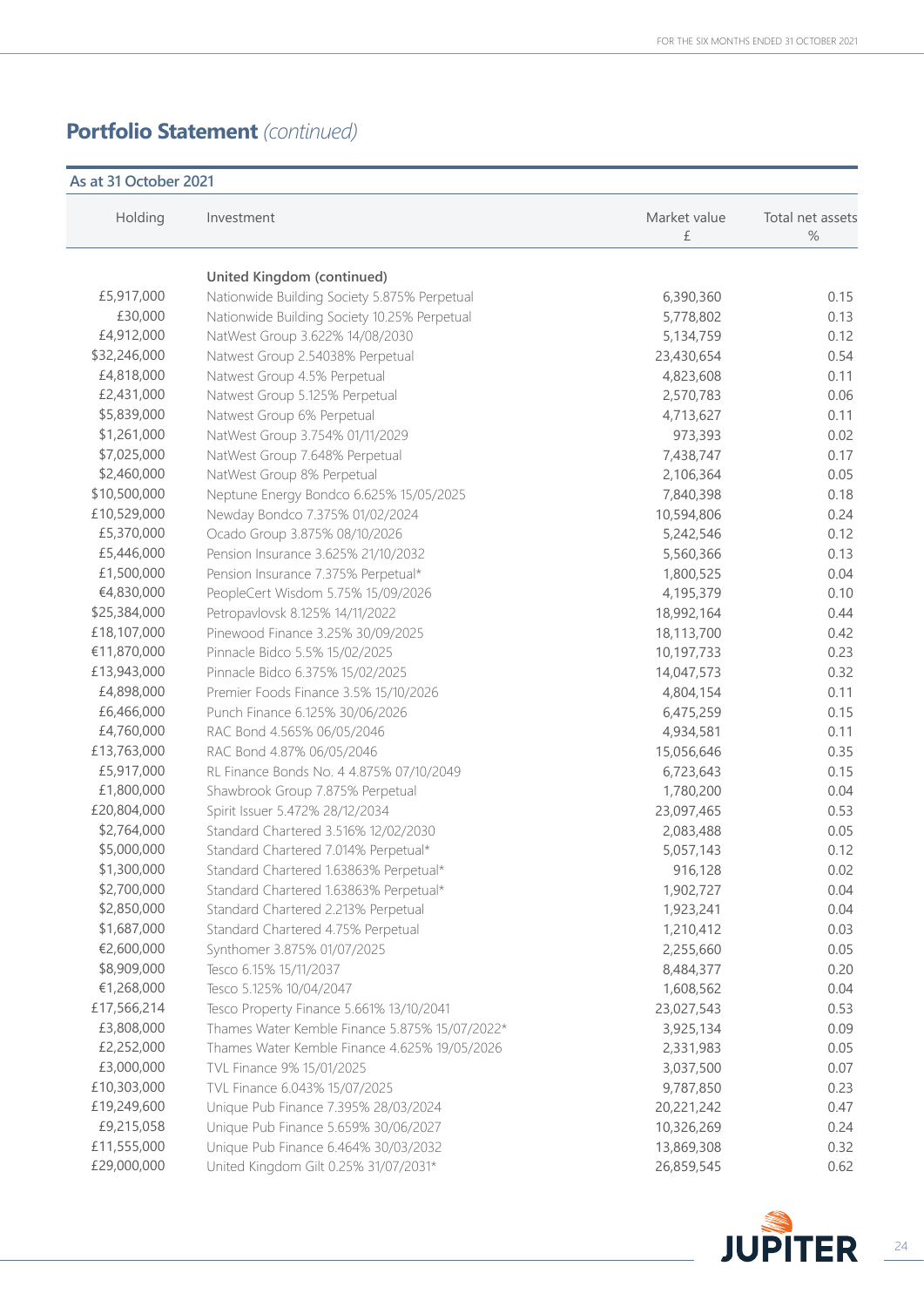| Holding      | Investment                                      | Market value<br>£ | Total net assets<br>$\%$ |
|--------------|-------------------------------------------------|-------------------|--------------------------|
|              | United Kingdom (continued)                      |                   |                          |
| £16,077,000  | Very Funding 6.5% 01/08/2026                    | 15,983,753        | 0.37                     |
| £3,000,000   | Virgin Media 4% 31/01/2029                      | 2,962,500         | 0.07                     |
| £13,099,000  | Virgin Media Secured Finance 5% 15/04/2027      | 13,505,069        | 0.31                     |
| £8,450,000   | Virgin Media Secured Finance 5.25% 15/05/2029   | 8,851,375         | 0.20                     |
| £9,413,000   | Virgin Media Secured Finance 4.25% 15/01/2030   | 9,354,451         | 0.22                     |
| £17,182,000  | Virgin Media Secured Finance 4.125% 15/08/2030  | 17,014,476        | 0.39                     |
| £1,683,000   | Virgin Money UK 7.875% 14/12/2028               | 1,879,844         | 0.04                     |
| £15,215,000  | Virgin Money UK 8% Perpetual                    | 15,934,883        | 0.37                     |
| £2,700,000   | Virgin Money UK 9.25% Perpetual                 | 3,046,793         | 0.07                     |
| £5,402,000   | Viridian Group Finance 4.75% 15/09/2024         | 5,368,237         | 0.12                     |
| £2,584,000   | Vodafone Group 4.875% 03/10/2078                | 2,729,738         | 0.06                     |
| £750,000     | William Hill 4.875% 07/09/2023                  | 778,875           | 0.02                     |
|              |                                                 |                   |                          |
|              |                                                 | 1,109,142,165     | 25.51                    |
|              | United States - 28.63% (26.07%)                 |                   |                          |
| \$588,000    | Albertsons Inc 5.75% 15/03/2025                 | 435,576           | 0.01                     |
| \$667,000    | Albertsons Inc 3.5% 15/03/2029                  | 480,120           | 0.01                     |
| \$16,734,000 | Albertsons Inc 4.875% 15/02/2030                | 13,098,430        | 0.30                     |
| \$5,500,000  | Allied Universal Finance 9.75% 15/07/2027       | 4,317,741         | 0.10                     |
| £10,953,000  | Allied Universal Finance 4.875% 01/06/2028*     | 10,673,699        | 0.25                     |
| \$1,292,000  | Allied Universal Finance 6% 01/06/2029*         | 928,544           | 0.02                     |
| \$600,000    | AMC Entertainment 10.5% 15/04/2025*             | 470,479           | 0.01                     |
| \$125,000    | American Airlines 5% 01/06/2022                 | 91,512            |                          |
| \$57,600,000 | American Airlines 5% 01/06/2022                 | 42,168,907        | 0.97                     |
| \$1,910,000  | APX 6.75% 15/02/2027*                           | 1,471,537         | 0.03                     |
| \$1,591,000  | Ardagh Packaging Finance 5.25% 30/04/2025       | 1,208,340         | 0.03                     |
| £2,882,000   | Ardagh Packaging Finance 4.75% 15/07/2027*      | 2,911,166         | 0.07                     |
| \$7,289,000  | Arrow Bidco 9.5% 15/03/2024*                    | 5,429,422         | 0.12                     |
| €1,500,000   | Avis Budget Finance 4.5% 15/05/2025*            | 1,282,887         | 0.03                     |
| €5,183,000   | Belden 4.125% 15/10/2026*                       | 4,469,045         | 0.10                     |
| \$1,500,000  | Boxer Parent 9.125% 01/03/2026*                 | 1,144,704         | 0.03                     |
| \$5,348,000  | Carnival 10.5% 01/02/2026*                      | 4,538,193         | 0.10                     |
| \$1,650,000  | CCO Holdings 4.25% 15/01/2034*                  | 1,168,574         | 0.03                     |
| \$2,524,000  | Centene 3.375% 15/02/2030                       | 1,891,594         | 0.04                     |
| \$3,915,000  | ChampionX 6.375% 01/05/2026                     | 2,991,250         | 0.07                     |
| \$19,008,000 | Chesapeake Energy - Escrow 6.625% 17/08/2010*   | 348,414           | 0.01                     |
| \$737,000    | Chesapeake Enregy - Escrow %*                   | 10,764            |                          |
| \$31,991,000 | Chobani Finance 7.5% 15/04/2025                 | 24,267,461        |                          |
| \$13,052,000 |                                                 |                   | 0.56<br>0.23             |
|              | CHS/Community Health Systems 6.625% 15/02/2025* | 9,912,790         |                          |
| \$1,000,000  | CHS/Community Health Systems 8% 15/12/2027*     | 791,434           | 0.02                     |
| \$6,000,000  | CHS/Community Health Systems 6.125% 01/04/2030* | 4,306,977         | 0.10                     |
| \$3,000,000  | Clarios Global 8.5% 15/05/2027*                 | 2,327,243         | 0.05                     |
| \$3,105,000  | CNX Resources 7.25% 14/03/2027*                 | 2,410,918         | 0.06                     |
| \$8,400,000  | Community Health Systems 8% 15/03/2026          | 6,471,683         | 0.15                     |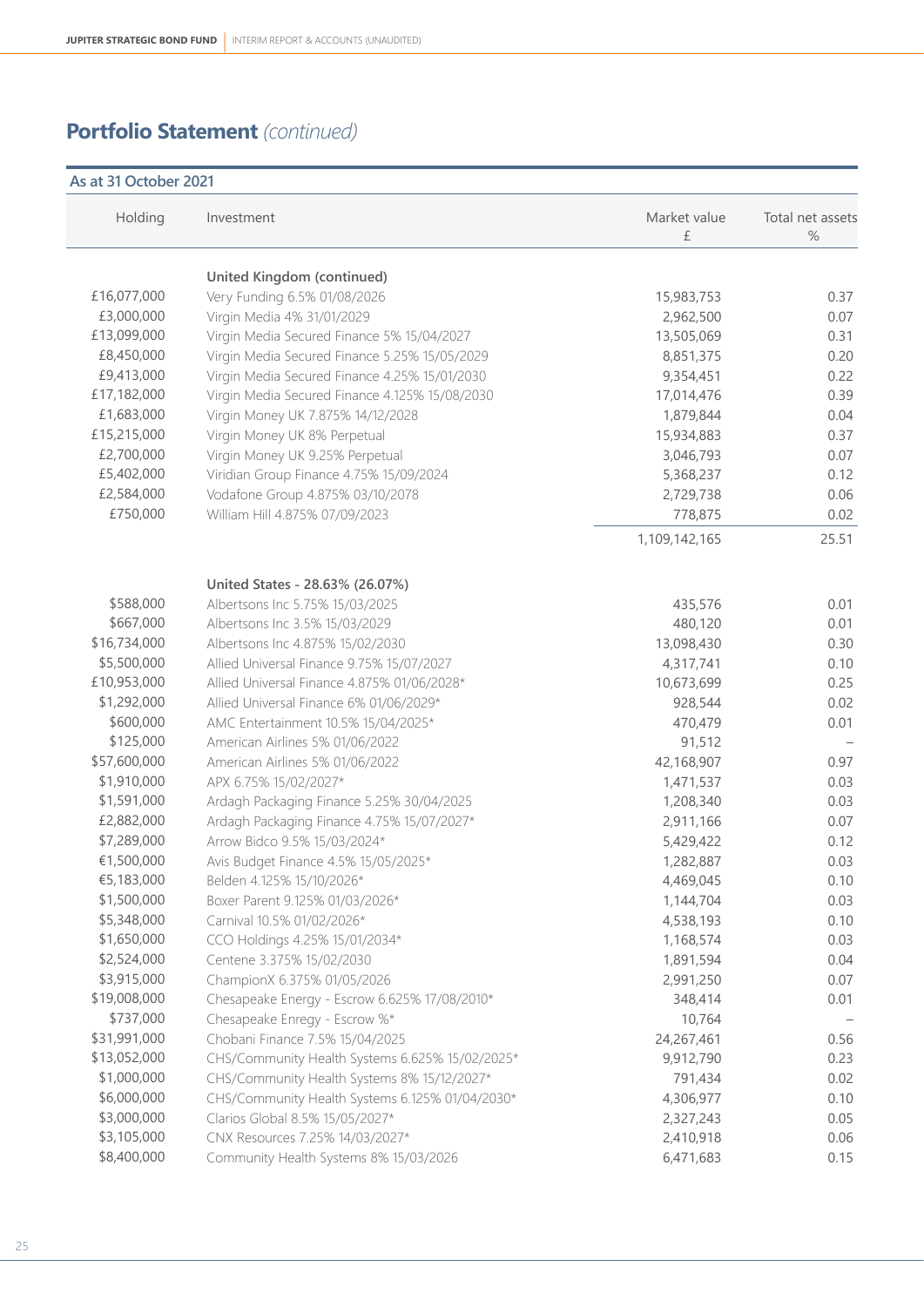| Holding      | Investment                                                 | Market value<br>£ | Total net assets<br>$\%$ |
|--------------|------------------------------------------------------------|-------------------|--------------------------|
|              | <b>United States (continued)</b>                           |                   |                          |
| \$8,800,000  | Community Health Systems 6.875% 01/04/2028                 | 6,083,300         | 0.14                     |
| \$400,000    | Community Health Systems 6% 15/01/2029                     | 307,445           | 0.01                     |
| \$2,862,000  | Community Health Systems 6.875% 15/04/2029                 | 2,150,131         | 0.05                     |
| \$1,000,000  | Community Health Systems 4.75% 15/02/2031                  | 730,273           | 0.02                     |
| €1,327,000   | Constellium 4.25% 15/02/2026*                              | 1,129,708         | 0.03                     |
| €3,000,000   | Coty 4% 15/04/2023*                                        | 2,533,254         | 0.06                     |
| €3,165,000   | Coty 3.875% 15/04/2026*                                    | 2,719,109         | 0.06                     |
| \$330,000    | Crestwood Midstream Partners 5.75% 01/04/2025*             | 247,152           | 0.01                     |
| \$7,000,000  | Crestwood Midstream Partners 5.625% 01/05/2027*            | 5,233,322         | 0.12                     |
| \$3,598,000  | CSC 6.75% 15/11/2021*                                      | 2,630,808         | 0.06                     |
| \$15,076,000 | Del Monte Foods 11.875% 15/05/2025                         | 12,351,122        | 0.28                     |
| \$7,127,000  | Dresdner Funding Trust I 8.151% 30/06/2031                 | 7,361,989         | 0.17                     |
| £14,783,000  | Encore Capital 5.375% 15/02/2026                           | 15,248,665        | 0.35                     |
| £9,415,000   | Encore Capital 4.25% 01/06/2028*                           | 9,186,592         | 0.21                     |
| \$9,300,000  | Endeavor Energy Resources 6.625% 15/07/2025                | 7,161,934         | 0.16                     |
| \$8,925,000  | Energy Transfer 6.5% Perpetual*                            | 6,745,809         | 0.15                     |
| \$3,500,000  | Energy Transfer 6.75% Perpetual*                           | 2,619,856         | 0.06                     |
| \$2,215,650  | Energy Ventures 11.75% 15/04/2026*                         | 1,678,706         | 0.04                     |
| \$4,600,000  | Enterprise Products Operating 5.375% 15/02/2078            | 3,450,581         | 0.08                     |
| \$4,500,000  | Fenix Marine Service 8% 15/01/2024                         | 3,581,991         | 0.08                     |
| \$1,850,000  | Flex Acquisition 6.875% 15/01/2025*                        | 1,364,516         | 0.03                     |
| \$490,000    | Flex Acquisition 7.875% 15/07/2026*                        | 373,557           | 0.01                     |
| \$5,500,000  | Ford Motor 8.5% 21/04/2023*                                | 4,404,096         | 0.10                     |
| \$35,077,000 | Fresh Market 9.75% 01/05/2023                              | 26,320,235        | 0.61                     |
| \$1,100,000  | Gates Global 6.25% 15/01/2026*                             | 830,412           | 0.02                     |
| \$3,000,000  | Granite Merger Sub 2 11% 15/07/2027*                       | 2,497,535         | 0.06                     |
| \$5,063,000  | Houghton Mifflin Harcourt Publishers 9% 15/02/2025         | 3,919,217         | 0.09                     |
| \$1,500,000  | iHeartCommunications 8.375% 01/05/2027*                    | 1,166,612         | 0.03                     |
| €7,200,000   | IQVIA 2.875% 15/06/2028                                    | 6,202,940         | 0.14                     |
| £6,500,000   | Iron Mountain UK 3.875% 15/11/2025                         | 6,539,000         | 0.15                     |
| \$4,000,000  | JBS Investments II 7% 15/01/2026                           | 3,037,937         | 0.07                     |
| \$38,925,000 | JBS USA Food 6.5% 15/04/2029                               | 31,446,143        | 0.72                     |
| \$21,500,000 | JBS USA Food 5.5% 15/01/2030                               | 17,192,462        | 0.40                     |
| \$2,500,000  | JBS USA Food 3.75% 01/12/2031*                             | 1,869,043         | 0.04                     |
| ¥562,300,000 | JPMorgan Chase 3.13% 23/11/2029*                           | 64,419,202        | 1.48                     |
| 740,000,000  | JPMorgan Chase 3.27% 21/11/2030*                           | 86,168,606        | 1.98                     |
| \$12,000,000 | JPMorgan Chase 5.24% Perpetual                             | 8,784,930         | 0.20                     |
| \$8,000,000  | JPMorgan Chase 5.3% Perpetual                              | 5,879,624         | 0.14                     |
| \$1,258,000  | JPMorgan Chase 6.1% Perpetual                              | 987,585           | 0.02                     |
| 350,000,000  | JPMorgan Chase 3.81% 16/09/2050*                           | 41,883,128        | 0.96                     |
| €2,625,000   | Kraton Polymers/ Kraton Polymers Capital 5.25% 15/05/2026* | 2,271,808         | 0.05                     |
| \$1,500,000  | Lamb Weston 4.875% 01/11/2026*                             | 1,123,124         | 0.03                     |
| \$1,085,000  | Life Time 5.75% 15/01/2026                                 | 813,439           | 0.02                     |
| \$4,688,000  | Life Time 8% 15/04/2026                                    | 3,594,698         | 0.08                     |
| \$5,800,000  | LifePoint Health 6.75% 15/04/2025                          | 4,436,776         | 0.10                     |

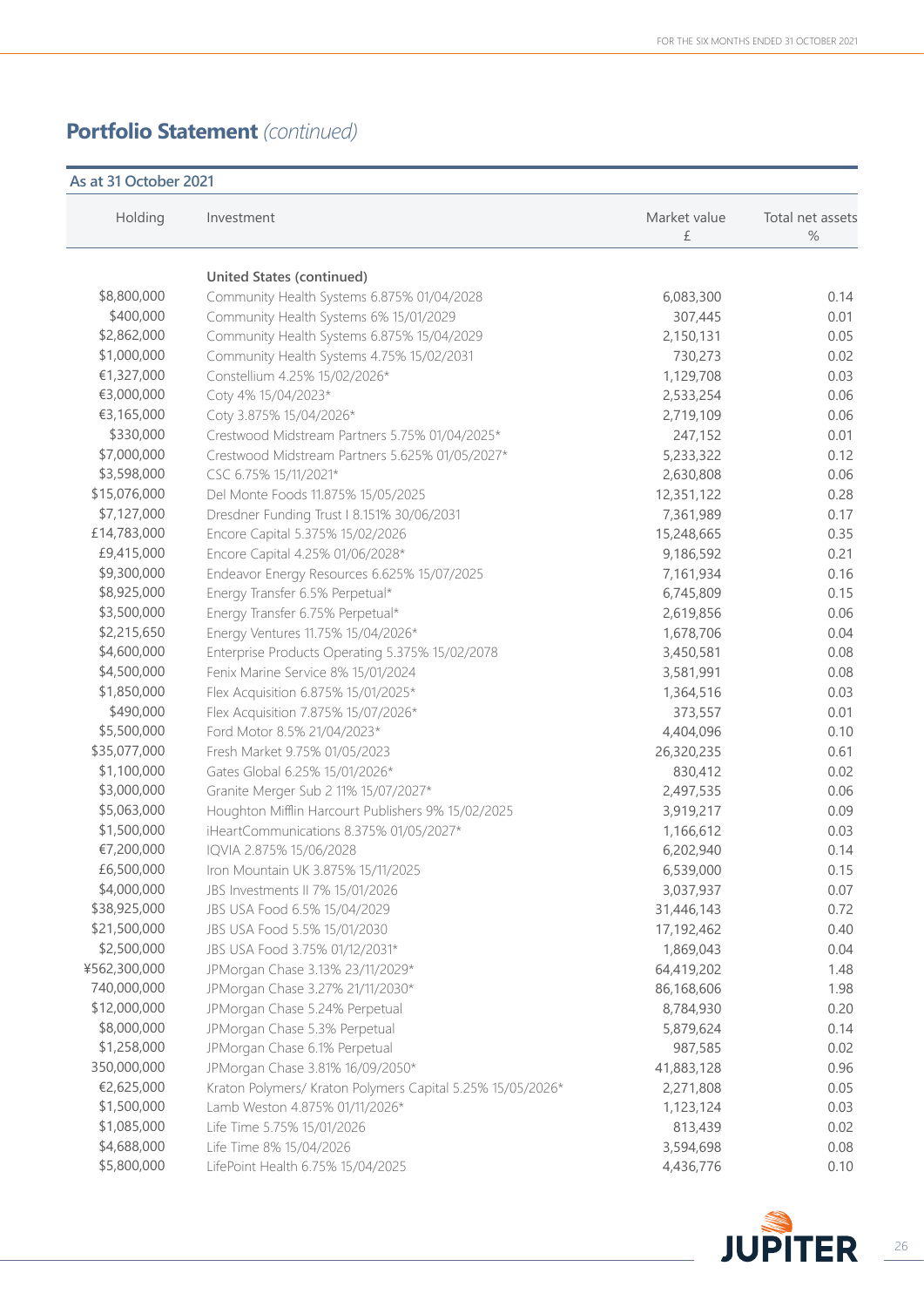| Holding      | Investment                                        | Market value<br>£ | Total net assets<br>$\%$ |
|--------------|---------------------------------------------------|-------------------|--------------------------|
|              | <b>United States (continued)</b>                  |                   |                          |
| \$3,629,000  | LifePoint Health 4.375% 15/02/2027                | 2,623,661         | 0.06                     |
| \$3,545,000  | LifePoint Health 5.375% 15/01/2029                | 2,537,043         | 0.06                     |
| \$600,000    | Live Nation Entertainment 5.625% 15/03/2026*      | 452,952           | 0.01                     |
| \$5,927,000  | Morgan Stanley 4.829% Perpetual                   | 4,350,581         | 0.10                     |
| \$1,600,000  | Mozart Debt Merger Sub 3.875% 01/04/2029*         | 1,162,595         | 0.03                     |
| £750,000     | MPT Operating Partnership 2.5% 24/03/2026         | 755,144           | 0.02                     |
| €2,600,000   | MPT Operating Partnership 0.993% 15/10/2026       | 2,171,449         | 0.05                     |
| £5,919,000   | MPT Operating Partnership 3.692% 05/06/2028       | 6,257,768         | 0.14                     |
| \$6,500,000  | MPT Operating Partnership 4.625% 01/08/2029       | 5,019,717         | 0.12                     |
| £4,200,000   | MPT Operating Partnership 3.375% 24/04/2030       | 4,315,433         | 0.10                     |
| \$1,000,000  | MPT Operating Partnership 3.5% 15/03/2031         | 735,823           | 0.02                     |
| \$2,720,000  | MPT Operating Partnership 3.5% 15/03/2031         | 2,001,440         | 0.05                     |
| \$922,000    | MSCI 3.625% 01/09/2030                            | 690,145           | 0.02                     |
| \$3,000,000  | Murphy Oil 6.875% 15/08/2024                      | 2,233,979         | 0.05                     |
| \$900,000    | Navigator 8% 10/09/2025                           | 686,822           | 0.02                     |
| \$40,000,000 | NBM US 7% 14/05/2026                              | 30,919,776        | 0.71                     |
| \$11,998,000 | NBM US 6.625% 06/08/2029                          | 9,539,519         | 0.22                     |
| \$6,900,000  | NCL 12.25% 15/05/2024*                            | 5,944,022         | 0.14                     |
| \$3,000,000  | NCL 10.25% 01/02/2026*                            | 2,516,814         | 0.06                     |
| \$151,000    | New Albertsons 7.75% 15/06/2026                   | 126,261           |                          |
| \$3,800,000  | New Albertsons 7.45% 01/08/2029                   | 3,219,045         | 0.07                     |
| \$29,623,000 | New Albertsons 8.7% 01/05/2030                    | 27,149,276        | 0.62                     |
| \$2,784,000  | New Albertsons 8% 01/05/2031                      | 2,490,524         | 0.06                     |
| \$830,000    | Nielsen Finance 5.625% 01/10/2028*                | 630,211           | 0.01                     |
| €9,145,000   | Organon Finance 1 2.875% 30/04/2028               | 7,787,142         | 0.18                     |
| \$10,818,000 | PDC Energy 6.125% 15/09/2024                      | 8,008,724         | 0.18                     |
| \$1,600,000  | PetSmart 4.75% 15/02/2028                         | 1,200,569         | 0.03                     |
| \$1,026,000  | PetSmart 7.75% 15/02/2029                         | 809,741           | 0.02                     |
| \$8,864,000  | Pilgrim's Pride 5.875% 30/09/2027                 | 6,825,088         | 0.16                     |
| \$12,633,000 | Pilgrim's Pride 4.25% 15/04/2031                  | 9,732,949         | 0.22                     |
| \$5,483,000  | Plains All American Pipeline 6.125% Perpetual     | 3,613,690         | 0.08                     |
| \$2,500,000  | Post 5.75% 01/03/2027*                            | 1,894,147         | 0.04                     |
| \$9,111,000  | Prime Healthcare Services 7.25% 01/11/2025        | 7,086,000         | 0.16                     |
| \$1,681,000  | Prime Security Services Borrower 6.25% 15/01/2028 | 1,258,279         | 0.03                     |
| \$10,285,000 | RBS Capital Trust II 6.425% Perpetual             | 10,778,087        | 0.25                     |
| \$3,275,000  | RegionalCare Hospital Partners 9.75% 01/12/2026   | 2,523,186         | 0.06                     |
| \$200,000    | Safeway 7.45% 15/09/2027                          | 170,519           |                          |
| \$2,324,000  | Safeway 7.25% 01/02/2031                          | 2,046,167         | 0.05                     |
| \$818,000    | Scientific Games International 8.625% 01/07/2025* | 644,675           | 0.01                     |
| \$3,000,000  | Scientific Games International 8.25% 15/03/2026*  | 2,322,269         | 0.05                     |
| \$433,000    | Seaspan 5.5% 01/08/2029                           | 319,342           | 0.01                     |
| \$1,585,000  | SEG Finance 5.625% 15/10/2028                     | 1,218,251         | 0.03                     |
| \$8,671,000  | Simmons Foods 4.625% 01/03/2029                   | 6,395,523         | 0.15                     |
| \$6,685,000  | SM Energy 5% 15/01/2024*                          | 4,857,468         | 0.11                     |
| \$13,987,000 | SM Energy 10% 15/01/2025                          | 11,363,447        | 0.26                     |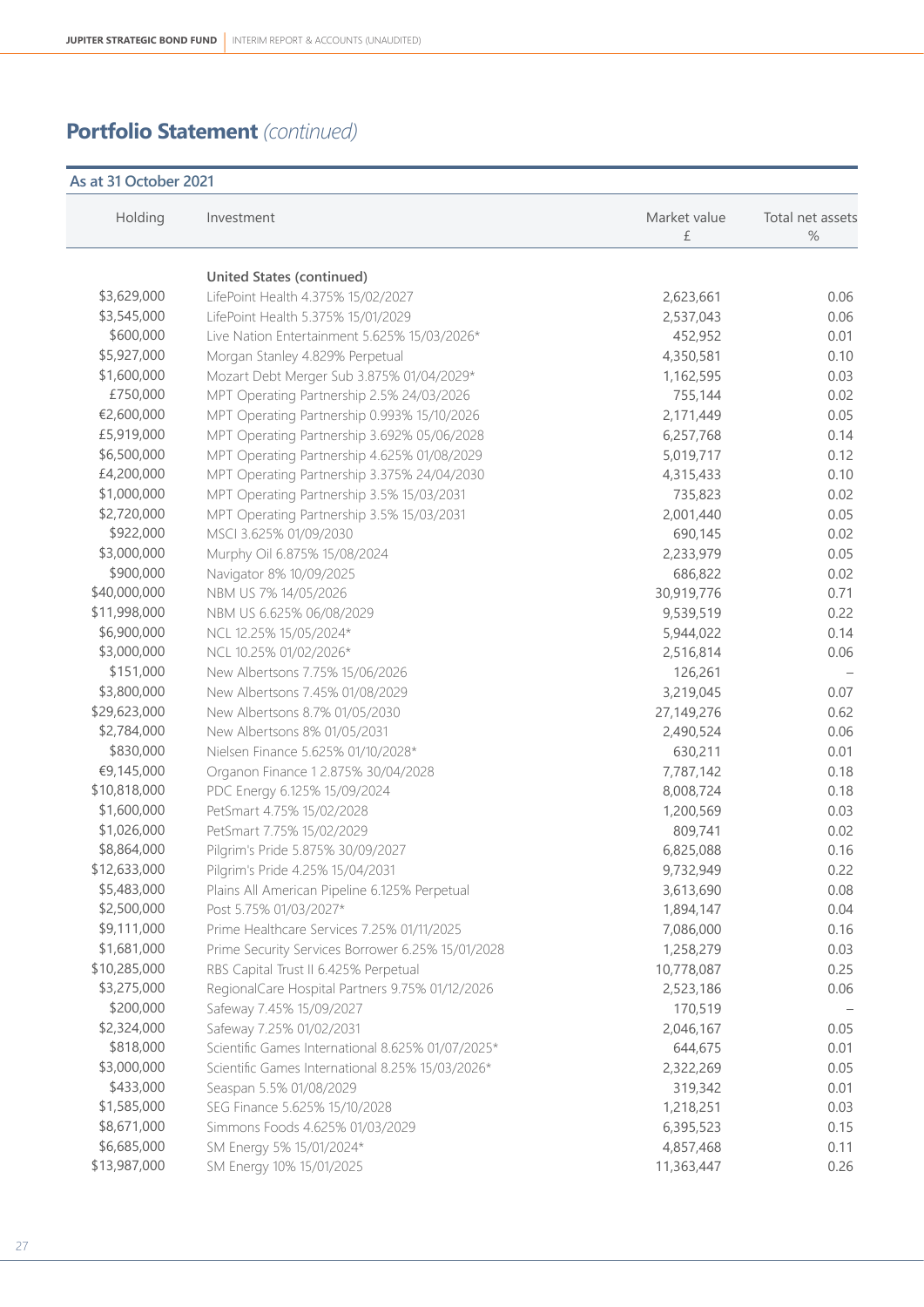| Holding       | Investment                                                  | Market value<br>£ | Total net assets<br>$\%$ |  |
|---------------|-------------------------------------------------------------|-------------------|--------------------------|--|
|               | United States (continued)                                   |                   |                          |  |
| \$1,000,000   | Southwestern Energy 4.1% 15/03/2022                         | 730,273           | 0.02                     |  |
| €4,000,000    | Spectrum Brands 4% 01/10/2026                               | 3,432,339         | 0.08                     |  |
| \$4,353,000   | SSL Robotics 9.75% 31/12/2023*                              | 3,433,191         | 0.08                     |  |
| \$2,250,000   | Stillwater Mining 7.125% 27/06/2025                         | 1,701,446         | 0.04                     |  |
| \$2,796,000   | StoneX 8.625% 15/06/2025                                    | 2,169,460         | 0.05                     |  |
| \$1,313,000   | Sunoco/ Sunoco Finance 6% 15/04/2027*                       | 1,004,394         | 0.02                     |  |
| \$1,766,000   | Sunoco/ Sunoco Finance 4.5% 15/05/2029*                     | 1,304,172         | 0.03                     |  |
| €7,600,000    | Superior Industries International 6% 15/06/2025*            | 6,322,029         | 0.15                     |  |
| \$9,507,000   | Talos Production 12% 15/01/2026*                            | 7,532,562         | 0.17                     |  |
| \$1,094,000   | Tenet Healthcare 7.5% 01/04/2025                            | 847,853           | 0.02                     |  |
| \$5,700,000   | Tenet Healthcare 4.875% 01/01/2026                          | 4,266,622         | 0.10                     |  |
| \$800,000     | Tenet Healthcare 4.625% 15/06/2028                          | 605,397           | 0.01                     |  |
| \$7,547,000   | Tenet Healthcare 6.125% 01/10/2028                          | 5,786,666         | 0.13                     |  |
| \$8,333,000   | Tenet Healthcare 4.25% 01/06/2029*                          | 6,160,097         | 0.14                     |  |
| \$8,500,000   | TransDigm 7.5% 15/03/2027*                                  | 6,509,931         | 0.15                     |  |
| \$5,935,000   | TransDigm UK 6.875% 15/05/2026*                             | 4,564,837         | 0.10                     |  |
| \$1,132,000   | TreeHouse Foods 4% 01/09/2028                               | 789,551           | 0.02                     |  |
| \$2,700,000   | Trident TPI 9.25% 01/08/2024*                               | 2,062,931         | 0.05                     |  |
| \$4,500,000   | Tronox 4.625% 15/03/2029*                                   | 3,221,590         | 0.07                     |  |
| \$71,885,900  | US Treasury 1.625% 15/08/2029                               | 53,099,249        | 1.22                     |  |
| \$27,000,000  | US Treasury 0.625% 15/05/2030                               | 18,319,450        | 0.42                     |  |
| \$180,000,000 | US Treasury 1.125% 15/02/2031                               | 126,786,873       | 2.92                     |  |
| \$149,000,000 | US Treasury 1.875% 15/02/2041                               | 106,923,550       | 2.46                     |  |
| \$114,065,900 | US Treasury 2.25% 15/08/2046                                | 87,809,168        | 2.02                     |  |
| \$1,500,000   | Welbilt 9.5% 15/02/2024*                                    | 1,124,085         | 0.03                     |  |
| \$3,417,000   | Welltec International 8.25% 15/10/2026                      | 2,558,302         | 0.06                     |  |
| \$2,000,000   | WESCO Distribution 7.125% 15/06/2025                        | 1,548,180         | 0.04                     |  |
| \$1,250,000   | WESCO Distribution 7.25% 15/06/2028                         | 1,006,782         | 0.02                     |  |
| €900,000      | WMG Acquisition 2.75% 15/07/2028*                           | 783,655           | 0.02                     |  |
|               |                                                             | 1,244,487,674     | 28.63                    |  |
|               |                                                             |                   |                          |  |
|               | EQUITIES - 0.42% (0.56%)                                    |                   |                          |  |
| 50,329        | <b>AGNC Investment</b>                                      | 929,507           | 0.02                     |  |
| 7,785         | Chesapeake Energy                                           | 362,487           | 0.01                     |  |
| 483,160       | Federal National Mortgage Association                       | 1,227,879         | 0.03                     |  |
| 6,299         | Island Drilling*                                            |                   |                          |  |
| 6,084,536     | Sibanye Stillwater                                          | 15,541,248        | 0.36                     |  |
| 14,690        | Warrants Chesapeake Energy 09/02/26                         | 329,770           |                          |  |
|               |                                                             | 18,390,891        | 0.42                     |  |
|               | FIXED INTEREST FUND - 0.74% (0.73%)                         |                   |                          |  |
|               | Luxembourg - 0.74% (0.73%)                                  |                   |                          |  |
| 240,000       | Jupiter Global Emerging Markets Corporate Bond <sup>+</sup> | 22,931,753        | 0.53                     |  |

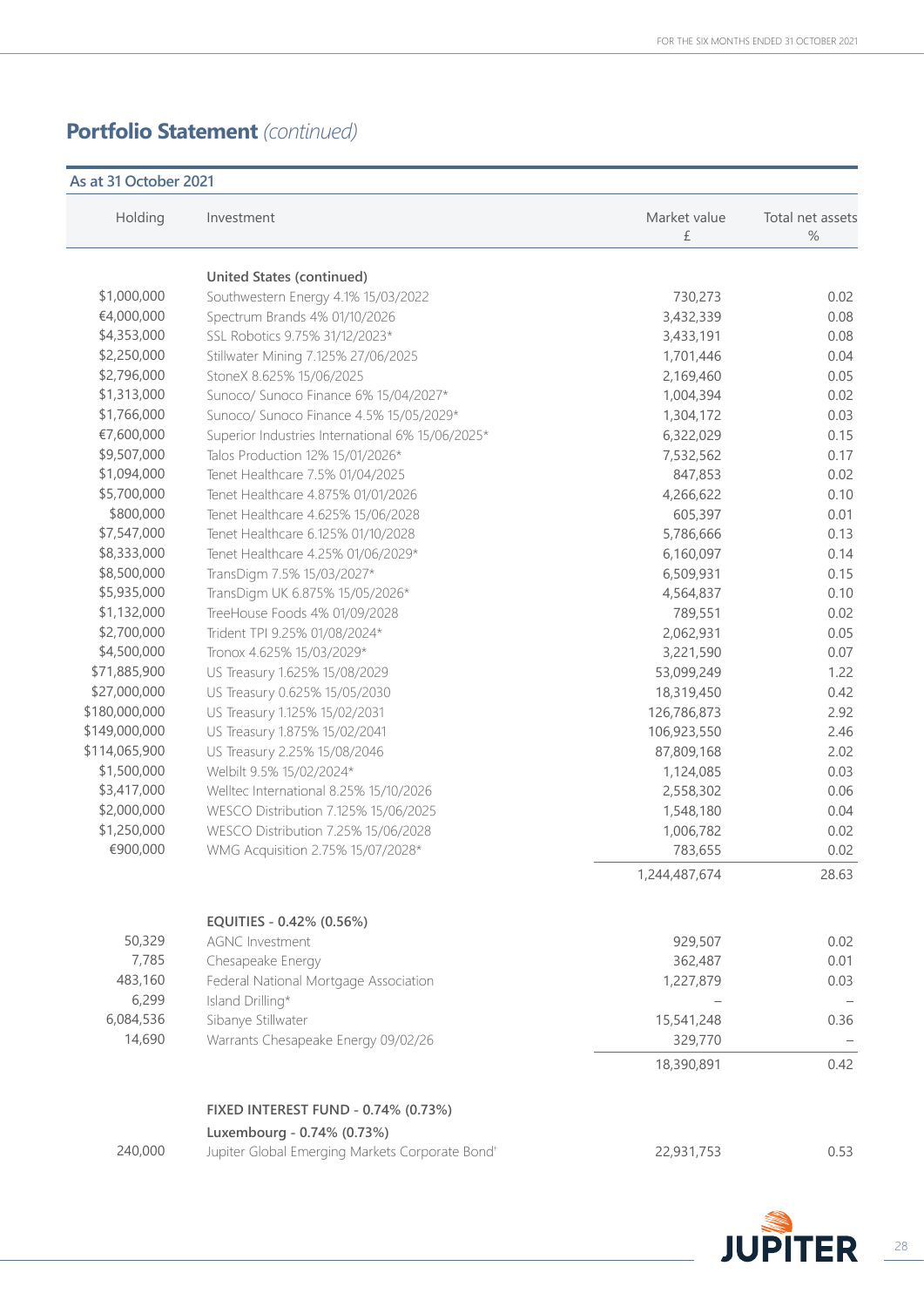#### **As at 31 October 2021**

| Total net assets<br>$\%$ | Market value<br>£ | Investment                                               | Holding |
|--------------------------|-------------------|----------------------------------------------------------|---------|
|                          |                   | Luxembourg - 0.74% (0.73%) (continued)                   |         |
| 0.21                     | 9,094,643         | Jupiter Global Sovereign Opportunities <sup>+</sup>      | 125,000 |
| 0.74                     | 32,026,396        |                                                          |         |
|                          |                   | DERIVATIVES - (0.13%) ((0.23%))                          |         |
|                          |                   | Forward Currency Contracts - (0.13%) ((0.23%))           |         |
| (0.05)                   | (2, 215, 508)     | Bought Sterling £505,201,720: Sold AUD \$923,949,280     |         |
|                          | (87, 792)         | Bought Sterling £14,886,374: Sold CHF CHF18,757,855      |         |
|                          | (80, 770)         | Bought Sterling £264,738,423: Sold CNH 2,328,003,794     |         |
| 0.03                     | 1,471,994         | Bought Sterling £1,035,485,547: Sold EUR €1,223,992,655  |         |
|                          | 6,130             | Bought Sterling £5,795,046: Sold EUR €6,852,513          |         |
|                          | (1, 576)          | Bought Sterling £475,055: Sold EUR €564,202              |         |
|                          | 2,143             | Bought EUR €2,606,133: Sold GBP £2,199,485               |         |
|                          | (84, 454)         | Bought Sterling £9,959,280: Sold INR ₹1,033,872,877      |         |
| (0.02)                   | (780, 650)        | Bought Sterling £96,158,458: Sold NZD \$185,132,417      |         |
| (0.01)                   | (152,908)         | Bought USD \$30,109,268: Sold OMR 11,681,794             |         |
|                          | (14, 269)         | Bought USD \$58,671,001: Sold SAR 220,248,005            |         |
|                          | (15, 833)         | Bought USD \$62,599,893: Sold SAR 235,000,000            |         |
|                          | (5,202)           | Bought Sterling £1,410,474: Sold USD \$1,938,582         |         |
|                          | (11, 033)         | Bought Sterling £1,508,297: Sold USD \$2,080,522         |         |
|                          | (15, 141)         | Bought Sterling £3,747,108: Sold USD \$5,151,906         |         |
| (0.09)                   | (3,752,757)       | Bought Sterling £1,423,802,331: Sold USD \$1,954,849,277 |         |
| 0.01                     | 301,310           | Bought Sterling £21,870,978: Sold ZAR 451,898,489        |         |
| (0.13)                   | (5,436,316)       |                                                          |         |
| 98.64                    | 4,288,273,481     | Total value of investments                               |         |
| 1.36                     | 58,953,106        | Net other assets                                         |         |
| 100.00                   | 4,347,226,587     | Net assets                                               |         |

*All holdings are ordinary shares or stock units unless otherwise stated.*

*The figures in brackets show allocations as at 30 April 2021.*

*† Represents an investment in a Jupiter Investment Management Group Limited product.*

*\* Represents an unquoted security.*

*^Represents an unapproved security.*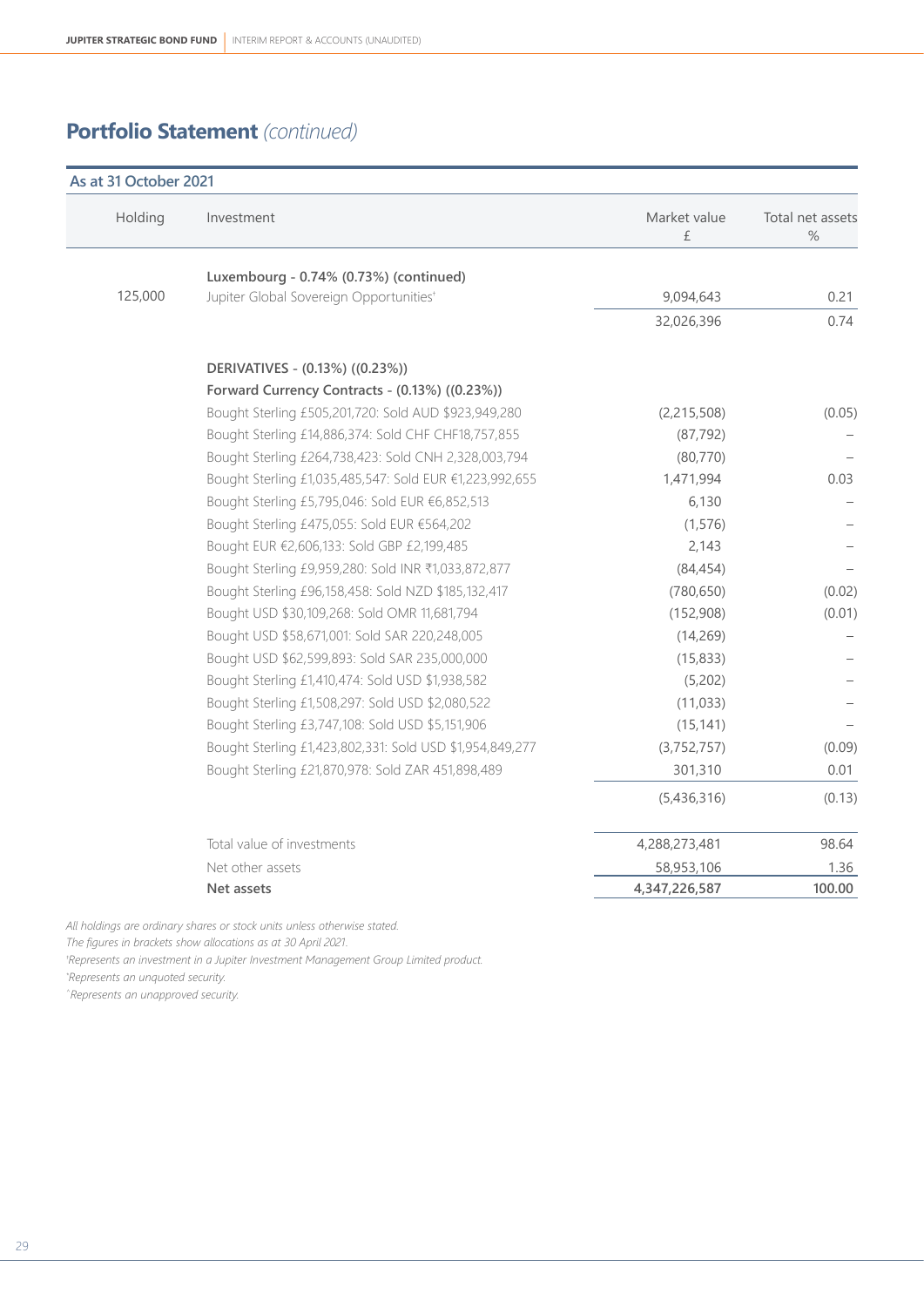#### **As at 31 October 2021**

| Portfolio split by investment grade*            | Market value<br>£ | Total net assets<br>$\%$ |
|-------------------------------------------------|-------------------|--------------------------|
|                                                 |                   |                          |
| Investments of investments grade                | 1,322,270,114     | 30.42                    |
| Investments below investments grade             | 2,510,233,461     | 57.74                    |
| Unrated                                         | 410,788,935       | 9.45                     |
| Total Corporate Bonds and Fixed Interest Stocks | 4,243,292,510     | 97.61                    |
| Equities                                        | 18,061,121        | 0.42                     |
| Collective Investment Schemes                   | 32,026,396        | 0.74                     |
| Warrants                                        | 329,770           | 0.00                     |
| Forward Currency Contracts                      | (5,436,316)       | (0.13)                   |
| Portfolio of investments                        | 4,288,273,481     | 98.64                    |
| Net other assets                                | 58,953,106        | 1.36                     |
| Net assets                                      | 4,347,226,587     | 100.00                   |

*\*Source: Bloomberg*

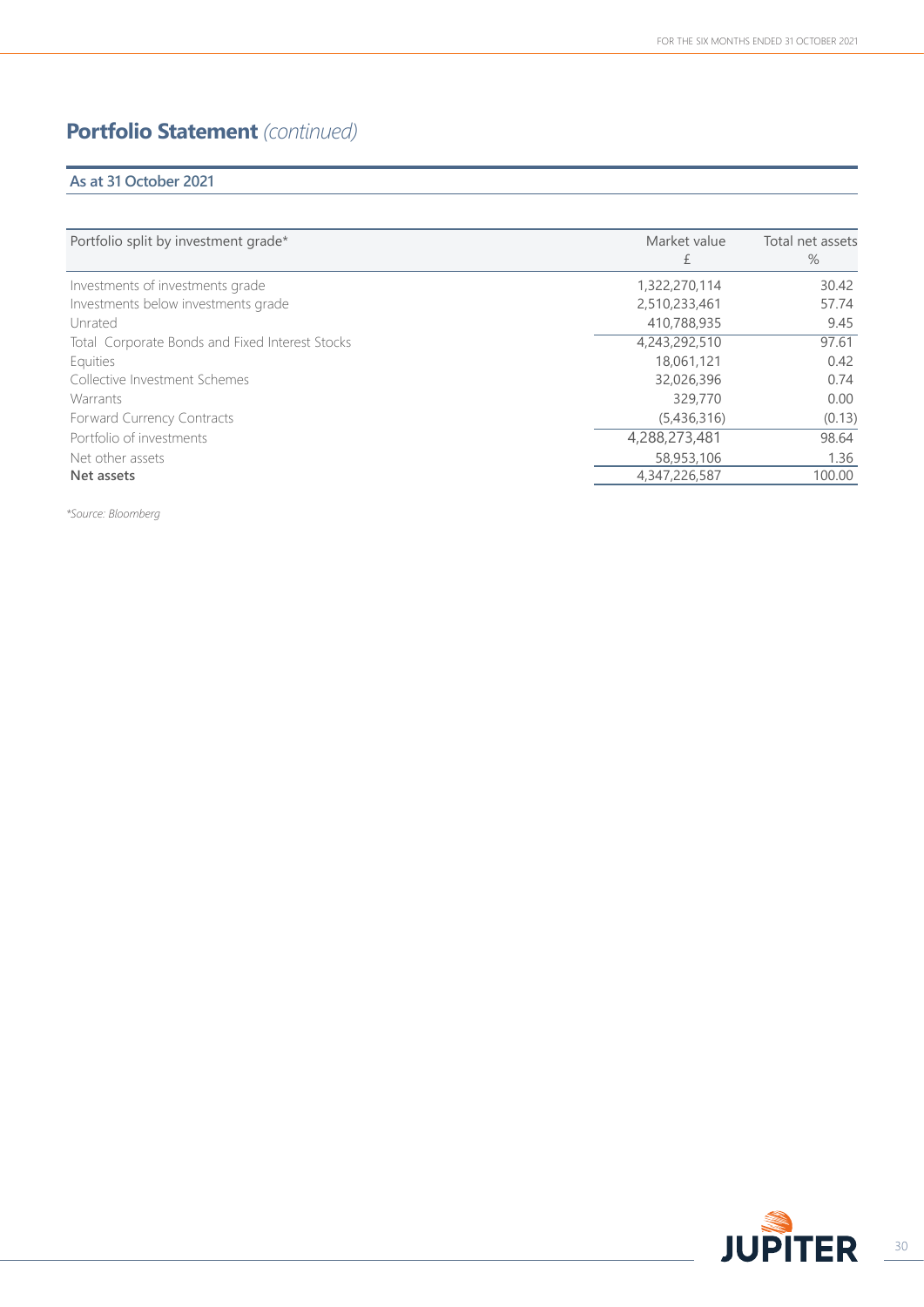### <span id="page-33-0"></span>**Statement of Total Return**

#### **For the six months ended 31 October 2021**

|                                                                                | Six months to 31.10.21<br>£ | £              | Six months to 31.10.20<br>£ | £            |
|--------------------------------------------------------------------------------|-----------------------------|----------------|-----------------------------|--------------|
|                                                                                |                             |                |                             |              |
| Income                                                                         |                             |                |                             |              |
| Net capital (losses)/gains                                                     |                             | (36, 738, 716) |                             | 90,036,957   |
| Revenue                                                                        | 104,741,456                 |                | 85,023,773                  |              |
| Expenses                                                                       | (16, 446, 840)              |                | (16, 719, 746)              |              |
| Interest payable and similar charges                                           | (44, 334)                   |                | (34, 378)                   |              |
| Net revenue before taxation                                                    | 88,250,282                  |                | 68,269,649                  |              |
| Taxation                                                                       | (92, 488)                   |                | (43,681)                    |              |
| Net revenue after taxation                                                     |                             | 88, 157, 794   |                             | 68,225,968   |
| Total return before distributions                                              |                             | 51,419,078     |                             | 158,262,925  |
| <b>Distributions</b>                                                           |                             | (88, 160, 087) |                             | (68,043,352) |
| Change in net assets attributable to unitholders<br>from investment activities |                             | (36,741,009)   |                             | 90,219,573   |

# **Statement of Change in Net Assets Attributable to Unitholders**

| For the six months ended 31 October 2021                                       |                             |               |                             |               |
|--------------------------------------------------------------------------------|-----------------------------|---------------|-----------------------------|---------------|
|                                                                                | Six months to 31.10.21<br>£ | £             | Six months to 31.10.20<br>£ | £.            |
| Opening net assets attributable to unitholders                                 |                             | 4,300,768,781 |                             | 4,083,902,741 |
| Amounts receivable on issue of units                                           | 241,938,074                 |               | 321,592,308                 |               |
| Amounts payable on cancellation of units                                       | (202, 975, 724)             |               | (212, 527, 836)             |               |
|                                                                                |                             | 38,962,350    |                             | 109,064,472   |
| Change in net assets attributable to unitholders<br>from investment activities |                             | (36,741,009)  |                             | 90,219,573    |
| Retained distribution on accumulation units                                    |                             | 44,236,465    |                             | 33,959,605    |
| Closing net assets attributable to unitholders                                 |                             | 4,347,226,587 |                             | 4,317,146,391 |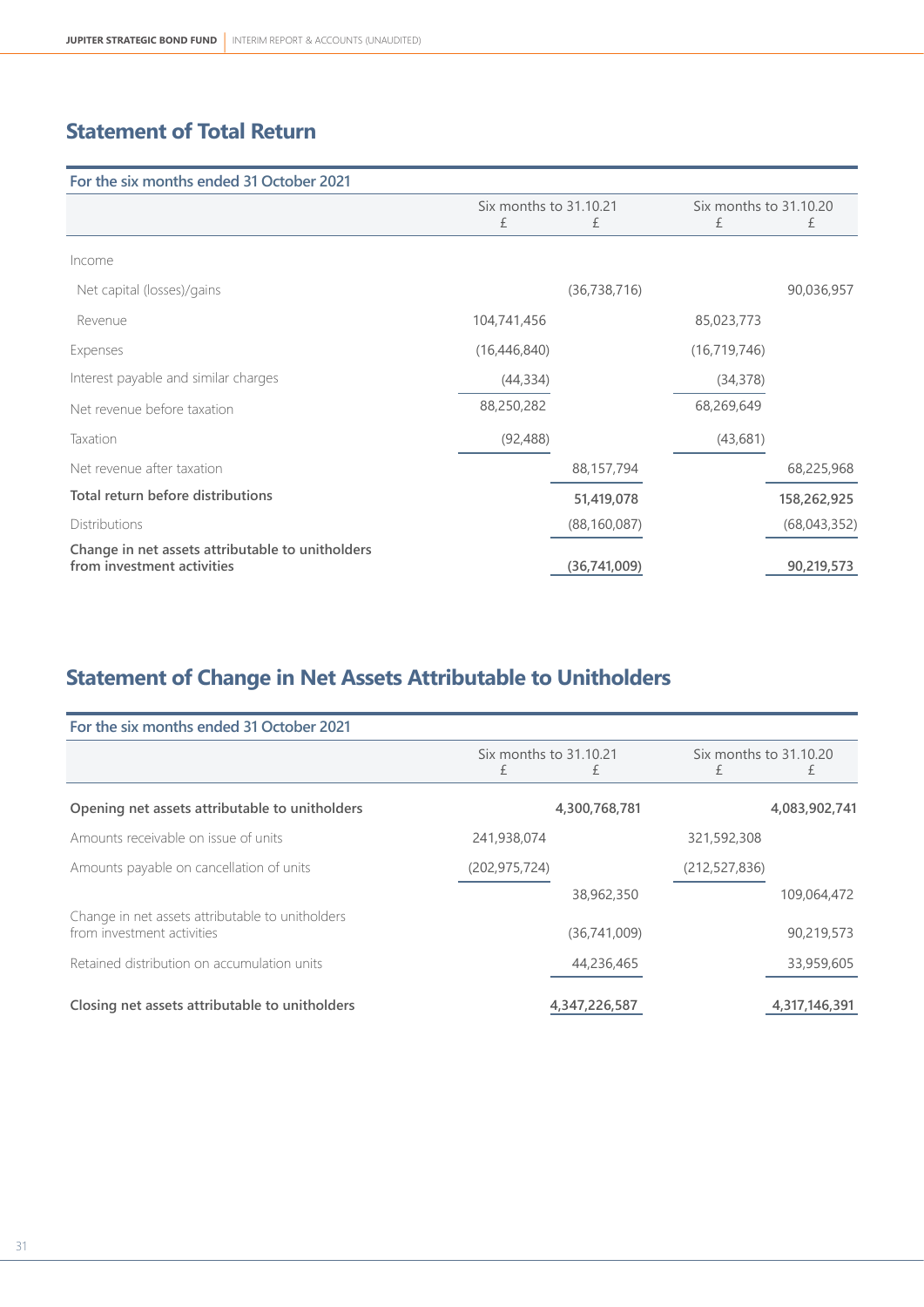### <span id="page-34-0"></span>**Balance Sheet**

| As at 31 October 2021                  |                |                |
|----------------------------------------|----------------|----------------|
|                                        | 31.10.21       | 30.04.21       |
|                                        | £              | £              |
| Assets                                 |                |                |
| Fixed Assets:                          |                |                |
| Investments                            | 4,295,491,374  | 4,239,142,562  |
| Current assets:                        |                |                |
| Debtors                                | 75,762,427     | 69,522,876     |
| Cash and bank balances                 | 39,151,265     | 62,254,409     |
| Total assets                           | 4,410,405,066  | 4,370,919,847  |
| Liabilities                            |                |                |
| Investment liabilities                 | (7, 217, 893)  | (11, 468, 345) |
| Creditors:                             |                |                |
| Bank overdrafts                        | (10, 812, 587) | (4,911,447)    |
| Distributions payable                  | (20, 267, 208) | (19, 368, 344) |
| Other creditors                        | (24,880,791)   | (34, 402, 930) |
| Total liabilities                      | (63, 178, 479) | (70, 151, 066) |
| Net assets attributable to unitholders | 4,347,226,587  | 4,300,768,781  |

### **Directors' Statement**

#### **Jupiter Strategic Bond Fund**

This report has been prepared in accordance with the requirements of the Financial Conduct Authority's Collective Investment Schemes Sourcebook and Investment Funds Sourcebook where applicable and the Statement of Recommended Practice issued by the Investment Association.

**Directors: Paula Moore, Jasveer Singh** Jupiter Unit Trust Managers Limited London 29 December 2021

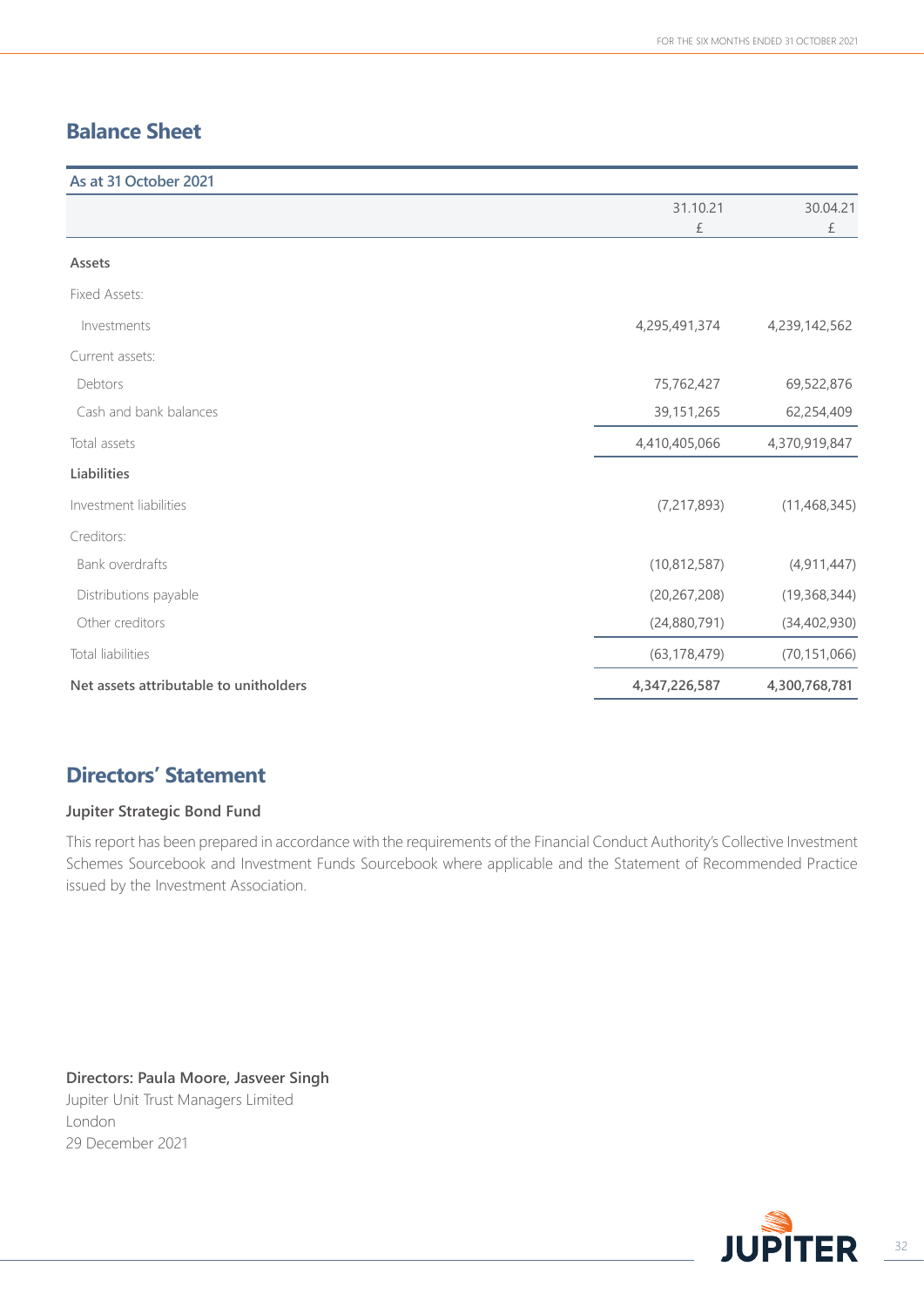### <span id="page-35-0"></span>**Notes to the Interim Financial Statements**

#### **1. Accounting Policies**

The interim financial statements have been prepared on the historical cost basis as modified by the revaluation of investments, in compliance with the Financial Conduct Authority's Collective investment Schemes Sourcebook. They have been prepared in accordance with FRS 102 and the Statement of Recommended Practice for Financial Statements of UK Authorised Funds issued by The Investment Management Association (now referred to as the Investment Association) in May 2014 (the 2014 SORP).

Unless otherwise stated all other accounting policies applied are consistent with those of the annual financial statements for the year ended 30 April 2021 and are described in those financial statements.

#### **2. Financial Instruments**

In pursuing its investment objectives the Fund holds a number of financial instruments. These comprise securities and other investments, cash balances, short term fixed deposits, bank overdrafts and debtors and creditors that arise directly from its operations, for example, in respect of sales and purchases awaiting settlement, amounts receivable from issues and payable for cancellations and debtors for accrued revenue.

The Fund may enter into derivative transactions. It is intended that derivatives may be used for certain investment purposes to meet the investment objectives of the Fund, as well as for efficient management of the portfolio.

The Fund has little exposure to liquidity and cash flow risk. These risks are not significant at current levels. The main risks it faces from its financial instruments are market price, credit, foreign currency, interest rate and counterparty risk. The Manager reviews policies for managing these risk in pursuance of the Investment Objective and Policy as set out on page 2. These risks remain unchanged from prior year.

Adherence to investment guidelines and to investment and borrowing powers set out in the Trust Deed, Scheme Particulars and in the rules of the Collective Investment Schemes Sourcebook mitigates the risk of excessive exposure to any particular type of security or issuer. Further information on the investment portfolio is set out in the Manager's Report and Portfolio Statement.

#### **Use of Derivatives**

The Manager made use of the following derivatives during the period under review:

#### **Forward Foreign Currency Contracts**

The Fund is classified in the IMA Sterling Strategic Bond sector and as such is obliged to ensure that at least 80% of its assets are either denominated in sterling or hedged back to sterling. In order to achieve this, the Fund Manager has made extensive use of forward foreign currency contracts over the period in order to hedge out of the currency exposure of bonds denominated in Australian Dollars, Canadian Dollars, Chinese Yuan Renminbi, Euro, Hong Kong Dollars, Indian Rupee, Omanian Rial, Russian Roubles, Swiss Franc and US Dollars, resulting in realised and unrealised gains of £20,738,541.00 (31.10.20: realised and unrealised gains of £77,900,106) to the Fund which are included in the net capital gains on page 31.

The derivative contracts outstanding at the period end are itemised on page 29.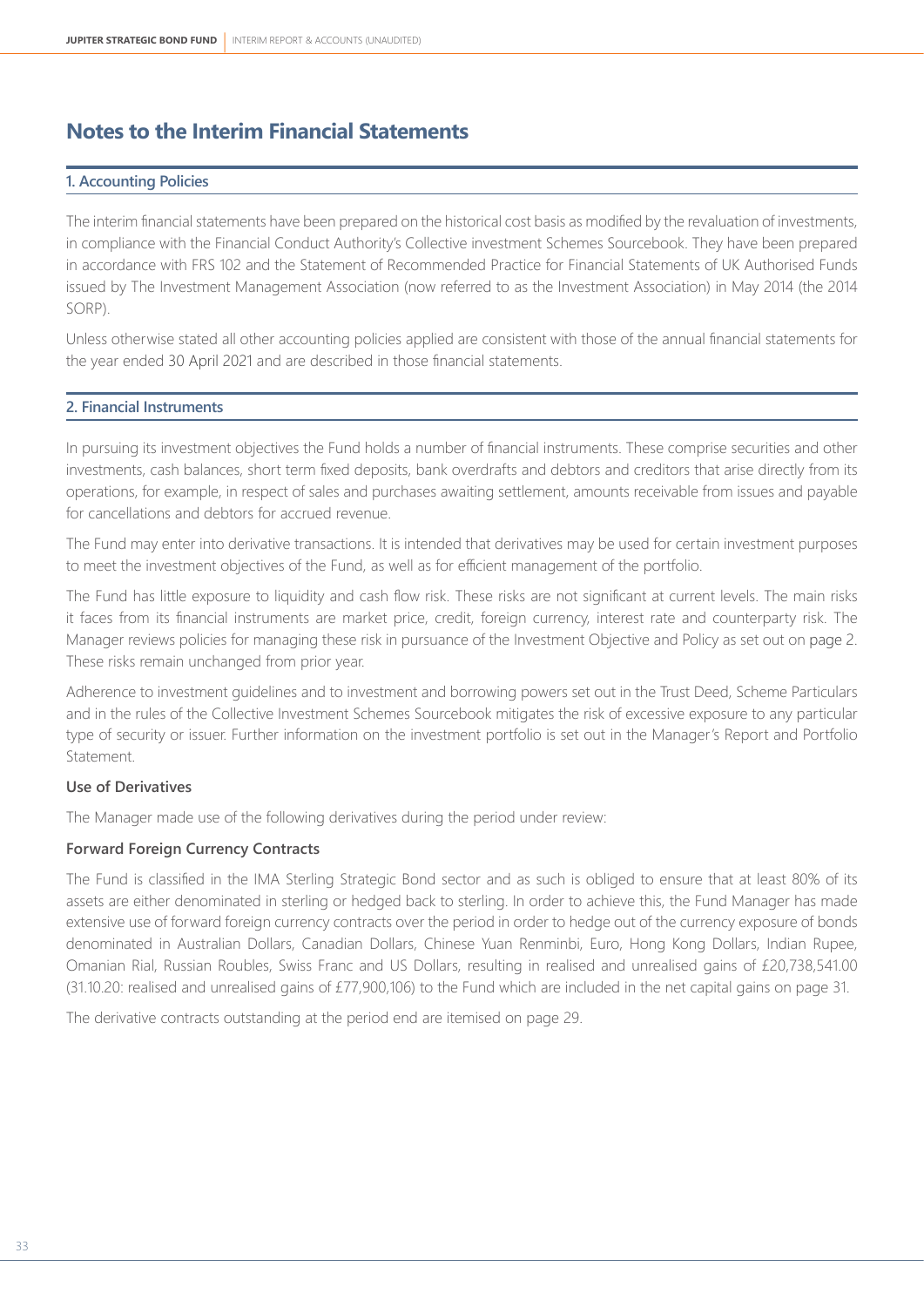### **Notes to the Interim Financial Statements** *(continued)*

### **3. Unit Price Movement since the Balance Sheet date (Non-adjusting post balance sheet event)**

Since the last day of dealing of the period on 29 October 2021, the Fund's quoted prices in pence have moved as follows:

|                      | Price as at<br>29.10.21 | Price as at<br>23.12.21 | % Change |
|----------------------|-------------------------|-------------------------|----------|
|                      |                         |                         |          |
| L-Class Income       | 65.48                   | 65.73                   | 0.38     |
| L-Class Accumulation | 109.50                  | 110.74                  | 1.13     |
| I-Class Income       | 65.90                   | 66.10                   | 0.30     |
| I-Class Accumulation | 116.92                  | 118.37                  | 1.24     |
| J-Class Income       | 65.41                   | 65.64                   | 0.35     |
| J-Class Accumulation | 109.97                  | 111.26                  | 1.17     |
| X-Class Income       | 100.16                  | 100.44                  | 0.28     |
| X-Class Accumulation | 104.79                  | 106.11                  | 1.26     |
| Z-Class Income       | 65.89                   | 66.09                   | 0.30     |
| Z-Class Accumulation | 117.05                  | 118.51                  | 1.25     |

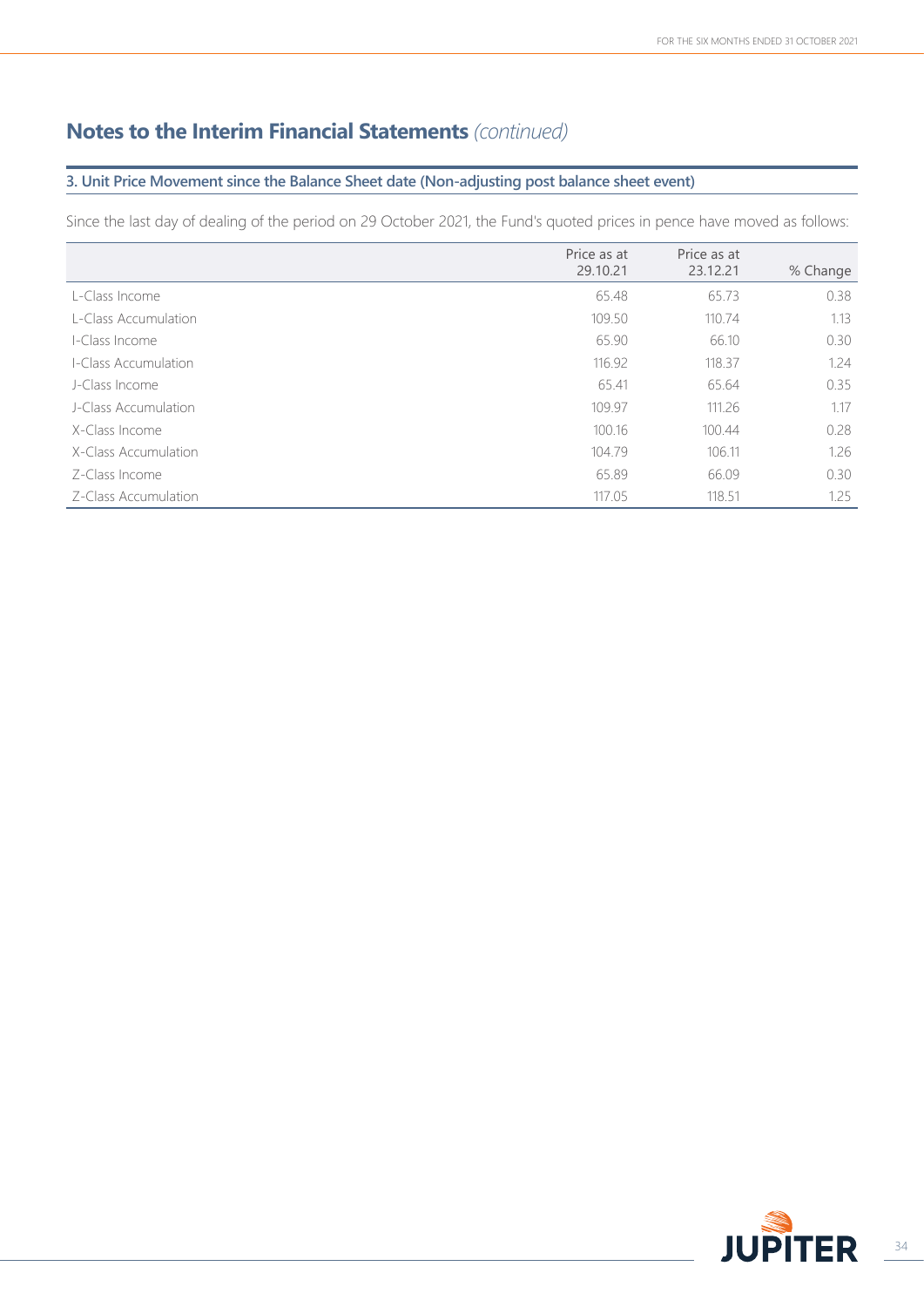### <span id="page-37-0"></span>**Distribution Tables**

#### **For the quarter ended 31 July 2021**

#### **FIRST INTERIM**

Group 1: Units purchased prior to 1 May 2021 Group 2: Units purchased on or after 1 May 2021 to 31 July 2021

|                               | Income             | Equalisation             | Distribution       | Distribution       |
|-------------------------------|--------------------|--------------------------|--------------------|--------------------|
|                               |                    |                          | paid               | paid               |
|                               |                    |                          | 30.09.21           | 30.09.20           |
| L-Class Income                | pence              | pence                    | pence              | pence              |
| Units                         | per share          | per share                | per share          | per share          |
| Group 1                       | 0.6134             |                          | 0.6134             | 0.3983             |
| Group 2                       | 0.3955             | 0.2179                   | 0.6134             | 0.3983             |
|                               |                    |                          |                    |                    |
|                               | Income             | Equalisation             | Distribution       | Distribution       |
|                               |                    |                          | accumulated        | accumulated        |
|                               |                    |                          | 30.09.21           | 30.09.20           |
| L-Class Accumulation<br>Units | pence<br>per share | pence<br>per share       | pence<br>per share | pence<br>per share |
|                               | 1.0167             |                          | 1.0167             | 0.6309             |
| Group 1                       |                    |                          |                    |                    |
| Group 2                       | 0.6346             | 0.3821                   | 1.0167             | 0.6309             |
|                               | Income             | Equalisation             | Distribution       | Distribution       |
|                               |                    |                          | paid               | paid               |
|                               |                    |                          | 30.09.21           | 30.09.20           |
| I-Class Income                | pence              | pence                    | pence              | pence              |
| Units                         | per share          | per share                | per share          | per share          |
| Group 1                       | 0.7426             | $\overline{\phantom{0}}$ | 0.7426             | 0.5271             |
| Group 2                       | 0.4176             | 0.3250                   | 0.7426             | 0.5271             |
|                               |                    |                          |                    |                    |
|                               | Income             | Equalisation             | Distribution       | Distribution       |
|                               |                    |                          | accumulated        | accumulated        |
|                               |                    |                          | 30.09.21           | 30.09.20           |
| I-Class Accumulation          | pence              | pence                    | pence              | pence              |
| Units                         | per share          | per share                | per share          | per share          |
| Group 1                       | 1.3033             |                          | 1.3033             | 0.8974             |
| Group 2                       | 0.7604             | 0.5429                   | 1.3033             | 0.8974             |
|                               |                    |                          |                    |                    |
|                               | Income             | Equalisation             | Distribution       | Distribution       |
|                               |                    |                          | paid               | paid               |
|                               |                    |                          | 30.09.21           | 30.09.20           |
| J-Class Income                | pence              | pence                    | pence              | pence              |
| Units                         | per share          | per share                | per share          | per share          |
| Group 1                       | 0.6627             |                          | 0.6627             | 0.5407             |
| Group 2                       | 0.3806             | 0.2821                   | 0.6627             | 0.5407             |
|                               |                    |                          |                    |                    |
|                               | Income             | Equalisation             | Distribution       | Distribution       |
|                               |                    |                          | accumulated        | accumulated        |
|                               |                    |                          | 30.09.21           | 30.09.20           |
| J-Class Accumulation          | pence              | pence                    | pence              | pence              |
| Units                         | per share          | per share                | per share          | per share          |
| Group 1                       | 1.1031             |                          | 1.1031             | 0.8719             |
| Group 2                       | 0.4509             | 0.6522                   | 1.1031             | 0.8719             |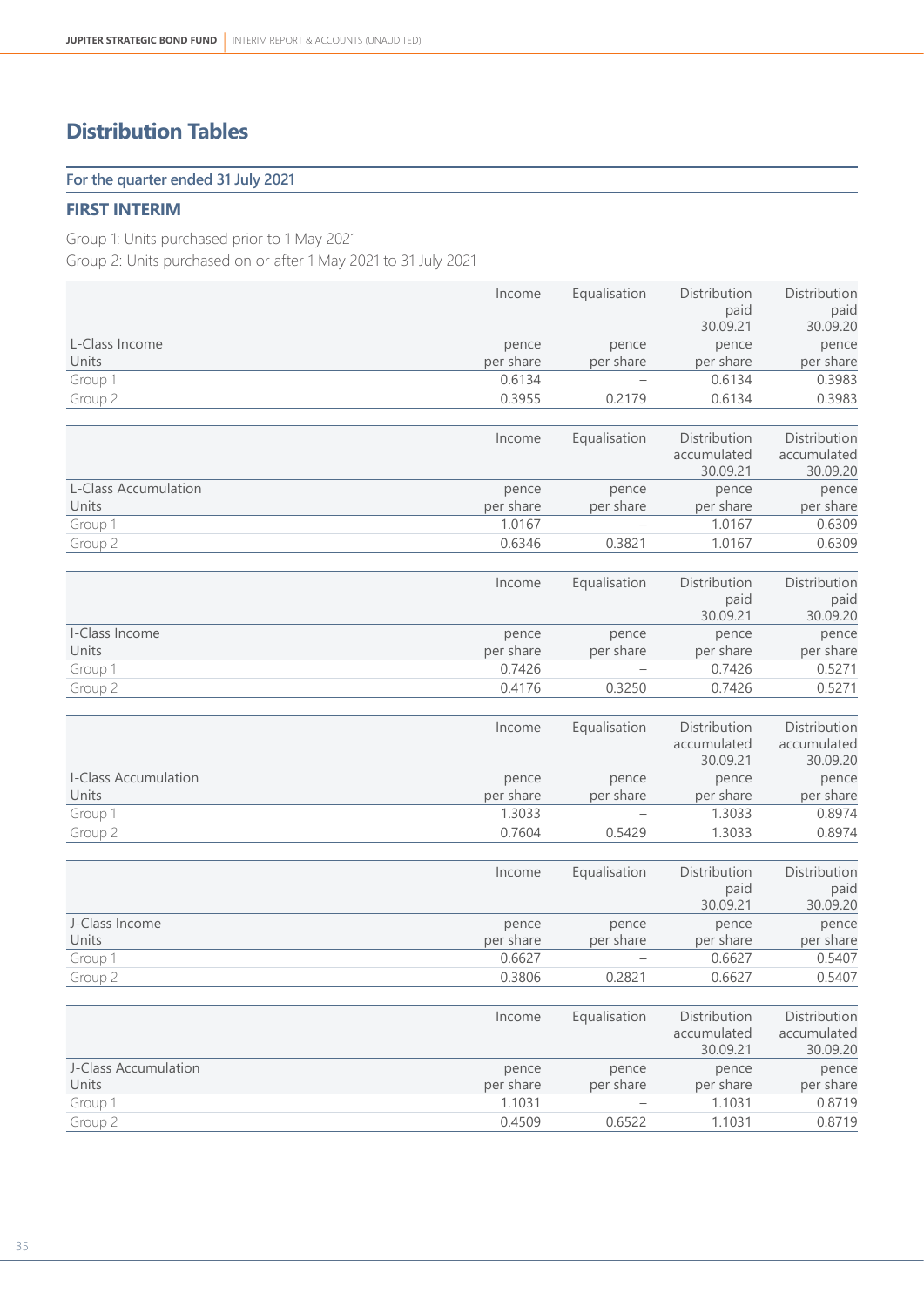# **Distribution Tables** *(continued)*

### **For the quarter ended 31 July 2021**

## **FIRST INTERIM** *(continued)*

|                      | Income    | Equalisation | Distribution            | Distribution            |
|----------------------|-----------|--------------|-------------------------|-------------------------|
|                      |           |              | paid                    | paid                    |
|                      |           |              | 30.09.21                | 30.09.20                |
| X-Class Income       | pence     | pence        | pence                   | pence                   |
| Units                | per share | per share    | per share               | per share               |
| Group 1              | 1.1606    |              | 1.1606                  | 0.7122                  |
| Group 2              | 0.6729    | 0.4877       | 1.1606                  | 0.7122                  |
|                      | Income    | Equalisation | Distribution            | Distribution            |
|                      |           |              | accumulated<br>30.09.21 | accumulated<br>30.09.20 |
| X-Class Accumulation | pence     | pence        | pence                   | pence                   |
| Units                | per share | per share    | per share               | per share               |
| Group 1              | 1.2005    |              | 1.2005                  | 0.7114                  |
| Group 2              | 0.6466    | 0.5539       | 1.2005                  | 0.7114                  |
|                      |           |              |                         |                         |
|                      | Income    | Equalisation | Distribution            | Distribution            |
|                      |           |              | paid                    | paid                    |
|                      |           |              | 30.09.21                | 30.09.20                |
| Z-Class Income       | pence     | pence        | pence                   | pence                   |
| Units                | per share | per share    | per share               | per share               |
| Group 1              | 0.7468    |              | 0.7468                  | 0.5334                  |
| Group 2              | 0.4545    | 0.2923       | 0.7468                  | 0.5334                  |
|                      | Income    | Equalisation | Distribution            | Distribution            |
|                      |           |              | accumulated             | accumulated             |
|                      |           |              | 30.09.21                | 30.09.20                |
| Z-Class Accumulation | pence     | pence        | pence                   | pence                   |
| Units                | per share | per share    | per share               | per share               |
| Group 1              | 1.3111    |              | 1.3111                  | 0.9116                  |
| Group 2              | 0.6619    | 0.6492       | 1.3111                  | 0.9116                  |
|                      |           |              |                         |                         |

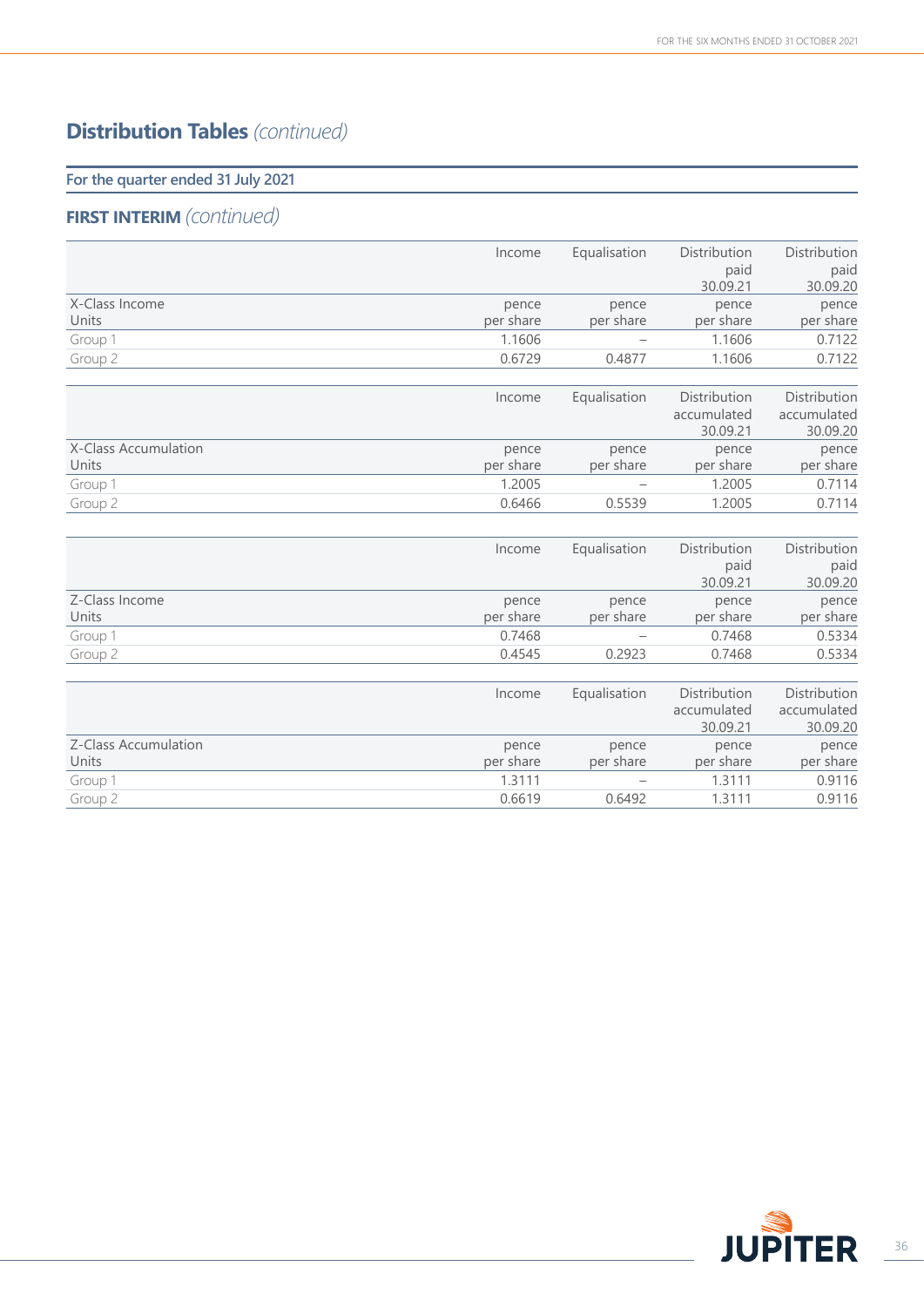### **Distribution Tables** *(continued)*

#### **For the quarter ended 31 October 2021**

#### **SECOND INTERIM**

Group 1: Units purchased prior to 1 August 2021

Group 2: Units purchased on or after 1 August 2021 to 31 October 2021

|                      | Income    | Equalisation | Distribution<br>payable                       | Distribution<br>paid                    |
|----------------------|-----------|--------------|-----------------------------------------------|-----------------------------------------|
|                      |           |              | 31.12.21                                      | 31.12.20                                |
| L-Class Income       | pence     | pence        | pence                                         | pence                                   |
| Units                | per share | per share    | per share                                     | per share                               |
| Group 1              | 0.4765    |              | 0.4765                                        | 0.4157                                  |
| Group 2              | 0.1048    | 0.3717       | 0.4765                                        | 0.4157                                  |
|                      | Income    | Equalisation | Distribution to                               | Distribution                            |
|                      |           |              | be accumulated<br>31.12.21                    | accumulated<br>31.12.20                 |
| L-Class Accumulation | pence     | pence        | pence                                         | pence                                   |
| Units                | per share | per share    | per share                                     | per share                               |
| Group 1              | 0.7962    |              | 0.7962                                        | 0.6749                                  |
| Group 2              | 0.4180    | 0.3782       | 0.7962                                        | 0.6749                                  |
|                      | Income    | Equalisation | Distribution<br>payable<br>31.12.21           | Distribution<br>paid<br>31.12.20        |
| I-Class Income       | pence     | pence        | pence                                         | pence                                   |
| Units                | per share | per share    | per share                                     | per share                               |
| Group 1              | 0.6057    |              | 0.6057                                        | 0.5450                                  |
| Group 2              | 0.2558    | 0.3499       | 0.6057                                        | 0.5450                                  |
|                      | Income    | Equalisation | Distribution to<br>be accumulated<br>31.12.21 | Distribution<br>accumulated<br>31.12.20 |
| I-Class Accumulation | pence     | pence        | pence                                         | pence                                   |
| Units                | per share | per share    | per share                                     | per share                               |
| Group 1              | 1.0731    |              | 1.0731                                        | 0.9317                                  |
| Group 2              | 0.4251    | 0.6480       | 1.0731                                        | 0.9317                                  |
|                      | Income    | Equalisation | Distribution<br>payable                       | Distribution<br>paid                    |

|                    |           |                          | 31.12.21  | 31.12.20  |
|--------------------|-----------|--------------------------|-----------|-----------|
| J-Class Income     | pence     | pence                    | pence     | pence     |
| Units              | per share | per share                | per share | per share |
| Group <sup>1</sup> | 0.5265    | $\overline{\phantom{m}}$ | 0.5265    | 0.4655    |
| Group 2            | 0.4538    | 0.0727                   | 0.5265    | 0.4655    |

|                      | Income    | Equalisation             | Distribution to | Distribution |
|----------------------|-----------|--------------------------|-----------------|--------------|
|                      |           |                          | be accumulated  | accumulated  |
|                      |           |                          | 31.12.21        | 31.12.20     |
| J-Class Accumulation | pence     | pence                    | pence           | pence        |
| Units                | per share | per share                | per share       | per share    |
| Group 1              | 0.8851    | $\overline{\phantom{0}}$ | 0.8851          | 0.7576       |
| Group 2              | 0.5172    | 0.3679                   | 0.8851          | 0.7576       |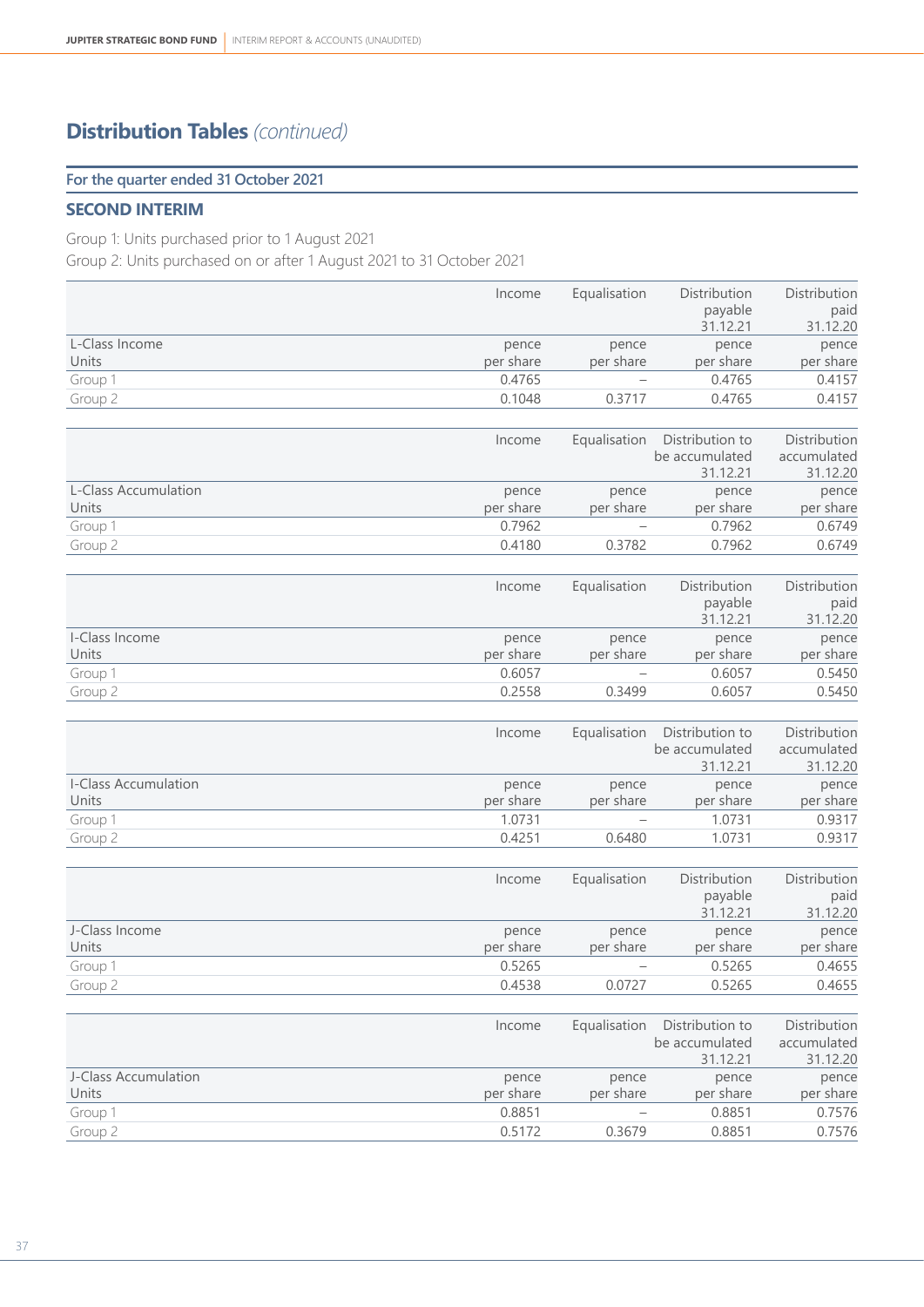### **Distribution Tables** *(continued)*

#### **For the quarter ended 31 October 2021**

#### **SECOND INTERIM** *(continued)*

|                      | Income    | Equalisation | Distribution    | Distribution |
|----------------------|-----------|--------------|-----------------|--------------|
|                      |           |              | payable         | paid         |
|                      |           |              | 31.12.21        | 31.12.20     |
| X-Class Income       | pence     | pence        | pence           | pence        |
| Units                | per share | per share    | per share       | per share    |
| Group 1              | 0.9605    |              | 0.9605          | 0.8619       |
| Group 2              | 0.6563    | 0.3042       | 0.9605          | 0.8619       |
|                      | Income    | Equalisation | Distribution to | Distribution |
|                      |           |              | be accumulated  | accumulated  |
|                      |           |              | 31.12.21        | 31.12.20     |
| X-Class Accumulation | pence     | pence        | pence           | pence        |
| Units                | per share | per share    | per share       | per share    |
| Group 1              | 0.9982    |              | 0.9982          | 0.8672       |
| Group 2              | 0.4811    | 0.5171       | 0.9982          | 0.8672       |
|                      | Income    | Equalisation | Distribution    | Distribution |
|                      |           |              | payable         | paid         |
|                      |           |              | 31.12.21        | 31.12.20     |
| Z-Class Income       | pence     | pence        | pence           | pence        |
| Units                | per share | per share    | per share       | per share    |
| Group 1              | 0.6101    |              | 0.6101          | 0.5493       |
| Group 2              | 0.3054    | 0.3047       | 0.6101          | 0.5493       |
|                      | Income    | Equalisation | Distribution to | Distribution |
|                      |           |              | be accumulated  | accumulated  |
|                      |           |              | 31.12.21        | 31.12.20     |
| Z-Class Accumulation | pence     | pence        | pence           | pence        |
| Units                | per share | per share    | per share       | per share    |
| Group 1              | 1.0851    |              | 1.0851          | 0.9398       |
| Group 2              | 0.5364    | 0.5487       | 1.0851          | 0.9398       |
|                      |           |              |                 |              |

#### **All Unit Types**

The relevant information required by a corporate unitholder is as follows:

- Franked investment income 0.00%
- Annual payment 100.00%
	- (non-foreign element)

Equalisation applies only to units purchased during the distribution period (Group 2 units). It is the average amount of revenue included in the purchase price of all Group 2 units and is refunded to holders of these units as a return of capital. Being capital, it is not liable to Income Tax but must be deducted from the cost of units for Capital Gains Tax purposes.

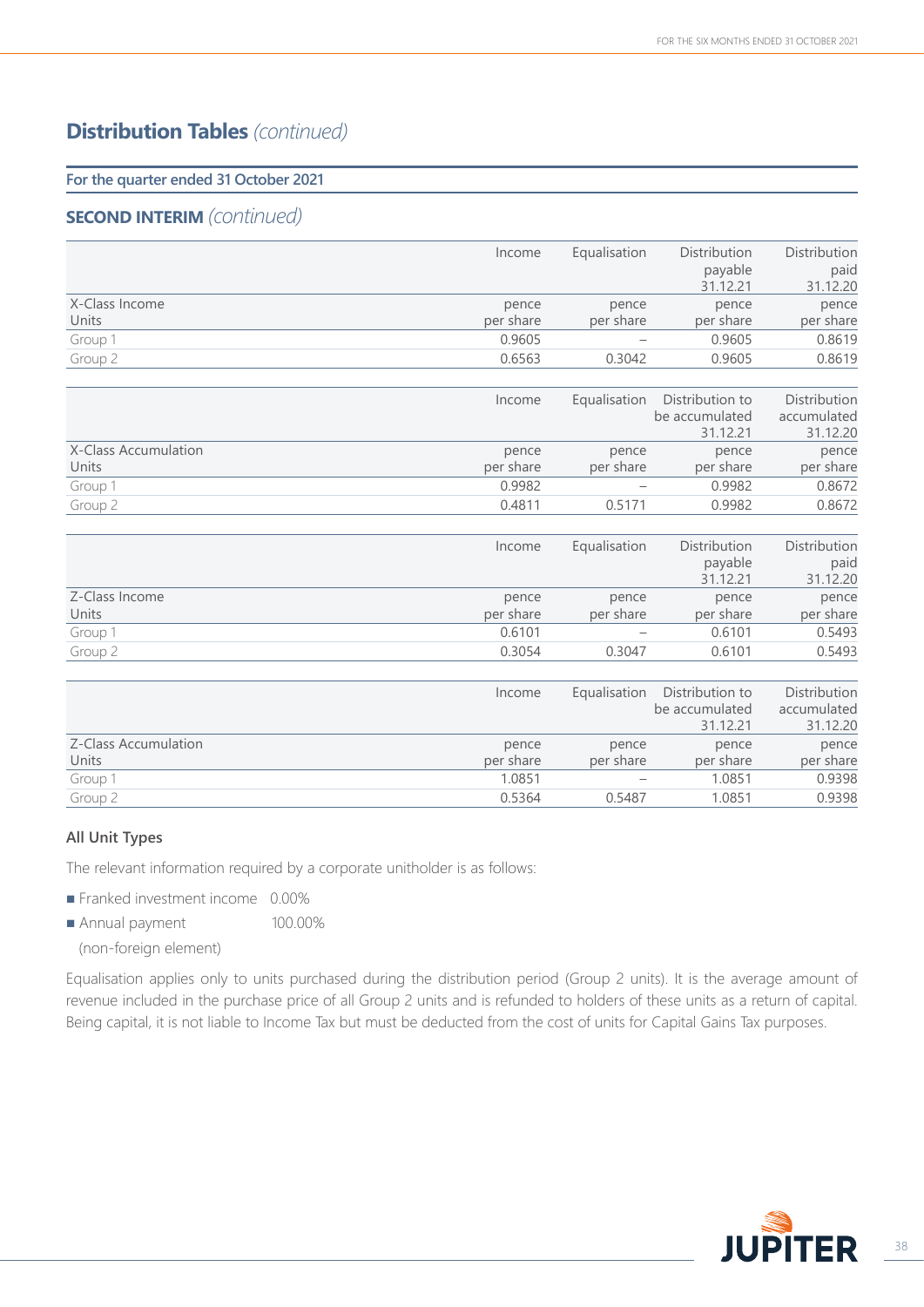### <span id="page-41-0"></span>**General Information (unaudited)**

#### **Advice to Unitholders**

In recent years investment related scams have become increasingly sophisticated and difficult to spot. We are therefore warning all our unitholders to be cautious so that they can protect themselves and spot the warning signs.

Fraudsters will often:

- contact you out of the blue
- nepply pressure to invest quickly
- downplay the risks to your money
- **promise tempting returns that sound too good to be true**
- $\blacksquare$  say that they are only making the offer available to you
- ask you to not tell anyone else about it

You can avoid investment scams by:

- **Rejecting unexpected offers**  Scammers usually cold call but contact can also come by email, post, word of mouth or at a seminar. If you have been offered an investment out of the blue, chances are it's a high risk investment or a scam.
- **Checking the FCA Warning List** Use the FCA Warning List to check the risks of a potential investment. You can also search to see if the firm is known to be operating without proper FCA authorisation.
- **Getting impartial advice**  Before investing get impartial advice and don't use an adviser from the firm that contacted you.

If you are suspicious, report it:

- You can report the firm or scam to the FCA by contacting their Consumer Helpline on **0800 111 6768** or using their online reporting form.
- If you have lost money in a scam, contact **Action Fraud** on **0300 123 2040** or **www.actionfraud.police.uk**

For further helpful information about investment scams and how to avoid them please visit **www.fca.org.uk/scamsmart**

Jupiter continues to monitor developments in the Brexit negotiations and Jupiter's overarching aim is to ensure continuity of its business for all of its clients, and plans are in place to manage risks associated with Brexit, both 'hard' and 'soft'.

#### **Responsible Stewardship**

Jupiter believes that responsible stewardship is an important issue and aims to act in the best interests of all its stakeholders by engaging with the companies that it invests in, and by exercising its voting rights with care. We believe companies with high standards of corporate responsibility, governance and sustainable business practices create an appropriate culture to enhance good investment performance. **Jupiter's Corporate Governance and Voting Policy** and its compliance with the **UK Stewardship Code**, together with supporting disclosure reports are available at **www.jupiteram.com**.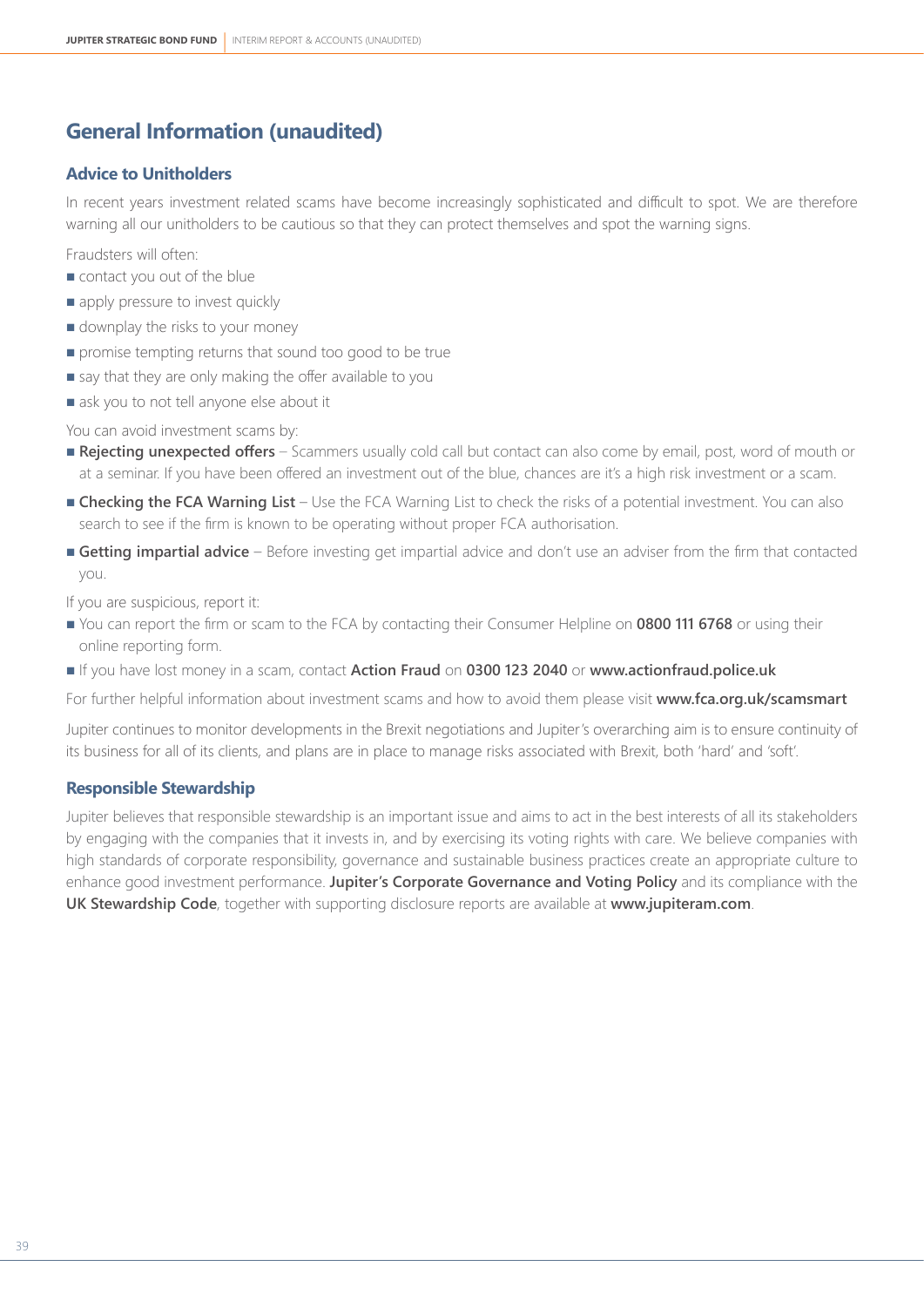